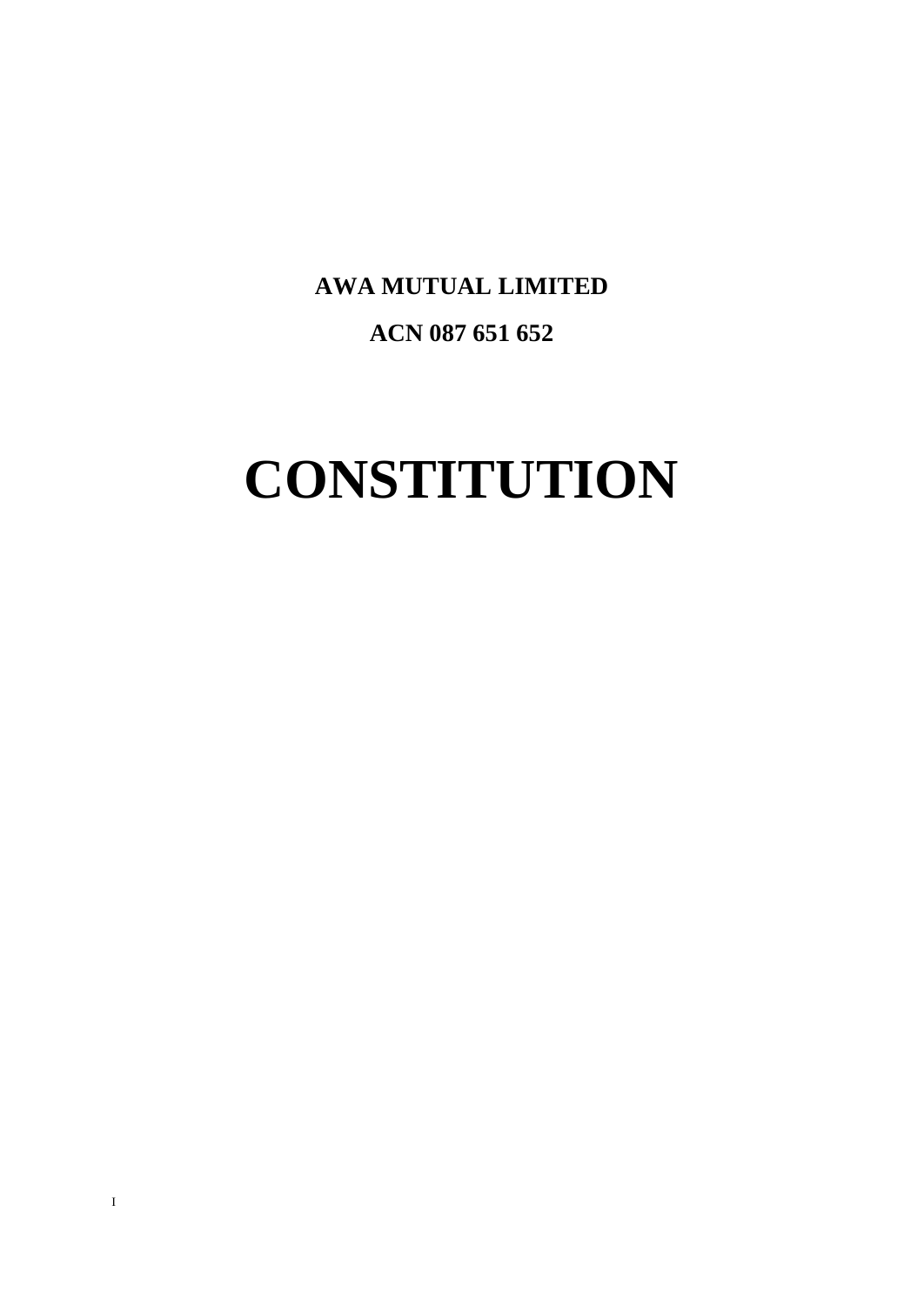| 1.1<br>1.2<br>1.3<br>1.4<br>1.5<br>1.6 |                                                               |  |
|----------------------------------------|---------------------------------------------------------------|--|
|                                        |                                                               |  |
| 2.1<br>2.2<br>2.3                      |                                                               |  |
|                                        |                                                               |  |
| 3.1<br>3.2<br>3.3                      |                                                               |  |
|                                        |                                                               |  |
| 4.1<br>4.2<br>4.3<br>4.4               | Removal of the Member's Name from the Register of Members  10 |  |
|                                        |                                                               |  |
| 5.1<br>5.2<br>5.3                      |                                                               |  |
|                                        |                                                               |  |
| 6.1<br>6.2<br>6.3<br>6.4               |                                                               |  |
|                                        |                                                               |  |
| 7.1<br>7.2<br>7.3                      |                                                               |  |
|                                        |                                                               |  |
| 8.1                                    |                                                               |  |
|                                        |                                                               |  |
| 9.1                                    |                                                               |  |

 $\mathbf{i}$ 

# **TABLE OF CONTENTS**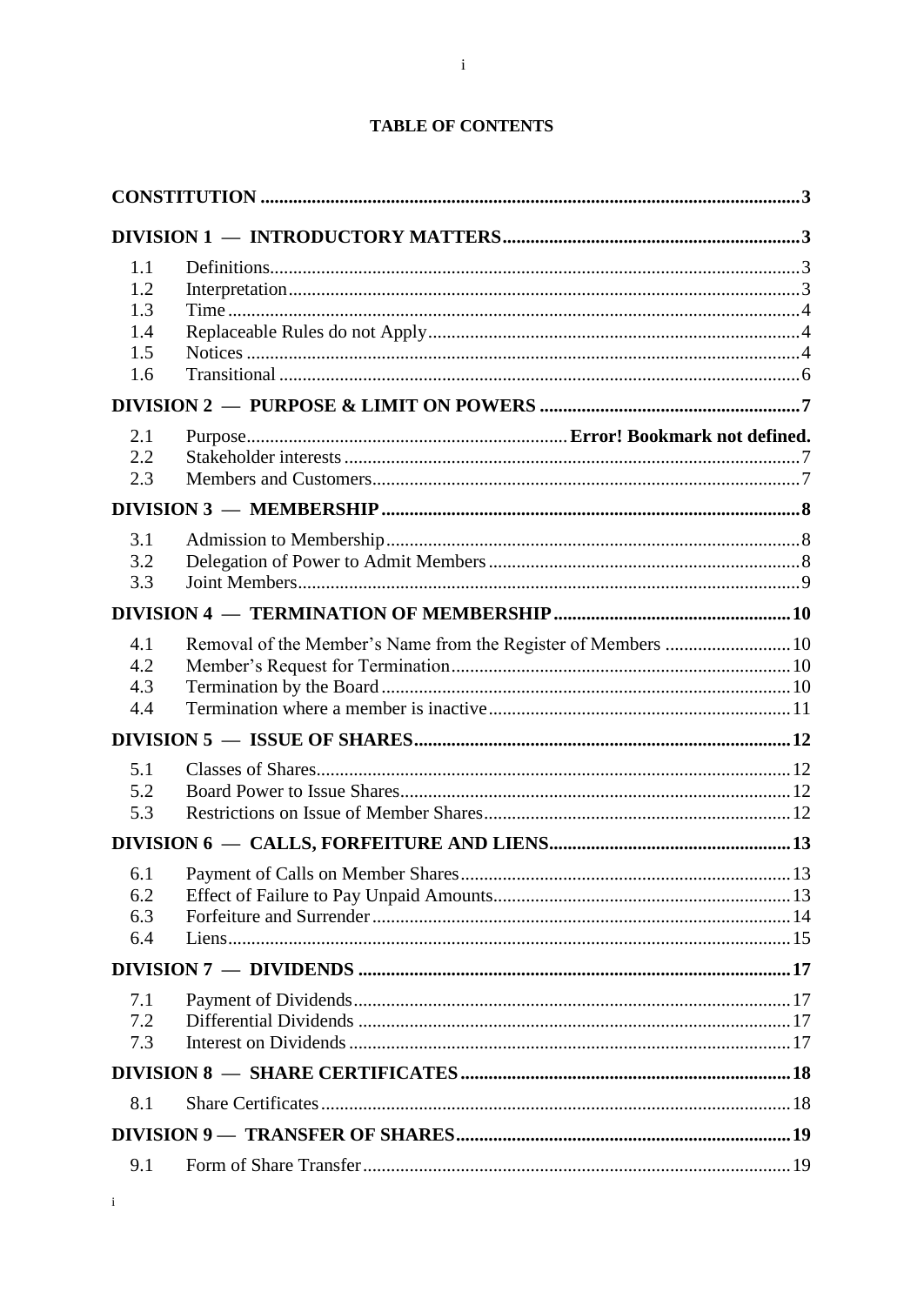| 9.2          |                                                                                                                                                                           |  |  |  |  |
|--------------|---------------------------------------------------------------------------------------------------------------------------------------------------------------------------|--|--|--|--|
| 9.3          |                                                                                                                                                                           |  |  |  |  |
| 9.4          |                                                                                                                                                                           |  |  |  |  |
| 9.5          |                                                                                                                                                                           |  |  |  |  |
|              |                                                                                                                                                                           |  |  |  |  |
| 10.1         |                                                                                                                                                                           |  |  |  |  |
| 10.2         |                                                                                                                                                                           |  |  |  |  |
| 10.3         |                                                                                                                                                                           |  |  |  |  |
|              |                                                                                                                                                                           |  |  |  |  |
| 11.1         |                                                                                                                                                                           |  |  |  |  |
| 11.2         |                                                                                                                                                                           |  |  |  |  |
| 11.3         |                                                                                                                                                                           |  |  |  |  |
|              |                                                                                                                                                                           |  |  |  |  |
| 12.1         |                                                                                                                                                                           |  |  |  |  |
| 12.2         |                                                                                                                                                                           |  |  |  |  |
| 12.3         |                                                                                                                                                                           |  |  |  |  |
| 12.4         |                                                                                                                                                                           |  |  |  |  |
| 12.5<br>12.6 |                                                                                                                                                                           |  |  |  |  |
|              | DIVISION 13 - DIRECTORS - APPOINTMENT & VACATION OF OFFICE  26                                                                                                            |  |  |  |  |
| 13.1         |                                                                                                                                                                           |  |  |  |  |
| 13.2         |                                                                                                                                                                           |  |  |  |  |
| 13.3         |                                                                                                                                                                           |  |  |  |  |
| 13.4         |                                                                                                                                                                           |  |  |  |  |
| 13.5         |                                                                                                                                                                           |  |  |  |  |
| 13.6         |                                                                                                                                                                           |  |  |  |  |
| 13.7         |                                                                                                                                                                           |  |  |  |  |
| 13.8<br>13.9 |                                                                                                                                                                           |  |  |  |  |
|              |                                                                                                                                                                           |  |  |  |  |
|              |                                                                                                                                                                           |  |  |  |  |
| 14.1         |                                                                                                                                                                           |  |  |  |  |
| 14.2         |                                                                                                                                                                           |  |  |  |  |
| 14.3         |                                                                                                                                                                           |  |  |  |  |
|              |                                                                                                                                                                           |  |  |  |  |
| 15.1         |                                                                                                                                                                           |  |  |  |  |
| 15.2         |                                                                                                                                                                           |  |  |  |  |
| 15.3         |                                                                                                                                                                           |  |  |  |  |
| 15.4         |                                                                                                                                                                           |  |  |  |  |
| 15.5<br>15.6 |                                                                                                                                                                           |  |  |  |  |
|              |                                                                                                                                                                           |  |  |  |  |
|              |                                                                                                                                                                           |  |  |  |  |
| 16.1<br>16.2 | Director Not in Breach if Acts in Matters Relating to Director's Interests 33<br>Director Not in Breach if Does Not Act in Matters Relating to Director's Interests<br>33 |  |  |  |  |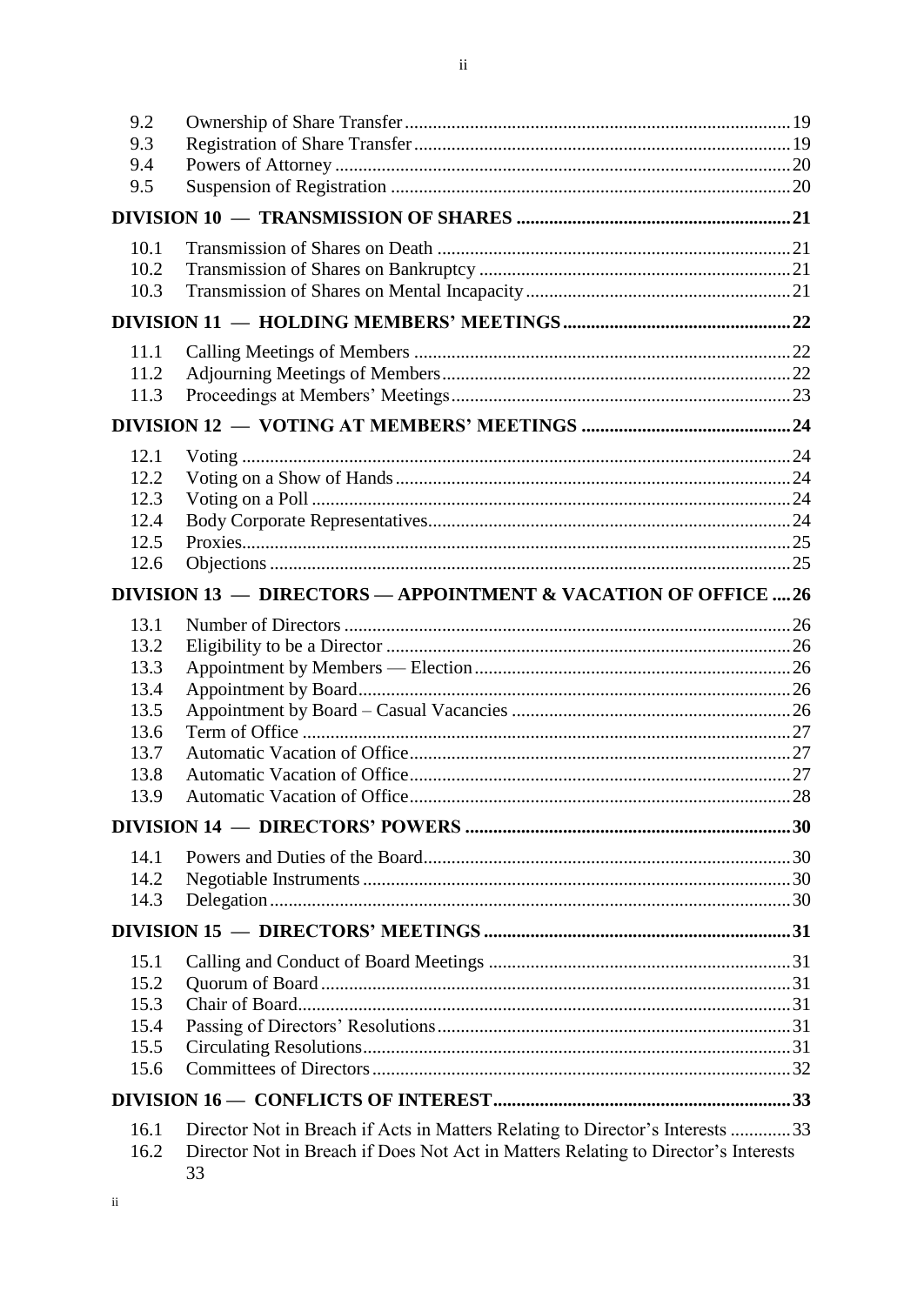| 16.3    |                                                                    |  |
|---------|--------------------------------------------------------------------|--|
|         | DIVISION 17 - REMUNERATION, INDEMNITY AND INSURANCE35              |  |
| 17.1    |                                                                    |  |
| 17.2    |                                                                    |  |
| 17.3    |                                                                    |  |
|         |                                                                    |  |
| 18.1    |                                                                    |  |
| 18.2    |                                                                    |  |
| 18.3    |                                                                    |  |
|         |                                                                    |  |
|         |                                                                    |  |
|         |                                                                    |  |
| $A2-1$  |                                                                    |  |
| $A2-2$  | Rights, Obligations and Restrictions Attaching to Member Shares 38 |  |
| $A2-3$  |                                                                    |  |
| $A2-4$  |                                                                    |  |
| $A2-5$  |                                                                    |  |
| $A2-6$  |                                                                    |  |
| $A2-7$  |                                                                    |  |
|         |                                                                    |  |
| $A3-1$  |                                                                    |  |
| $A3-2$  |                                                                    |  |
| $A3-3$  |                                                                    |  |
| $A3-4$  |                                                                    |  |
| $A3-5$  |                                                                    |  |
|         |                                                                    |  |
|         |                                                                    |  |
| $A4-1$  |                                                                    |  |
| $A4-2$  |                                                                    |  |
| $A4-3$  |                                                                    |  |
| $A4-4$  |                                                                    |  |
| $A4-5$  |                                                                    |  |
| $A4-6$  |                                                                    |  |
| $A4-7$  |                                                                    |  |
| $A4-8$  |                                                                    |  |
| $A4-9$  |                                                                    |  |
| $A4-10$ |                                                                    |  |
| $A4-11$ |                                                                    |  |
| $A4-12$ |                                                                    |  |
| $A4-13$ |                                                                    |  |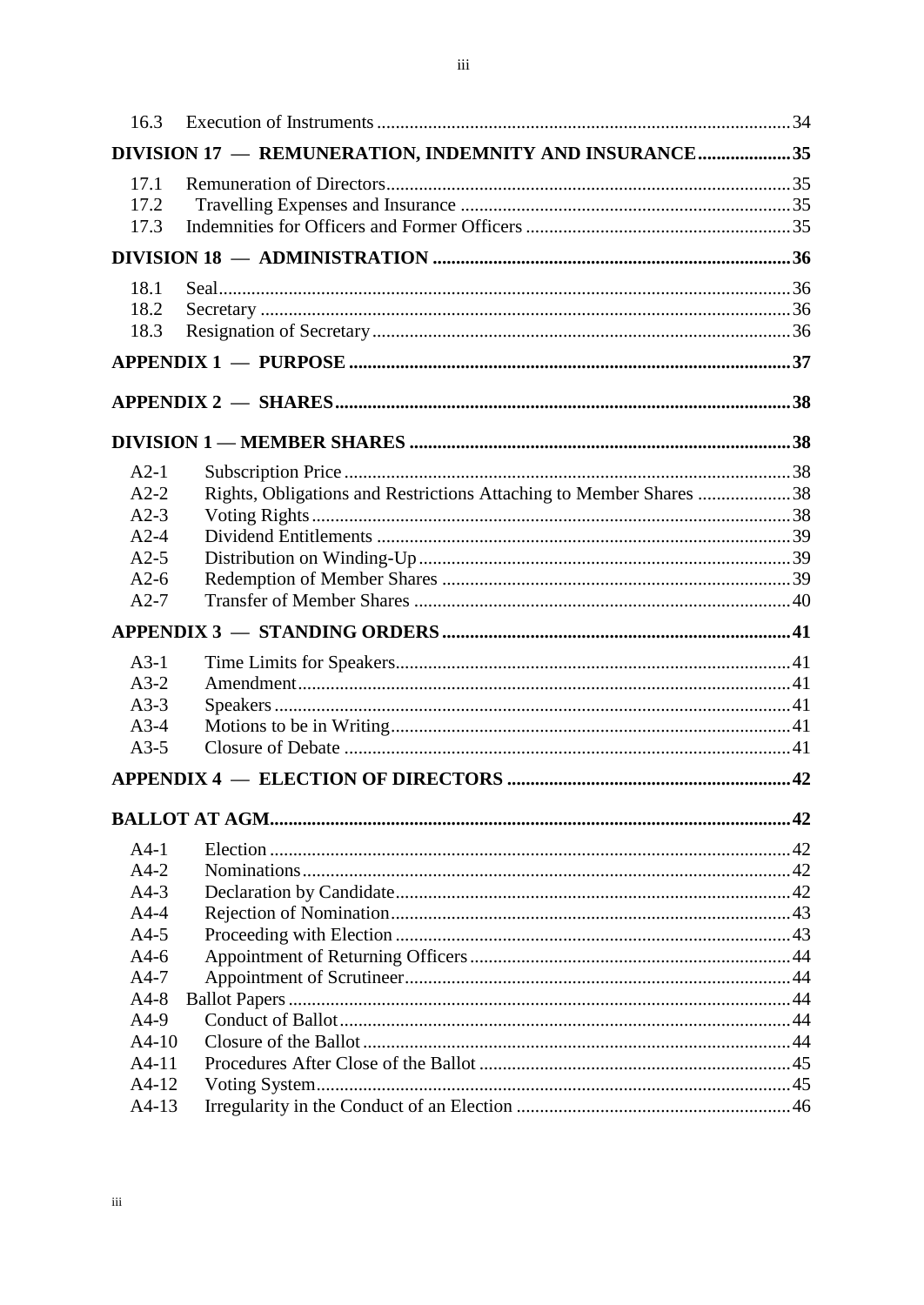# **Preamble**

#### AWA MUTUAL LIMITED

AWA Mutual Limited is a public company limited by shares.

The mutual is organised on the basis of Principles of Mutuality.

#### **Principles of Mutuality**

#### **Members and Customers**

1. A mutual may provide products and services to a customer who has chosen not to acquire the mutual's shares.

#### **Membership and Member Shares**

*How to become a member*

2. A person can only become a member by subscribing for a member share.

*How many member shares a mutual may issue a person*

- 3. Subject to the exception in Principle 6, a mutual may only issue one member share to any person.
- 4. A trustee for an unincorporated association may be issued 1 member share in the trustee's own right, and 1 member share as trustee for the unincorporated association.

*Consideration paid for membership shares*

- 5. A mutual may issue member shares of any class as wholly paid or partly paid.
- 6. A mutual may only issue a member share to a person in return for valuable consideration.
- 7. The person must provide consideration in cash or, in relation to partly paid member shares, partly or wholly in the form of an obligation to pay cash.

*Voting*

1

8. A member share must confer the right to 1 vote, and only 1 vote, at general meetings of the mutual members.

*Dividends and Surplus*

- 9. A member share may confer a right to participate in the mutual's profits through payment of dividends.
- 10. A member share must confer a right to participate in surplus when the mutual is wound up.
- 11. Any participation in profit or surplus must be on equitable terms.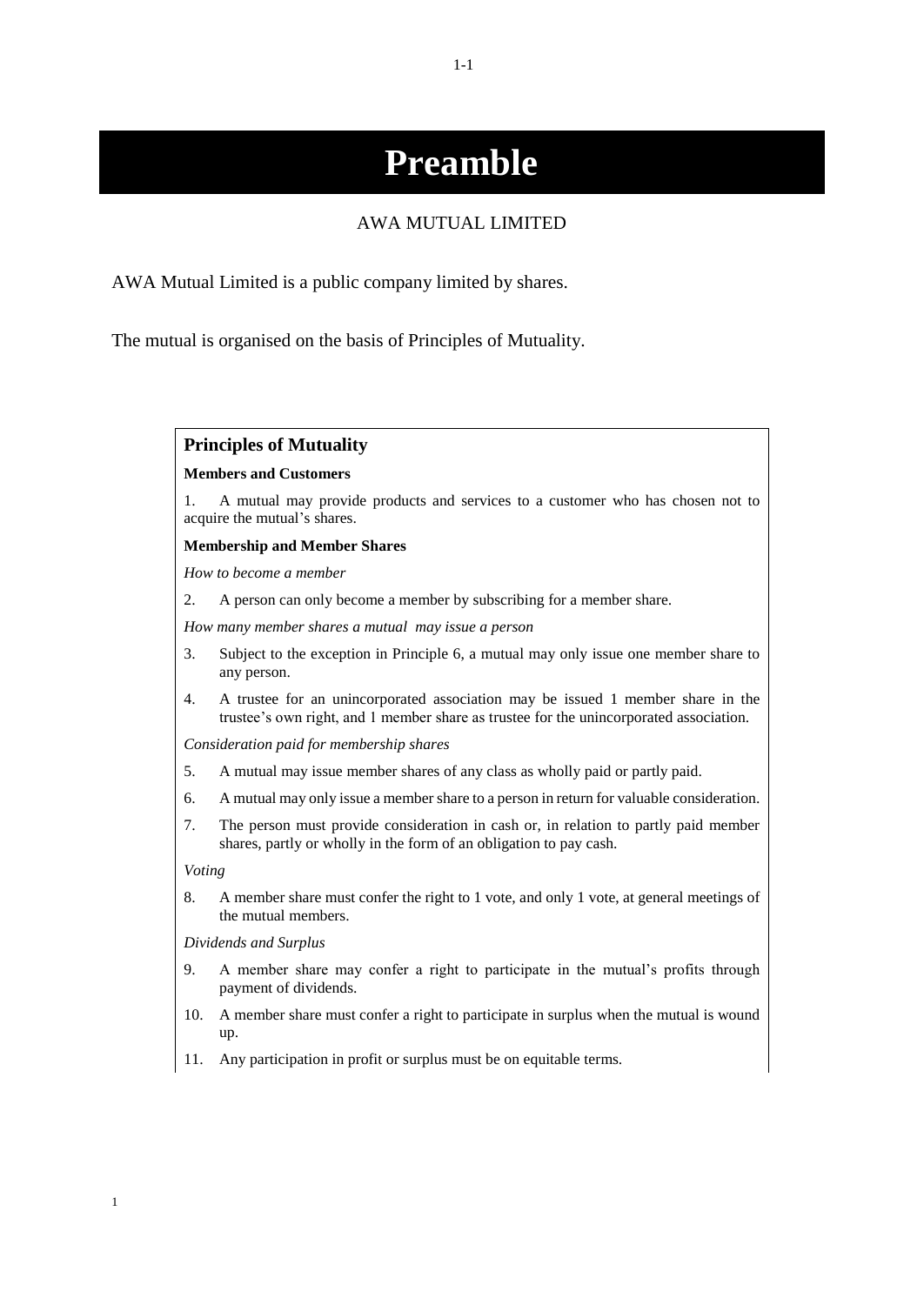*Redemption and Transfer*

- 12. A member share must confer on the member a right to redeem the member share on request, subject only to any period of notice set out in the mutual's constitution.
- 13. Subject to the exceptions in Principle 16, member shares may not be transferred.
- 14. A trustee for an unincorporated association may transfer the member share that the trustee holds on trust for the unincorporated association.

#### **Additional Shares**

#### *Definition*

15. All shares issued by a mutual other than member shares are additional shares.

*Issue of additional shares only to members*

16. A mutual may only issue additional shares to a person who has been a member of the mutual continuously for the past 6 months.

*Voting*

- 17. Subject to the exceptions in Principle 19, an additional share must not confer the right to vote.
- 18. Additional shares may confer the right to vote, at meetings of the holders of additional shares, on questions affecting the continuing existence of the mutual.

*Dividends and Surplus*

- 19. An additional share may confer the right to participate in the mutual's profits through payment of dividends.
- 20. An additional share may confer a right to participate in surplus when the mutual is wound up but only to the extent of:
	- (a) repayment of capital paid on the additional shares; and
	- (b) payment of arrears of cumulative dividends.
- 21. The right to participate in profits and surplus conferred by additional shares may be preferred, equal or deferred to the rights conferred by the member shares.

*Redemption and Transfer*

22. An additional share may confer on the holder of the additional share a right to redeem or, subject to Principle 24, to transfer the additional share.

23. The holder of additional shares may only transfer additional shares to a person who has been a member of the mutual continuously for the past 6 months.

#### **Accumulation of Securities**

24. Accumulation of securities issued by a mutual must be restricted so that no person, or group of associated persons, may exercise a significant degree of influence over the affairs of the mutual.

#### **Directors**

25. Only a member of a mutual may be a director of the mutual.

These Principles of Mutuality are not binding, except to the extent that the Constitution expressly provides otherwise.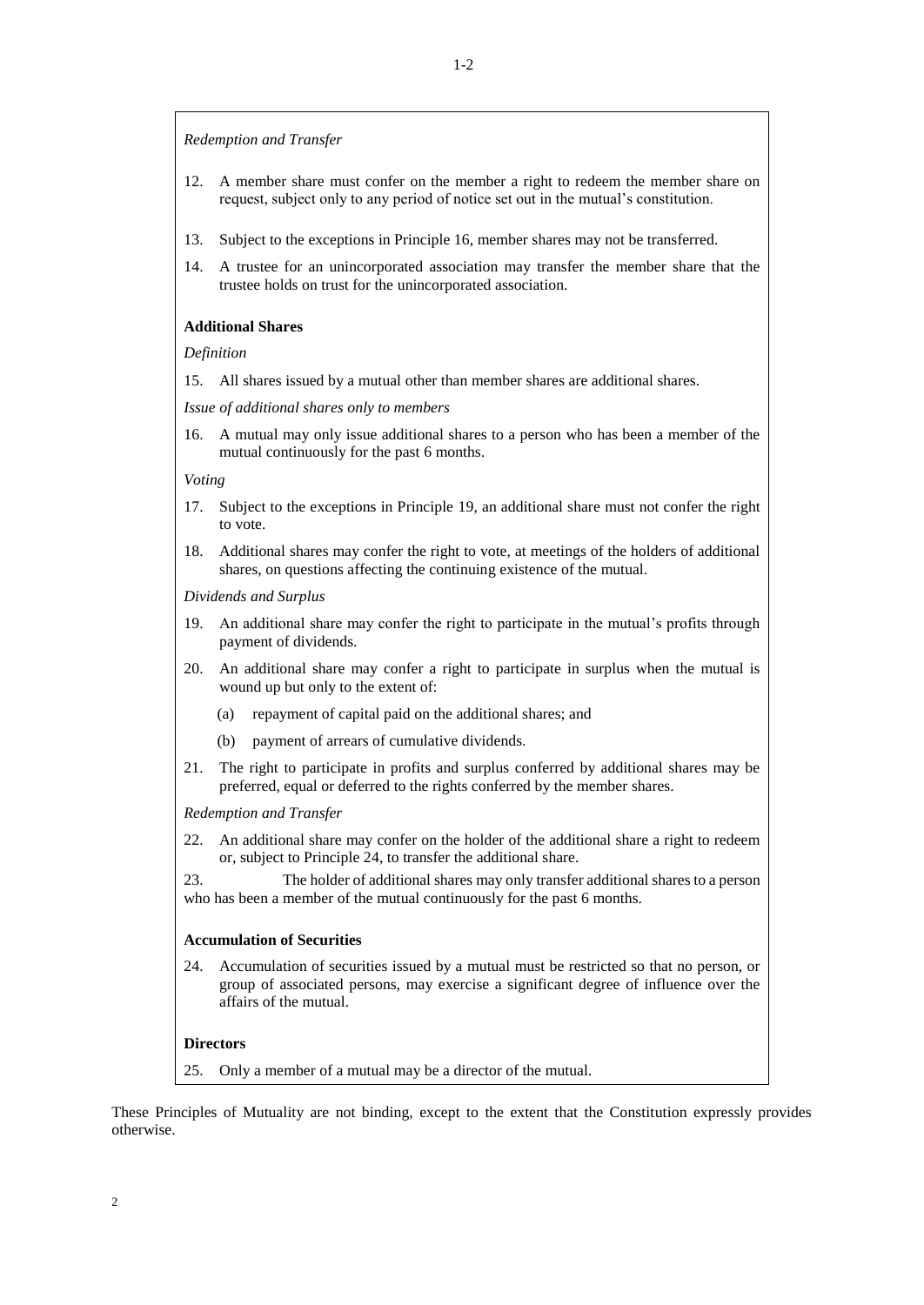# **CONSTITUTION**

#### **DIVISION 1 — INTRODUCTORY MATTERS**

#### **1.1 Definitions**

In this Constitution, unless the context requires otherwise:

*board* means the board of *directors.*

*customer* means a person who acquires products or services from the *mutual* who is not a *member***.**

*director* means a director for the time being of the *mutual.*

*general meeting* means a general meeting of the *members.*

*material personal interest* has the same meaning as in Part 2D.1 of the *Corporations Act 2001 (Cth).*

*member* means a person whose name the *mutual* has entered for the time being in the Register of Members it keeps under the *Corporations Act 2001(Cth).*

*member share* means a share as described in Appendix 2 Part A.

*mutual* means AWA Mutual Limited ACN 087 651 652.

*secretary* means a secretary for the time being of the *mutual.*

*subscription price* means the amount payable by a person on subscription for a *member share.*

#### **1.2 Interpretation**

- (1) In this Constitution, unless the context requires otherwise:
	- (a) the singular includes the plural and vice versa;
	- (b) where an expression is defined in this Constitution, any other grammatical form of the expression has a corresponding meaning;
	- (c) words and expressions defined in the *Corporations Act 2001* (Cth) have the same meaning in this Constitution;
	- (d) headings are for purposes of convenience only and do not affect the interpretation of this Constitution;
	- (e) a reference to a statute or regulation includes all amendments, consolidations or replacements of the statute or regulation;
	- (f) a reference to this Constitution or another instrument includes all amendments or replacements of the Constitution or the other instrument;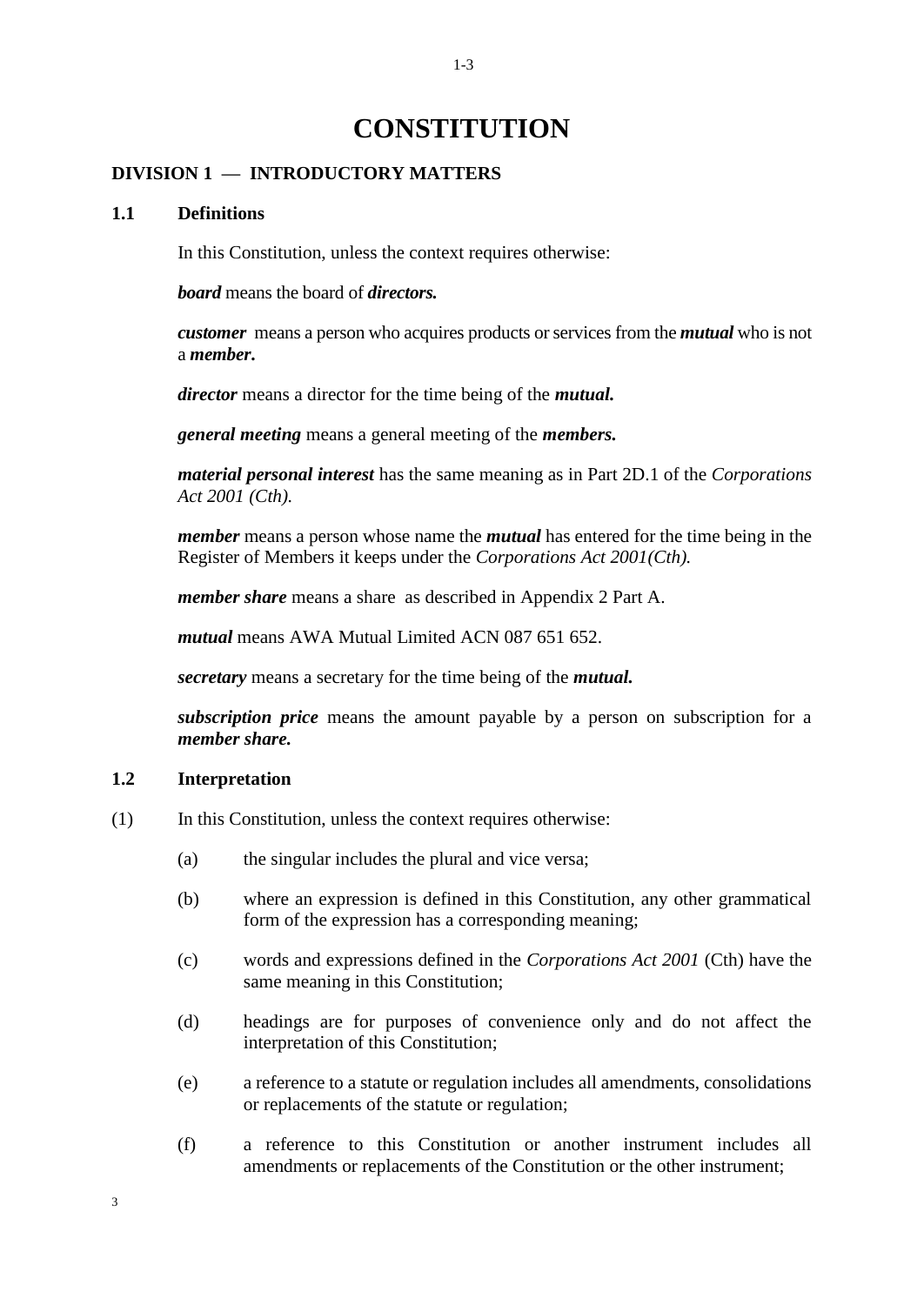- (g) a reference to a statutory or other body that ceases to exist or the powers and functions of which are transferred to another body includes a reference to the body:
	- (i) that replaces it; or
	- (ii) to which substantially all the powers and functions relevant to this Constitution are transferred; and
- (h) a reference to 'in writing' is a reference to any mode of representing or reproducing words in tangible and permanently visible form and includes facsimile and e-mail transmissions and documents in electronic form.
- (2) The notes to this Constitution are for purposes of convenience only and do not affect the interpretation of this Constitution. The notes do not form part of this Constitution and may be removed or modified without the *mutual* complying with the *Corporations Act 2001*(Cth) requirements that apply to removal or modification of constitutional provisions.

#### **1.3 Time**

Unless expressly provided otherwise, when this Constitution, or any notice given under this Constitution, states a time or a period of time, the time stated is, or the period of time is calculated by reference to, Australian Eastern Standard Time (AEST) or Australian Eastern Daylight Time (AEDT), as the case may be, at the *mutual's*  registered office.

#### **1.4 Replaceable Rules do not Apply**

The replaceable rules in the *Corporations Act 2001* (Cth) do not apply.

#### **1.5 Notices**

4

- (1) This Rule applies to all notices and documents that the *Corporations Act 2001* (Cth) or this Constitution requires a party to this Constitution to send to another party to this Constitution.
- (2) In this Rule, *business day* means a day that is not:
	- (a) a Saturday or Sunday; or
	- (b) a public holiday or bank holiday in the place where the notice is received.
- (3) A person sending a notice must do so in writing and must address it to the recipient at the following respective addresses:
	- (a) if to the *mutual* at its registered office or such other address as the *mutual* specifies to *members* from time-to-time; and
	- (b) if to a *member* at the *member's* address appearing on the Register of Members from time-to-time or at any alternative address nominated by the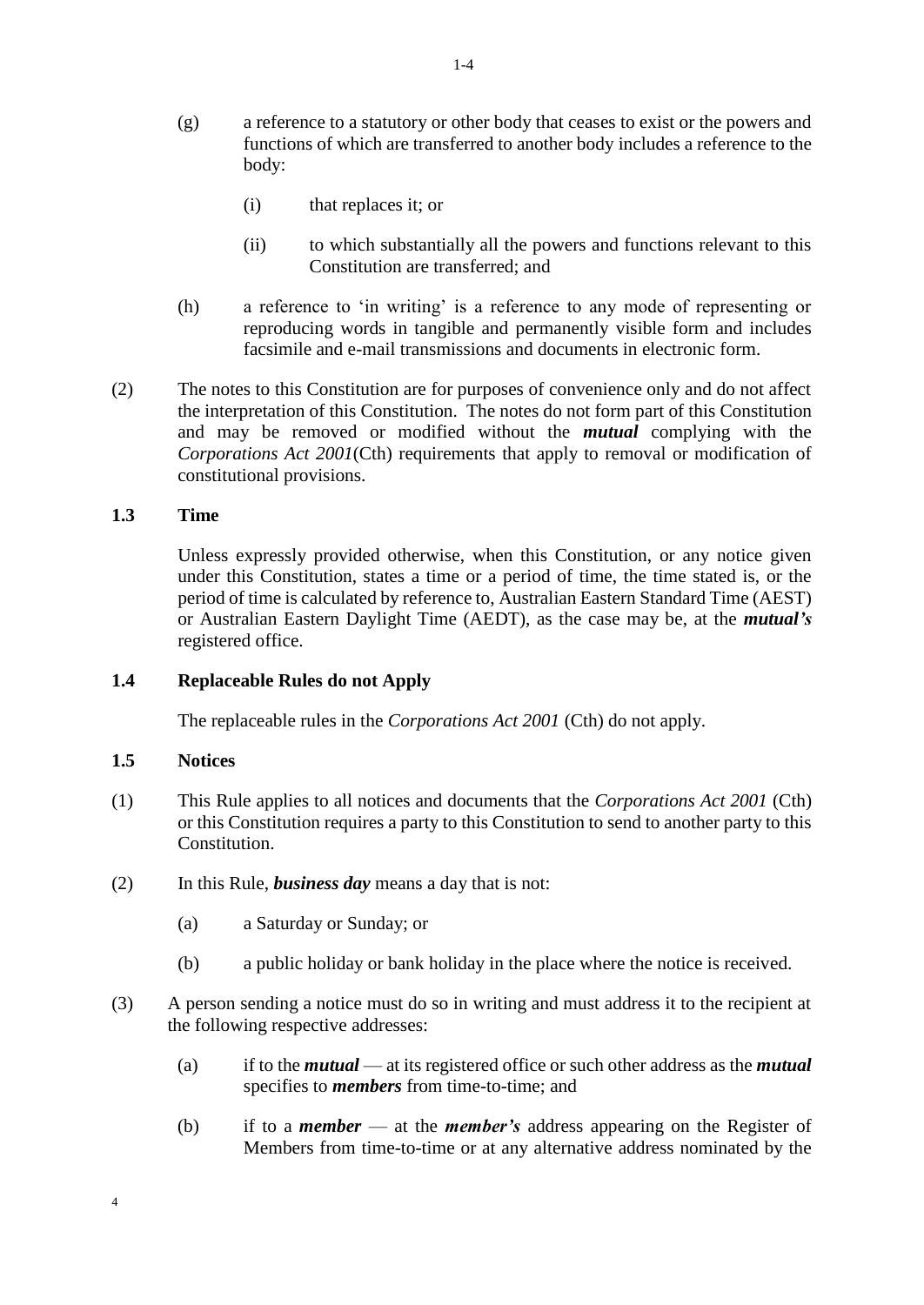*member*, or at any fax number or electronic address nominated by the *member*.

- **Note:** Subrule 3.3(3) deals with sending notices to joint *members*.
- (4) A person may send a notice or other document to another person in any of the ways set out in column 2 of the table below. The other person receives the notice at the time set out in column 3:

|                                                      | <b>Delivery Method</b>                                    | <b>Time Person Receives Notice</b>                                                                                                                                       |  |
|------------------------------------------------------|-----------------------------------------------------------|--------------------------------------------------------------------------------------------------------------------------------------------------------------------------|--|
| $\mathbf{1}$                                         | <b>Hand delivering</b>                                    | The other person receives the notice:                                                                                                                                    |  |
|                                                      | the notice<br>personally                                  | (i)<br>if hand delivered before 5:00 pm on a business<br>$day$ — on that business day                                                                                    |  |
|                                                      |                                                           | (ii)<br>if hand delivered after $5:00 \text{ pm}$ on a <b>business day</b><br>— on the next <i>business day</i>                                                          |  |
|                                                      |                                                           | if hand delivered on a day other than a <b>business</b><br>(iii)<br>$day$ — on the next business day                                                                     |  |
| $\boldsymbol{2}$                                     | <b>Sending the notice</b><br>by pre-paid post             | The other person receives the notice on the third business<br><i>day</i> after posting unless it is actually delivered earlier                                           |  |
| $\overline{\mathbf{3}}$                              | <b>Sending the notice</b><br>by facsimile<br>transmission | The other person receives the notice:                                                                                                                                    |  |
|                                                      |                                                           | (i)<br>if sent before 5:00 pm on a <i>business day</i> — on<br>that business day                                                                                         |  |
|                                                      |                                                           | (ii)<br>if sent after 5:00 pm on a <b>business day</b> — on the<br>next business day                                                                                     |  |
|                                                      |                                                           | (iii)<br>if sent on a day other than a <b>business day</b> — on<br>the next business day                                                                                 |  |
|                                                      |                                                           | This rule does not apply where the person sending the<br>evidence that the<br>facsimile has<br>transmission<br>was<br>unsuccessful                                       |  |
| $\overline{\mathbf{4}}$<br><b>Sending the notice</b> |                                                           | The other person receives the notice:                                                                                                                                    |  |
|                                                      | by electronic<br>means                                    | (i)<br>if sent before 5:00 pm on a <i>business day</i> — on<br>that business day                                                                                         |  |
|                                                      |                                                           | (ii)<br>if sent after 5:00 pm on a <b>business day</b> — on the<br>next business day                                                                                     |  |
|                                                      |                                                           | (iii)<br>if sent on a day other than a <b>business day</b> — on<br>the next <i>business day</i>                                                                          |  |
|                                                      |                                                           | This rule does not apply where the person sending the<br>notice by electronic means has evidence that the notice did<br>not reach the other person's electronic address. |  |

(5) If a person sends a *member* a notice in accordance with this Rule, any person to whom that *member* transfers or transmits a share is taken to receive the notice when the first person sent the *member* the notice.

5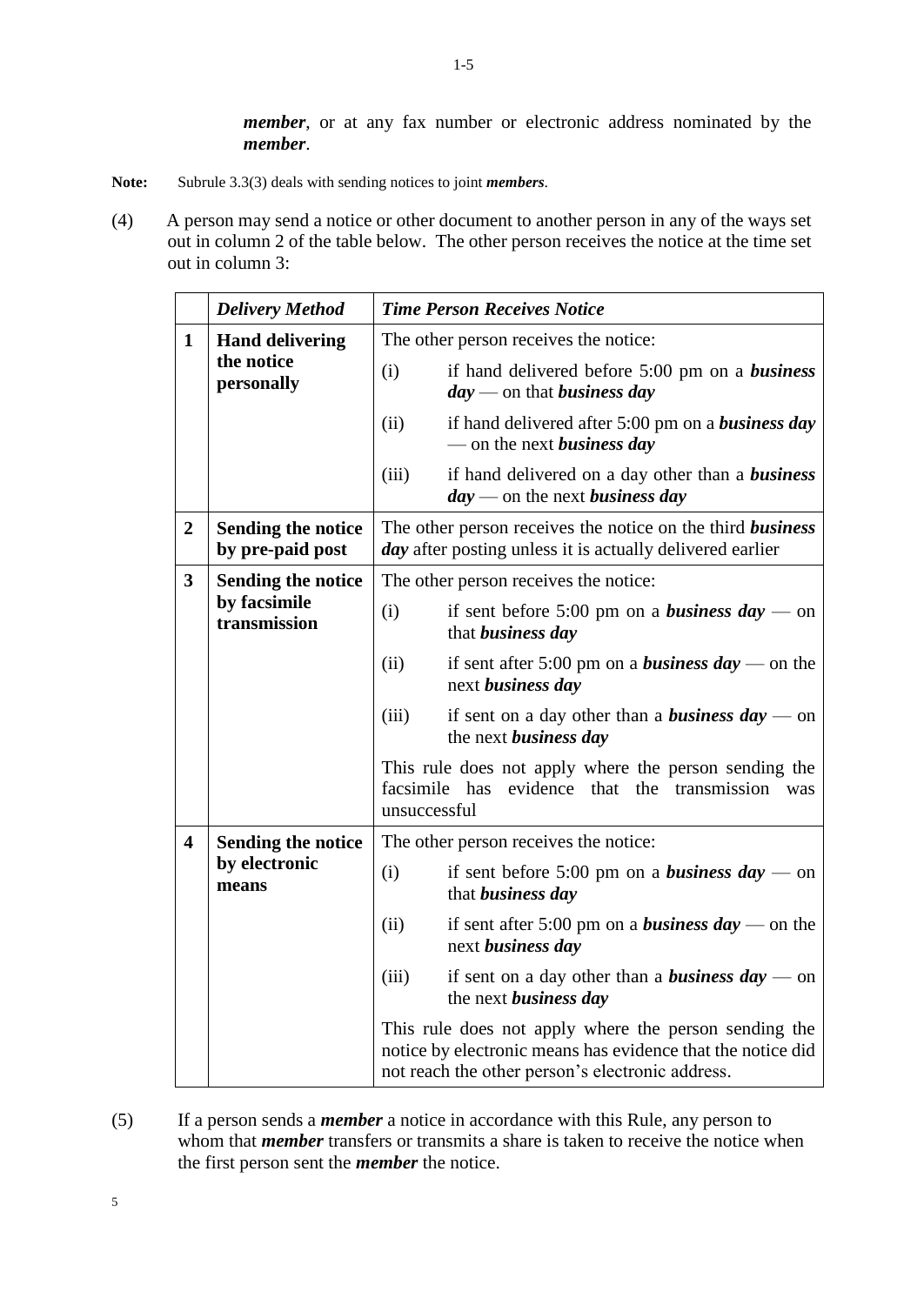# **1.6 Transitional**

Upon this Constitution taking effect:

- (a) each person who is a *member* immediately before the Constitution takes effect remains a *member*;
- (b) each person who is a *director* immediately before the Constitution takes effect remains a *director*; and
- (c) each person who is a *secretary* immediately before the Constitution takes effect remains a *secretary*.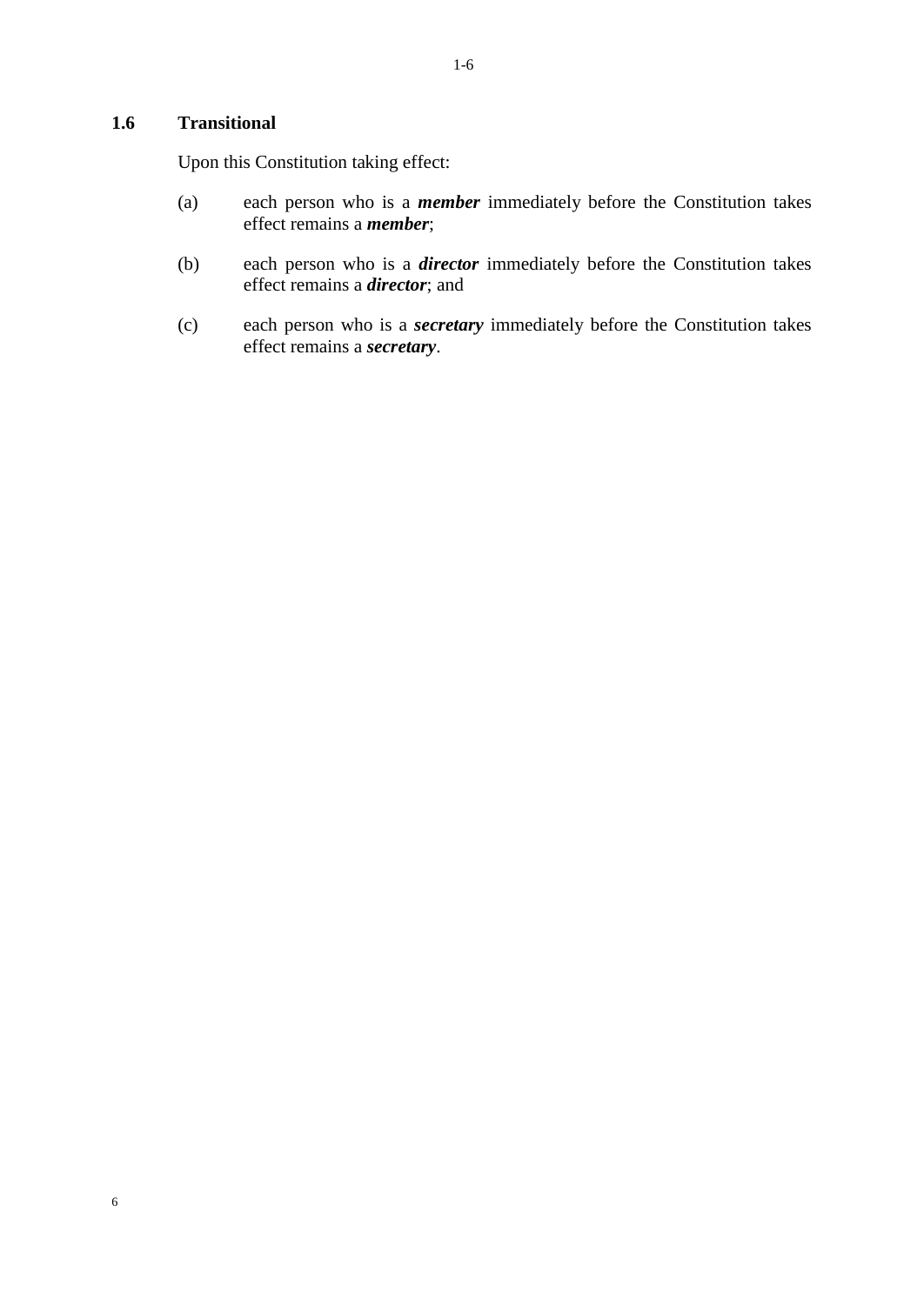# **DIVISION 2 — PURPOSE, OBJECTS & LIMIT ON POWERS**

#### **2.1 Purpose and objects**

(1) The *mutual* has the purpose and objects set out in Appendix 1.

#### **2.2 Stakeholder interests**

- <span id="page-10-0"></span>(1) In discharging their duties under this constitution, the *Corporations Act 2001*(Cth) and the general law, the directors or other officers of the *mutual*:
	- (a) must consider:
		- (i) the likely consequences of any decision or act of the *mutual* in the long term; and
		- (ii) the interests of the *mutual's* employees; and
		- (iii) the need to foster the *mutual's* business relationships with suppliers, customers and others; and
		- (iv) the impact of the *mutual*'s operations on the community and the environment; and
		- (v) the desirability of the *mutual* maintaining a reputation for high standards of business conduct; and
		- (vi) the interests of the members of the *mutual*; and
		- (vii) the ability of the *mutual* to create an overall positive impact on society and the environment; and
	- (b) need not give priority to a particular matter referred to in paragraph [\(a\)](#page-10-0) over any other matter, unless the *mutual* has stated in this constitution that the directors or other officers of the *mutual* must give priority to certain matters related to the pursuit or creation of any objects and purpose listed in this constitution.

# **2.3 Members and Customers**

7

(1) The *mutual* may provide products and services to *members* and *customers.*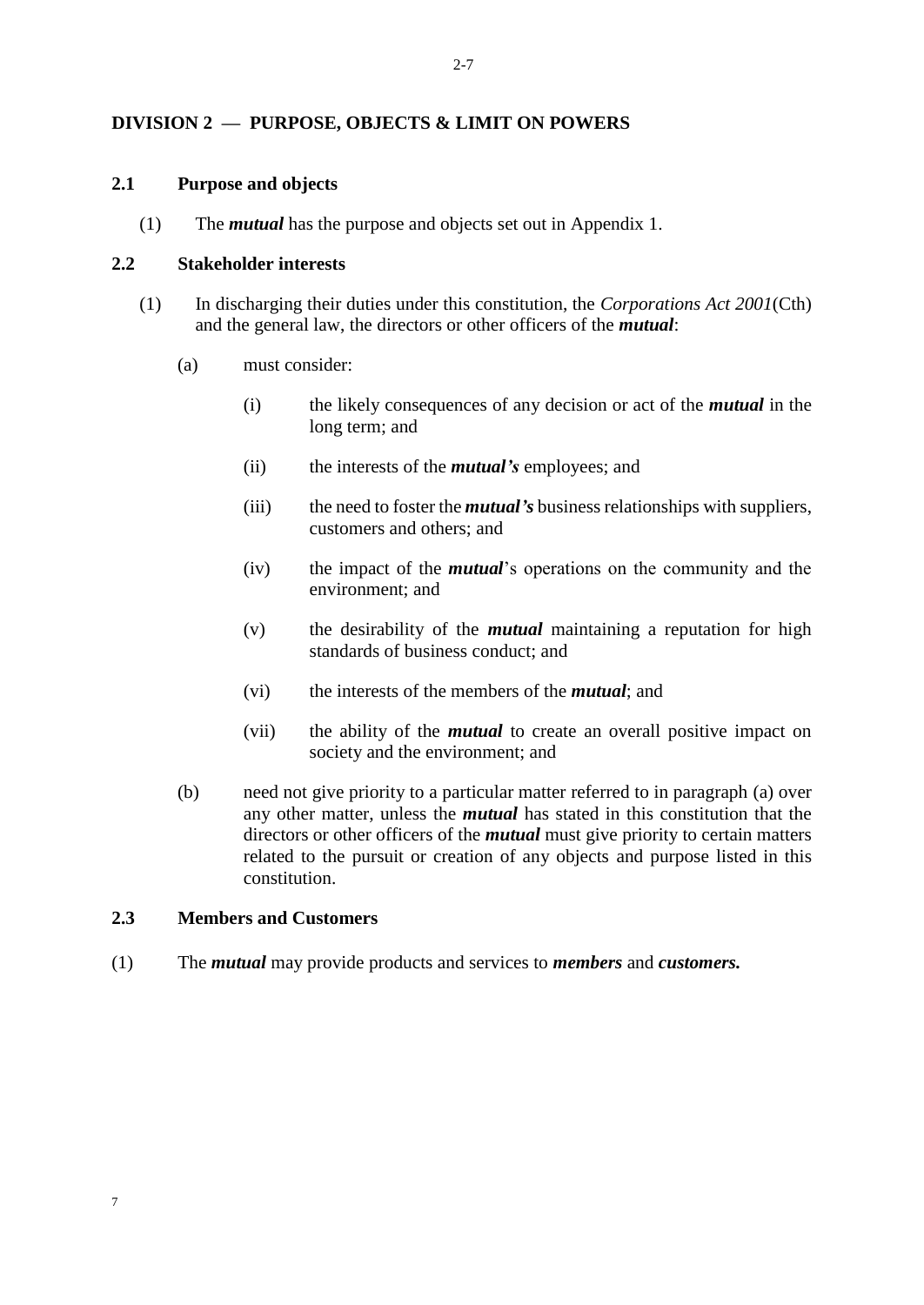#### **DIVISION 3 — MEMBERSHIP**

#### **3.1 Admission to Membership**

- (1) Subject to any other Rule allowing admission of *members*, the *mutual* may admit a person as a *member* only if:
	- (a) the person makes a written application in a form the mutual requires; and
	- (b) the person pays in cash the *subscription price* for the *member share*.
- **Note:** The *mutual* may also admit a person as a *member* by registering a transfer or transmission of a *member share* to the person under Rule 9.3, Rule 10.1, or Rule 10.2.
- (2) The *board* has an absolute discretion in exercising the *mutual's* power to admit *members* without any obligation to give a reason for not admitting a person as a *member*.
- (3) When the *mutual* admits a person as a *member*, the *mutual* must:
	- (a) issue the *member share* to the person;
	- (b) enter the person's particulars in the Register of Members as required by the *Corporations Act 2001*(Cth); and
	- (c) give the person notice that it has admitted the person as a *member*.

#### **3.2 Delegation of Power to Admit Members**

The *board* may delegate its power to admit *members* to officers of the *mutual*. The delegation must not include authority:

- (a) to reject an application, such applications being forwarded to the *board* for consideration; or
- (b) to further delegate the power to admit *members*.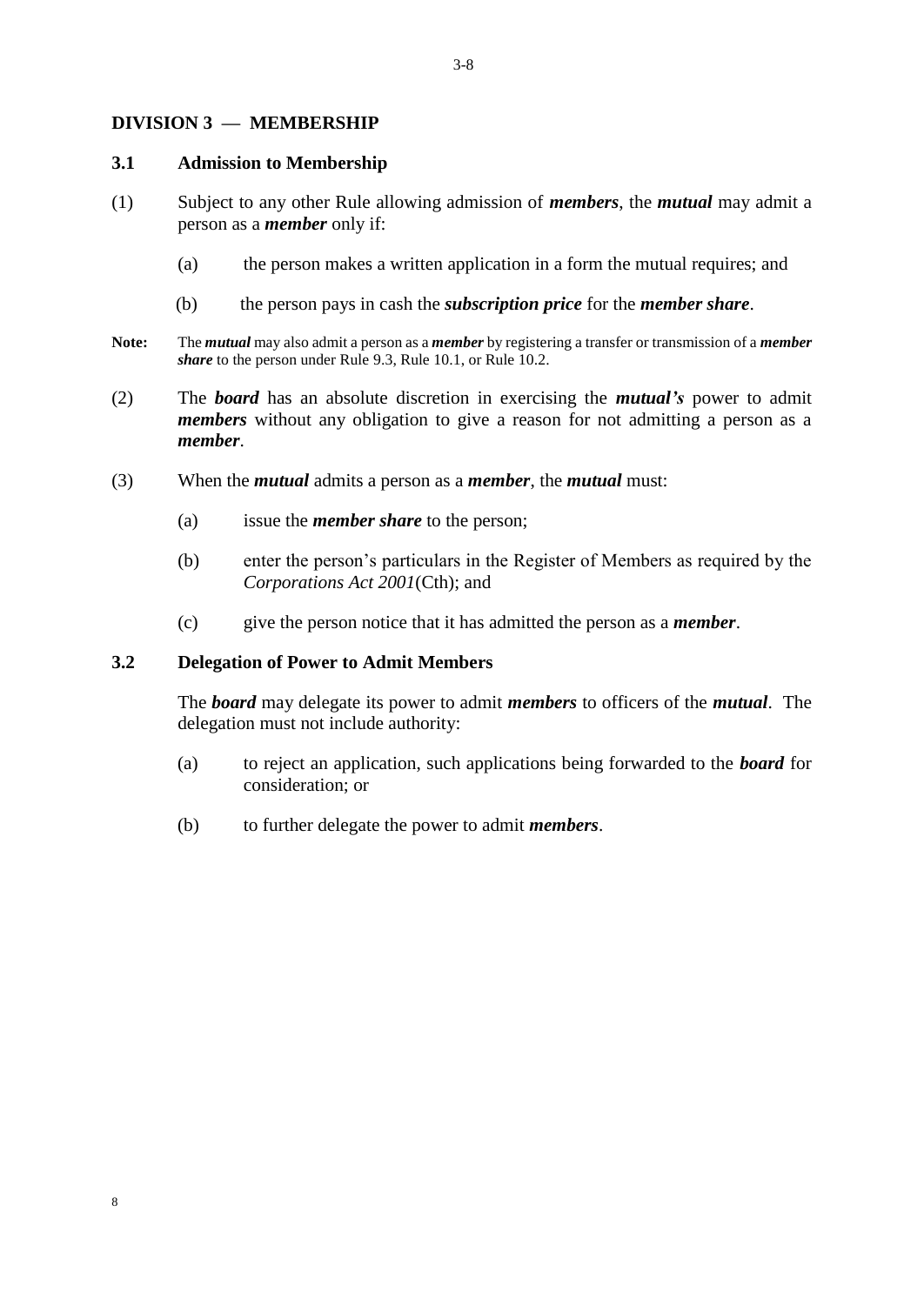#### **3.3 Joint Members**

9

- (1) The *mutual* may admit 2 or more persons eligible for admission under Subrule 3.1(1) as a joint *member* of the *mutual*.
- (2) The persons constituting the joint *member* may determine the order in which their names appear in the Register of Members. If the persons constituting the joint *member* do not do so, the *mutual* may determine the order in which their names appear in the Register of Members.
- (3) The person named first in the Register of Members is the primary joint *member*. The *mutual* may duly send any notice, certificate or other document to the joint *member* by sending it to the primary joint *member*. Only the primary joint *member* is entitled to vote on behalf of the joint *member*.
- (4) At any time, the joint *member* may give the *mutual* a notice requiring the *mutual* to change the primary joint *member* or otherwise change the order in which their names appear in the Register of Members. Each person constituting the joint *member* must sign the notice. The *mutual* must change the Register of Members as soon as practicable after receiving the notice.
- (5) Any person constituting a joint *member* may give an effective receipt for any dividend, distribution on winding-up or return of capital in relation to the joint *member's* shares.
- (6) The persons constituting a joint *member* are jointly and individually liable for any liability that the joint *member* may have in relation to the joint *member's* shares.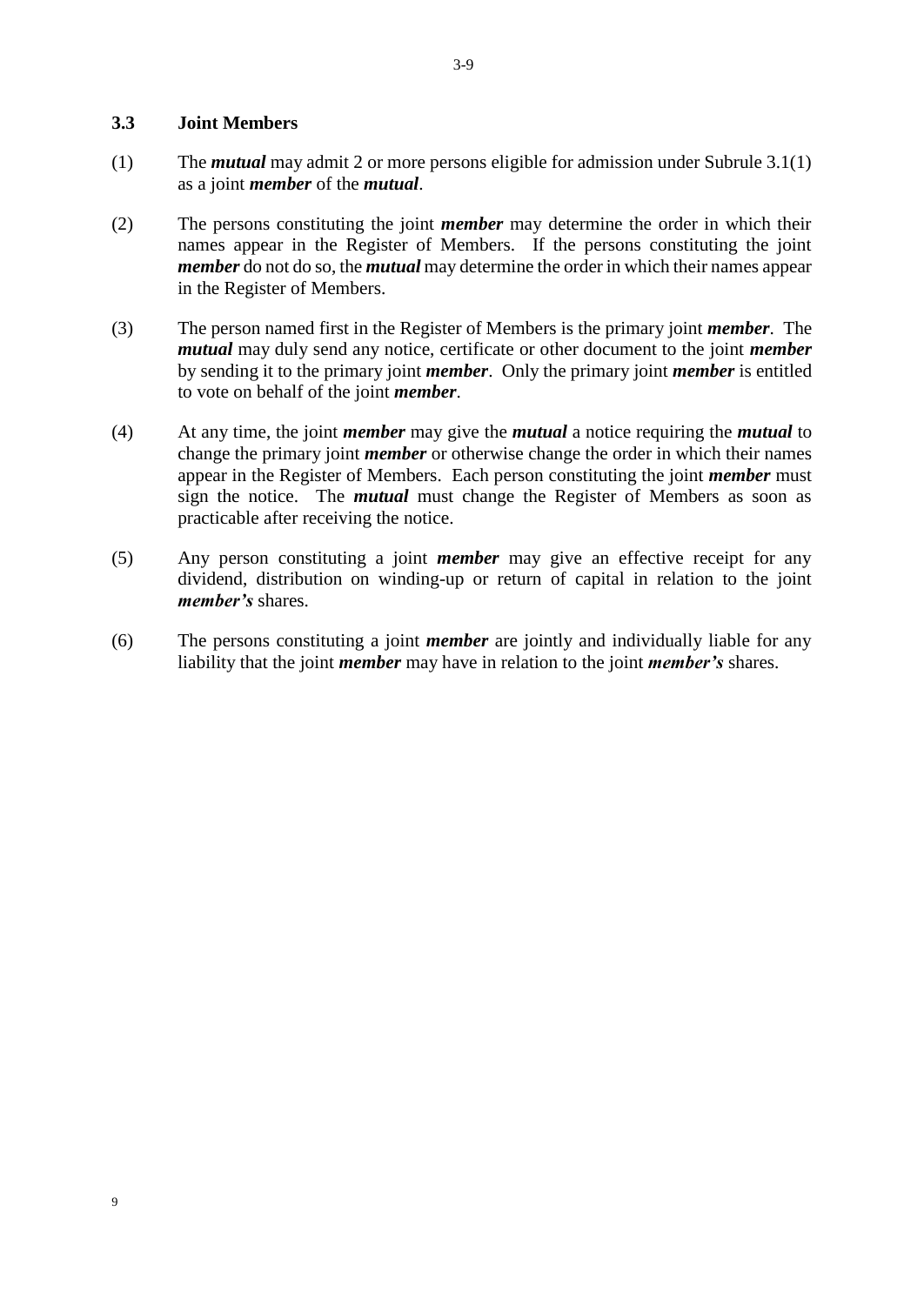#### **DIVISION 4 — TERMINATION OF MEMBERSHIP**

#### **4.1 Removal of the Member's Name from the Register of Members**

- (1) The *mutual* can remove the *member's* name from the Register of Members if:
	- (a) the *mutual* redeems the *member's member share* under Rule 4.2, Rule 4.3 or Rule 4.4;
	- (b) the *mutual* forfeits the *member's member share* under Subrule 6.3(2);
	- (c) the *member* surrenders the *member's member share* under Subrule 6.3(5)
	- (d) if the *member* is an individual the *member*:
		- (i) dies;
		- (ii) becomes a bankrupt and the *mutual* registers the *member's* trustee in bankruptcy as the holder of the *member's member share* under Rule 10.2; or
		- (iii) becomes mentally incapable and the *mutual* registers the *member's*  trustee or guardian as the holder of the *member's member share* under Rule 10.3;
	- (e) if the *member* is a body corporate the *member* is deregistered or dissolved; or
	- (f) if the *member* is a trustee for an unincorporated association the *mutual* registers the transfer of the *member's member share* to another person who is to act as trustee for the unincorporated association.

#### **4.2 Member's Request for Termination**

- (1) A *member* may request termination of membership. The request must be in the form the *mutual* requires and executed by the *member*.
- (2) If a *member* makes a request under Subrule (4.2(1)), the *mutual* must redeem the *member's member share* as soon as practicable after receiving the written request. However, the *mutual* may defer redeeming the *member's member share* until the *board* is satisfied that the *mutual* has sufficient profits available to pay the amount payable on redemption of the *member share*.

#### **4.3 Termination by the Board**

- (1) The *mutual* may redeem a *member's member share* by *board* resolution if:
	- (a) the *member* fails to discharge the *member's* obligations to the *mutual*;
	- (b) the *member* has engaged in conduct that the *board* reasonably considers to be detrimental to the *mutual*; or
	- (c) the *member* obtains membership by misrepresentation or mistake.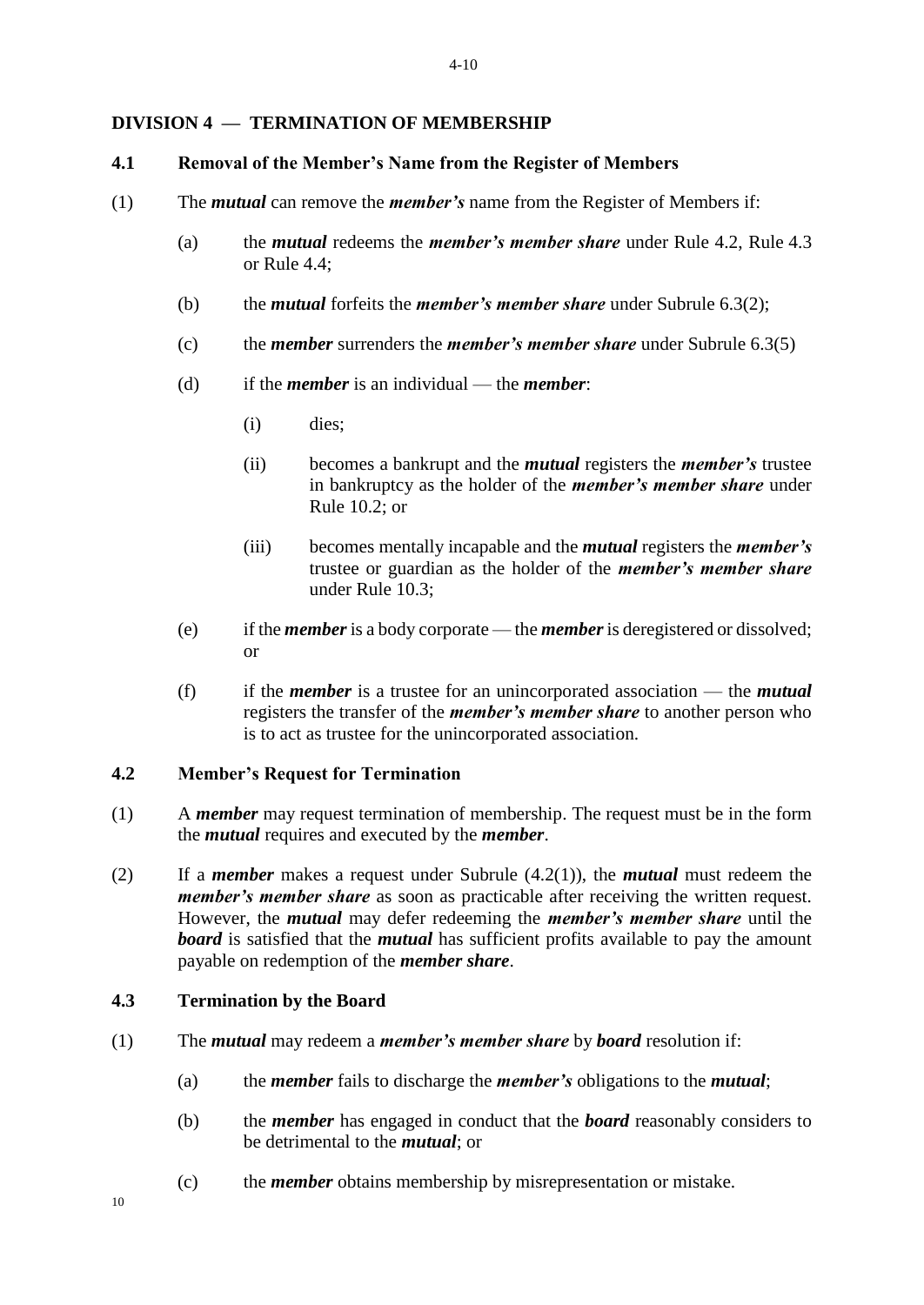- (2) The *mutual* must give notice of the proposed resolution under Subrule (4.2(1)) to the *member* at least 14 days before considering the proposed resolution.
- (2) At the time the *board* considers the proposed resolution, the *member* is entitled:
	- (a) to be present with or without the *member's* legal representative; and
	- (b) to be heard, either in person or through the *member's* legal representative.
- (3) On redeeming the *member share*, the *mutual* may pay the amount payable on redemption of the *member share* to the *member* by sending a cheque to the *member's*  address as set out in the Register of Members.

#### **4.4 Termination where a member is inactive**

- (1) The *mutual* may:
	- (a) determine that the *member* is inactive; and
	- (b) redeem the *member's member share*,

by board resolution if the *member* has not initiated any transactions in relation to any products and services (including deposit accounts) made available by the *mutual*  through its agency relationship with Bendigo and Adelaide Bank Limited ABN 11 068 049 178 or any other third party in the 12 month period before the date of the resolution.

- (2) The *mutual* must send notice of the proposed resolution under Subrule (1) to the *member* at the *member's* last known address as shown on the Register of Members at least 14 days before considering the proposed resolution.
- (3) On redemption of the *member share*, the *mutual* must pay the amount payable on redemption of the *member share* to the *member*.
- (4) The *board* may delegate its power to make a determination under Rule 4.4() or redeem a *member's member share* under Rule 4.4(1)(b) to an officer of the *mutual*. The delegation must not contain an authority to further delegate the relevant power.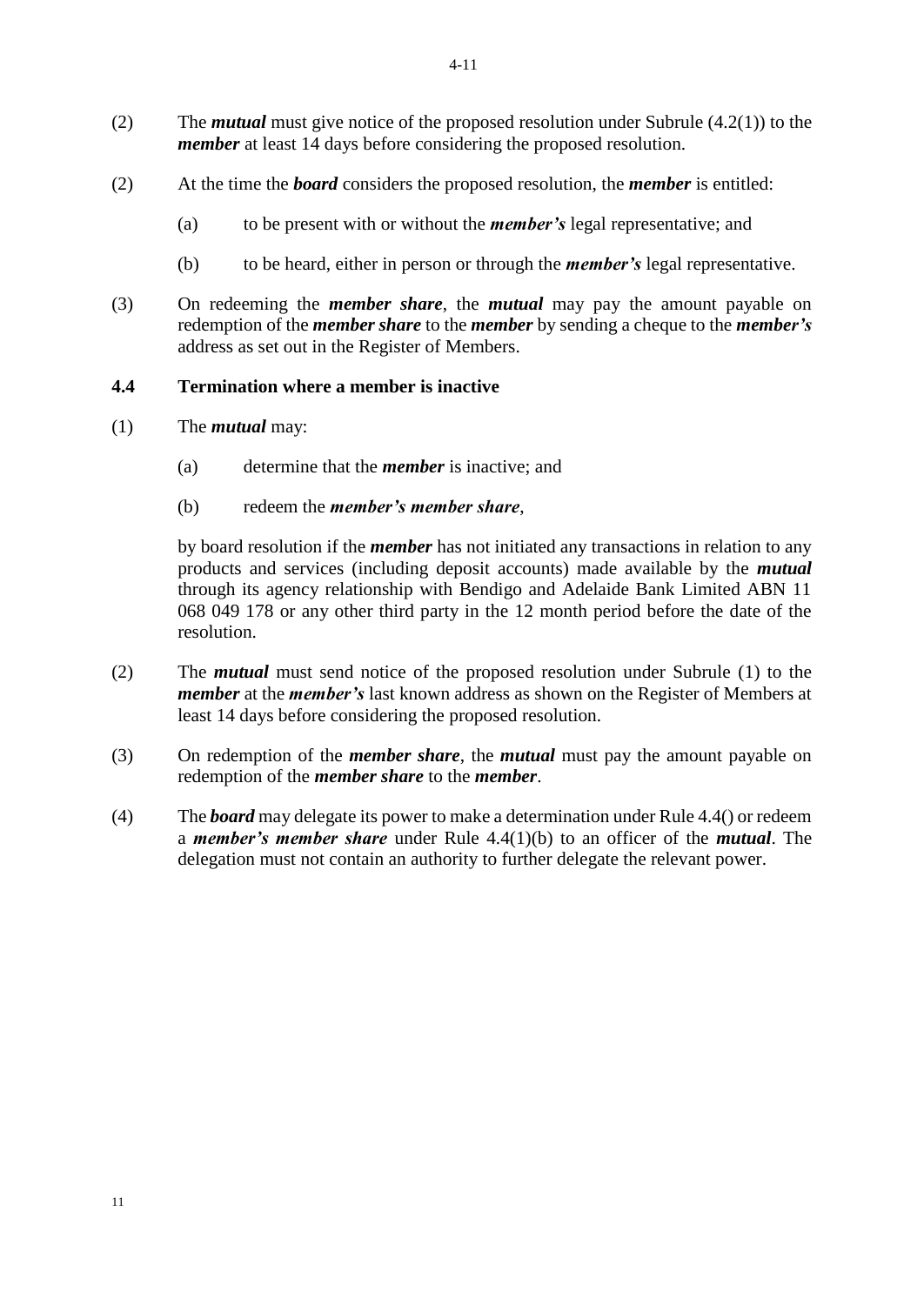#### **DIVISION 5 — ISSUE OF SHARES**

#### **5.1 Classes of Shares**

(1) The *mutual* may only issue *member shares.*

#### **5.2 Board Power to Issue Shares**

(1) The *board* may exercise the *mutual's* power to issue shares at any time to the exclusion of the *general meeting*.

#### **5.3 Restrictions on Issue of Member Shares**

- (1) The *mutual* must not issue:
	- (a) options to subscribe for *member shares*;
	- (b) securities that may be converted to *member shares*; or
	- (c) securities with pre-emptive rights to *member shares*.
- (2) The *mutual* may only issue *member shares* in accordance with Rule 3.1.
- (3) The *mutual* may only issue *member shares* on the basis that the person pays the full *subscription price* in cash on issue.
- (4) The *mutual* may only issue 1 *member share* to any person. However, the *mutual* may issue to a trustee for an unincorporated association:
	- (a) 1 *member share* to the trustee in the trustee's own right; and
	- (b) 1 *member share* to the trustee as trustee for the unincorporated association.
- **Note:** The *mutual* can issue a *member share* to a person who already constitutes a joint *member*. See Rule 3.3.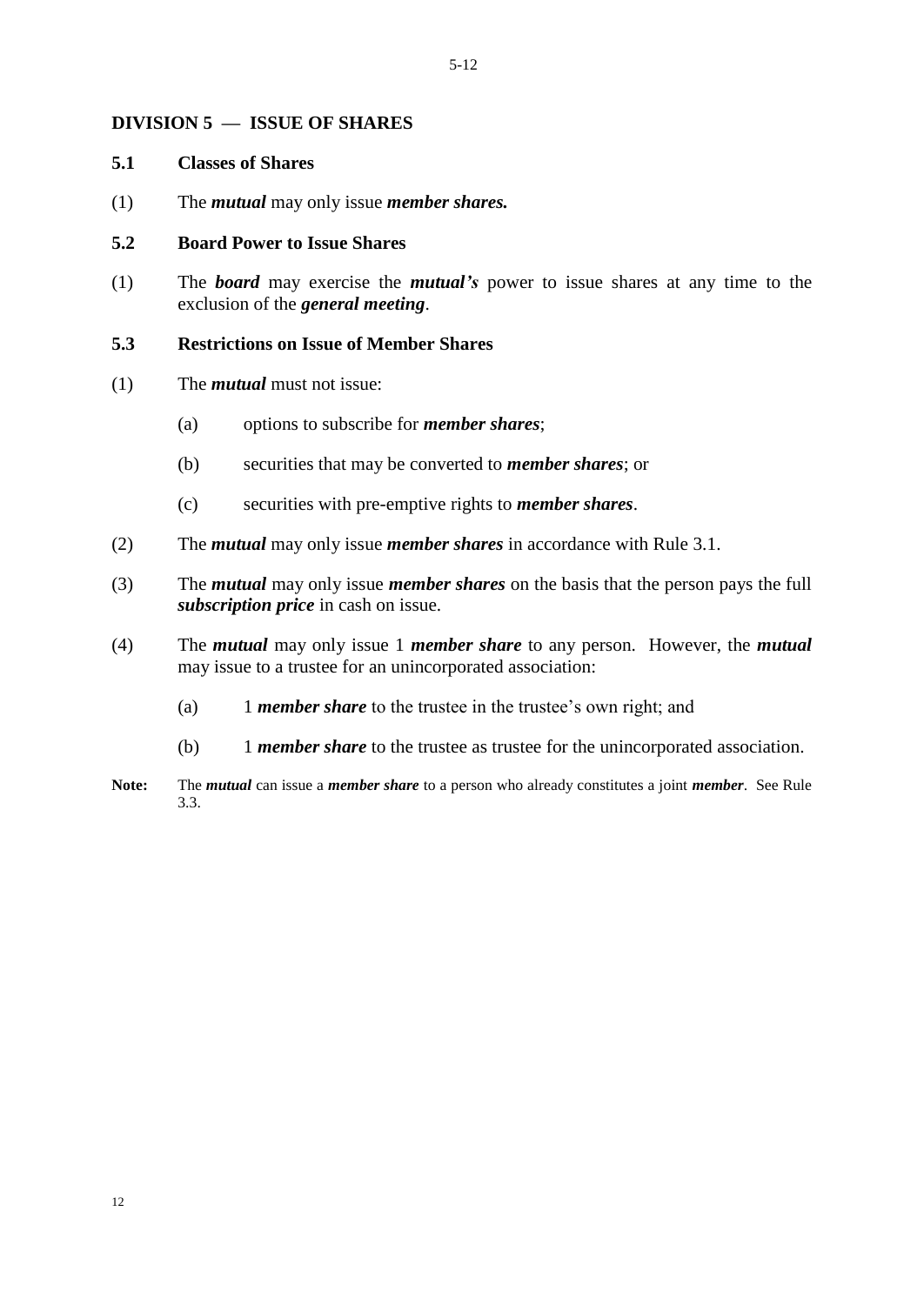# **DIVISION 6 — CALLS, FORFEITURE AND LIENS**

#### **6.1 Payment of Calls on Member Shares**

- (1) This Rule applies in relation to a *member share* if some of all of the *subscription price* for the *member share* is payable on the *mutual* calling up payment of some or all of the unpaid *subscription price*. This Rule applies in relation to a share subject to:
	- (a) any restriction in the terms of issue for the *member share*: and
	- (b) any *special resolution* providing that the *mutual* can only call up some or all of the *subscription price* for *member shares* if the *mutual* becomes an externally-administered body corporate.
- (2) The *mutual* may call for payment of any amount of the unpaid *subscription price* for a *member share* by *board* resolution. The *mutual* must give a *member* holding a *member share* on which the *mutual* has made a call a notice setting out how much, when and how the *member* must make the payment. The *mutual* must give the notice at least 14 days before the time the *member* must pay the call.
- (3) The *mutual* may revoke or postpone a call on a *member share* by *board* resolution. The *mutual* must give notice as soon as practicable after the *board* resolution to each *member* holding a *member share* for which the *mutual* has revoked or postponed a call.
- (4) In any proceeding to recover unpaid instalments, a *member* is conclusively presumed to be liable for a call if:
	- (a) the *mutual's* minutes record the *board* resolution calling for payment of the amount of the call;
	- (b) the *member's* name appeared in the Register of Members as holder of the *member share* on the date of the *board* resolution; and
	- (c) the *mutual* gave the *member* a notice in accordance with Subrule 6.1(2).
- (5) At any time, the *mutual* may accept from a *member* prepayment of any amount of the unpaid *subscription price* on a *member share.*

#### **6.2 Effect of Failure to Pay Unpaid Amounts**

- (1) This Rule applies if a *member* does not pay any amount of the unpaid *subscription price* for a *member share* at the time the amount becomes due. This Rule does not limit any other remedies that the *mutual* may have against the *member.*
- (2) The *member* must pay:
	- (a) the amount due on the *member share*; and
	- (b) all costs and expenses that the *mutual* incurs (including, without limitation, legal expenses on a solicitor and own client basis or full indemnity basis,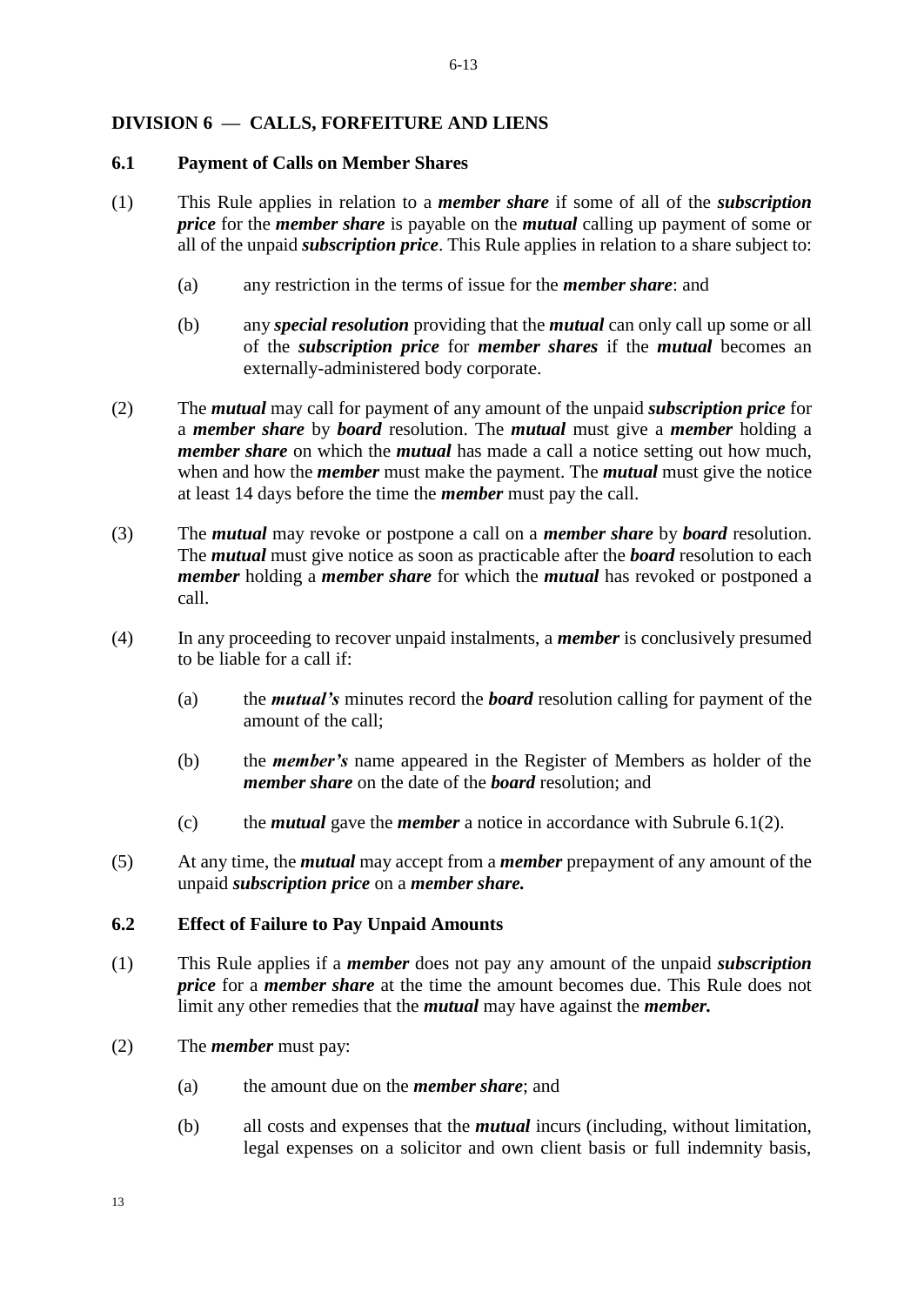whichever is the higher) because the *member* did not pay the amount when it became due.

The *mutual* may waive all or part of the expenses payable under this Subrule by *board* resolution.

- (3) At any time while the amount payable under Subrule (2) remains unpaid in respect of a member share, the *mutual* may give the *member* a default notice:
	- (a) setting out:
		- (i) how much is due: and
		- (ii) when the *member* must pay the amount due; and
	- (b) stating that, if the *member* does not pay the amount due by that date, the *member* will forfeit the *member share.*
- (4) The date for payment must be at least 14 days after the date on which the *mutual* gives the *member* the default notice. In the absence of any manifest error, the default notice is conclusive evidence of the amount that the *member* must pay the *mutual* as at the date the *mutual* issues the default notice.

#### **6.3 Forfeiture and Surrender**

- (1) If a *member* does not comply with the default notice issued under Rule 6.2(3), the *mutual* may forfeit any *member share* to which the default notice relates by *board*  resolution. However, the *member* may always comply with the default notice at any time before forfeiture occurs.
- (2) The *mutual* may give the *member* a notice of forfeiture. In the absence of a manifest error, the notice is conclusive evidence of the facts stated in the notice against all persons claiming to be entitled to the *member share*.
- (3) The forfeited shares become the *mutual's* property. The *mutual* may redeem, sell or otherwise dispose of the forfeited *member shares* on the terms and in the manner that the *board* determines.
- (4) The transferee's title is not affected by any irregularity or invalidity in connection with the forfeiture, sale or disposal of the *member shares.* The transferee is not required to see the application of the purchase money.
- (5) A *member* may surrender any *member share* to which a default notice relates. The *mutual* may deal with surrendered *member shares* in the same way as it deals with forfeited shares.
- (6) A *member* whose *member shares* have been forfeited remains liable to pay the *mutual*  the amounts due:
	- (a) less any amount that the *mutual* must pay the *member* on redemption of the *member shares*; and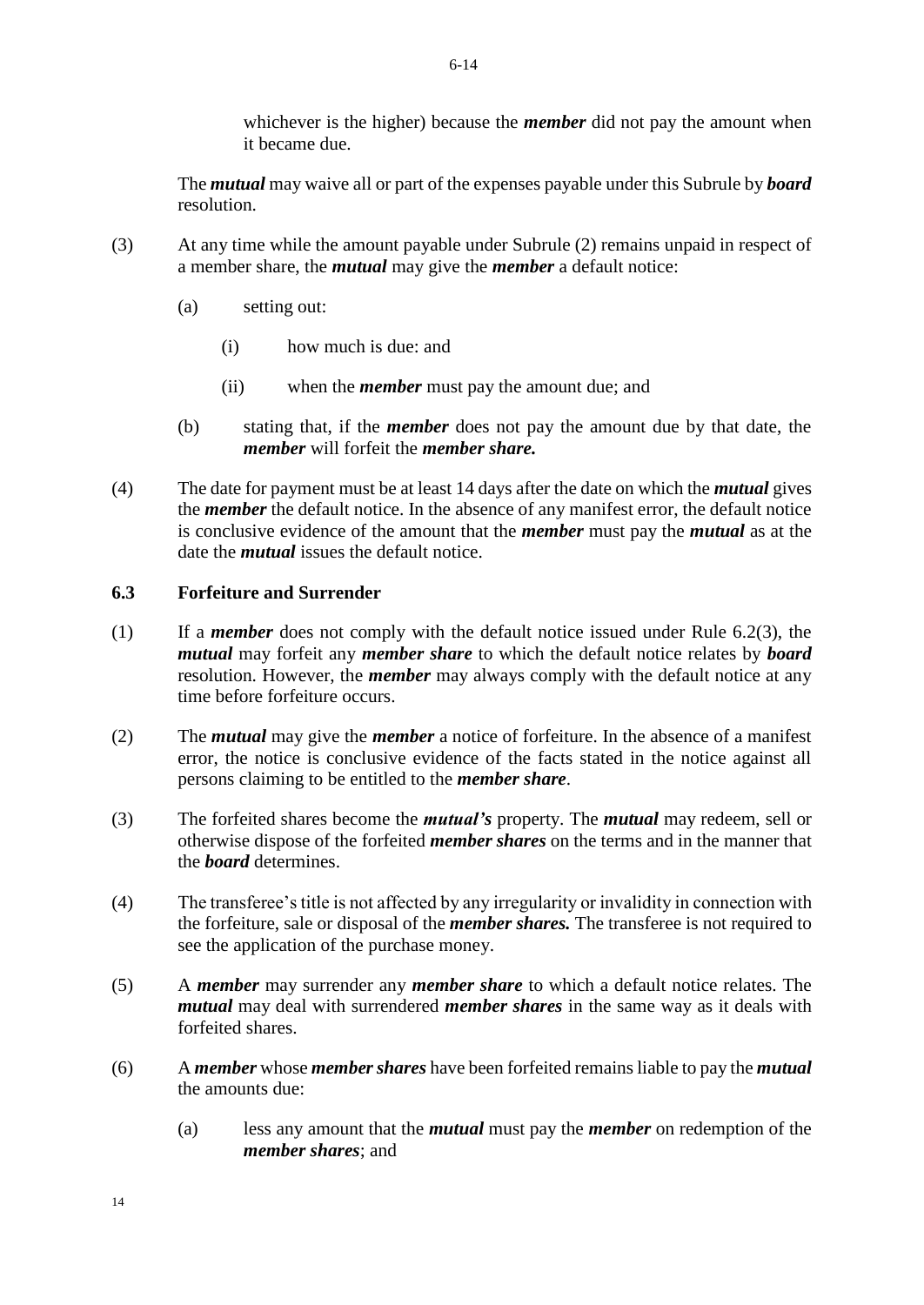(b) less any amount that the *mutual* receives on sale or disposal of the forfeited *member shares.* 

#### **6.4 Liens**

- (1) The *mutual* may at any time exempt a *member share* wholly or in part from this Rule by *board* resolution.
- (2) The *mutual* has a first and paramount lien on:
	- (a) every partly-paid *member share* that a *member* holds:
	- (b) the proceeds of sale of every partly paid *member share* that the *member* holds; and
	- (c) dividends payable on every partly-paid *member share* that the *member* holds.

for all amounts, whether presently due or not:

- (d) payable in relation to the *member share*; or
- (e) that the *member* or the *member's* estate otherwise owes to the mutual.
- (3) If an amount secured by a lien in Subrule 6.4(2) is presently due, the *mutual* may give the holder of the *member share* a sale notice:
	- (a) setting out:
		- (i) how much is due; and
		- (ii) when the *member* must pay the amount due; and
	- (b) stating that, if the *member* does not pay this amount by that date, the *mutual*  may sell the *member share*.
- (4) The date for payment must be at least 14 days after the date on which the *mutual* gives the *member* the sale notice. In the absence of any manifest error, the sale notice is conclusive evidence of the amount that the *member* must pay the *mutual* as at the date the *mutual* issues the sale notice.
- (5) If a *member* does not pay the amount due by the date stated in the sale notice under Subrule 6.4(3), the mutual may sell the *member shares* on the terms and in the manner that the *board* determines. The *mutual* may:
	- (a) execute a share transfer to give effect to a sale of the shares; and
	- (b) register the transferee as the holder of the *member shares*.
- (6) The transferee's title is not affected by any irregularity or invalidity in connection with the sale of the *member shares*. The transferee is not required to see the application of the purchase consideration.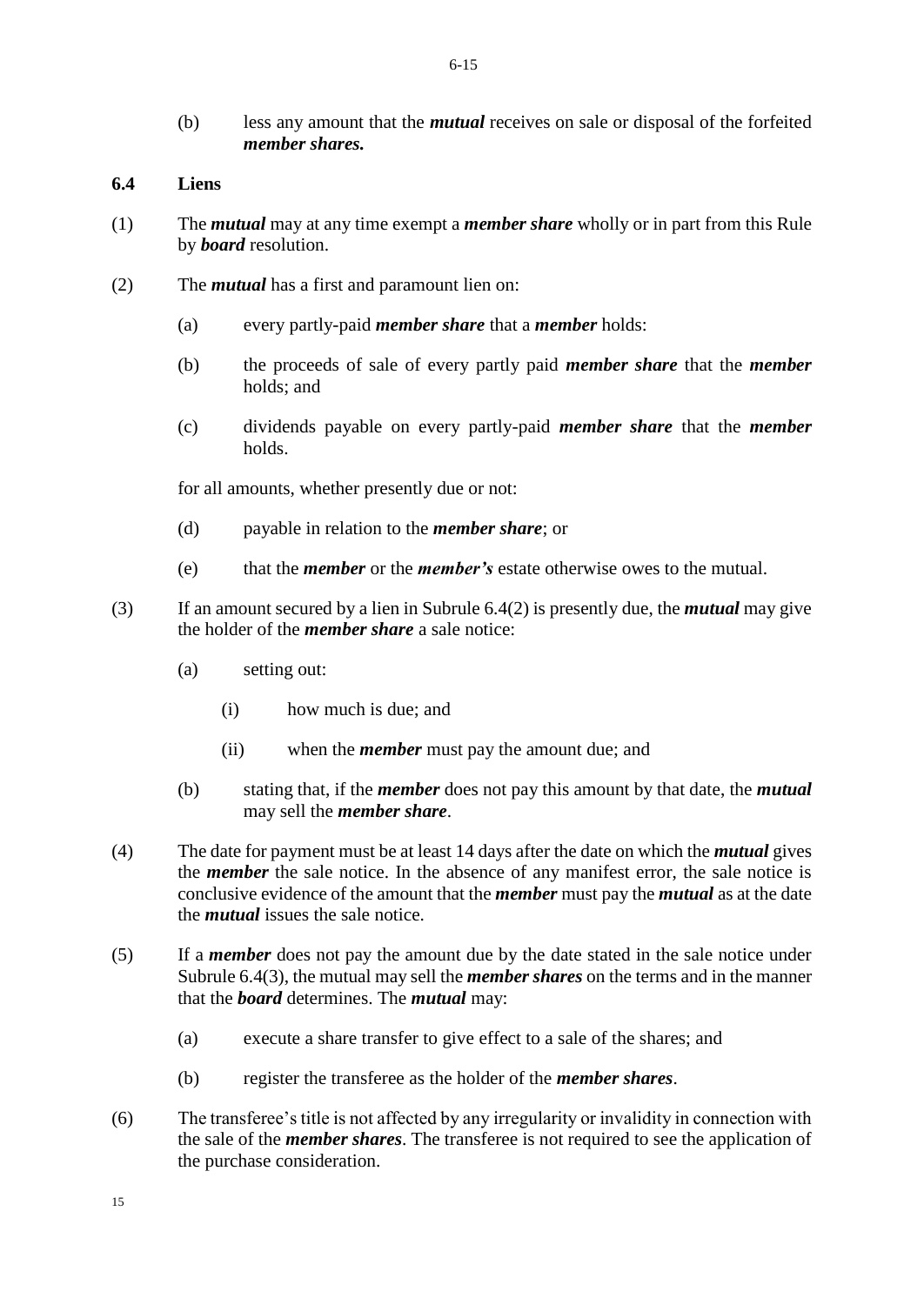(7) A *member* whose *member shares* have been sold remains liable to pay the *mutual* all amounts that the *member* or the *member's* estate owes to the *mutual*, whether or not presently due, less any consideration that the *mutual* receives on sale of *the member shares*.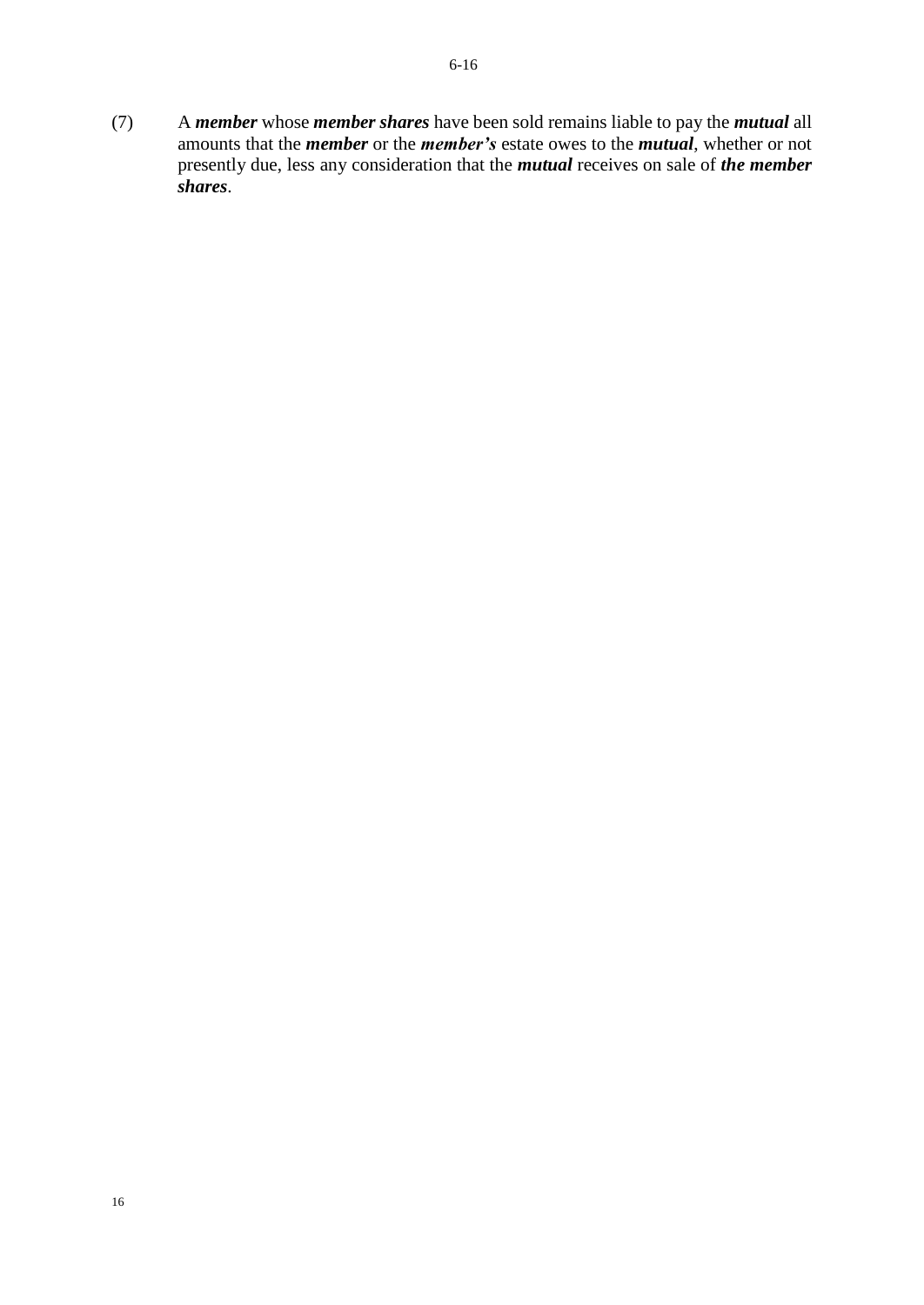# **DIVISION 7 — DIVIDENDS**

#### **7.1 Payment of Dividends**

- (1) At least 50% of the *mutual's* profit each year is to be re-invested into ongoing operations of the *mutual* and in a manner which is consistent with the objectives of operating as a social enterprise, with a majority of annual profits used towards fulfilling the *mutual's* purpose and objects set out in clause 2.1.
- (2) The *board* may determine that the *mutual* pay a dividend on *member shares* to which a right to participate in dividends attaches and may determine:
	- (a) the amount of the dividend;
	- (b) the time for payment of the dividend; and
	- (c) the method of payment of the dividend.
- (3) The method of payment may include the payment of cash, the issue of securities and the transfer of assets. Where the *mutual* pays the dividend other than in cash, the *board* may fix the value of any securities issued or assets transferred.
- (4) If the terms of issue for a share require the *general meeting's* approval to any payment of a dividend on the share, the *board's* determination under Subrule (1) is effective only if the *general meeting* approves the dividend before the time for payment of the dividend arrives. The *general meeting* may not vary the *board's* determination.

#### **7.2 Differential Dividends**

- (a) Subject to the terms on which shares in a class are issued, the *board* may determine dividends to different *members* in a class that differ: in amount; and
- (b) in the method of payment (whether cash, securities, assets or any combination of them).

#### **7.3 Interest on Dividends**

Interest is not payable on a dividend.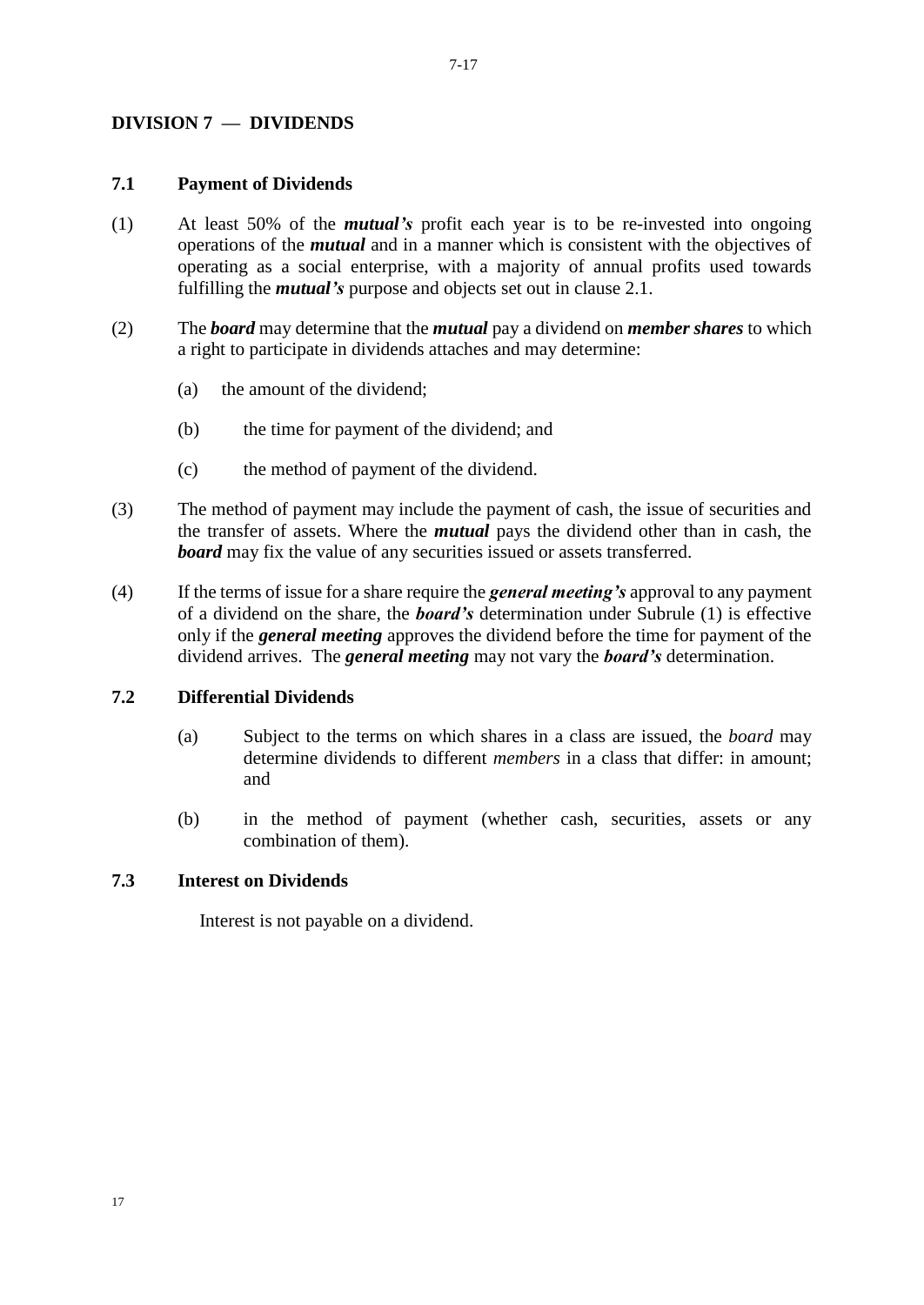# **DIVISION 8 — SHARE CERTIFICATES**

# **8.1 Share Certificates**

- (1) This Rule does not apply in relation to *member shares*.
- (2) A *member* may require the *mutual* to issue to the *member* without charge. 1 certificate for each class of shares in the *mutual* that the *member* holds.

18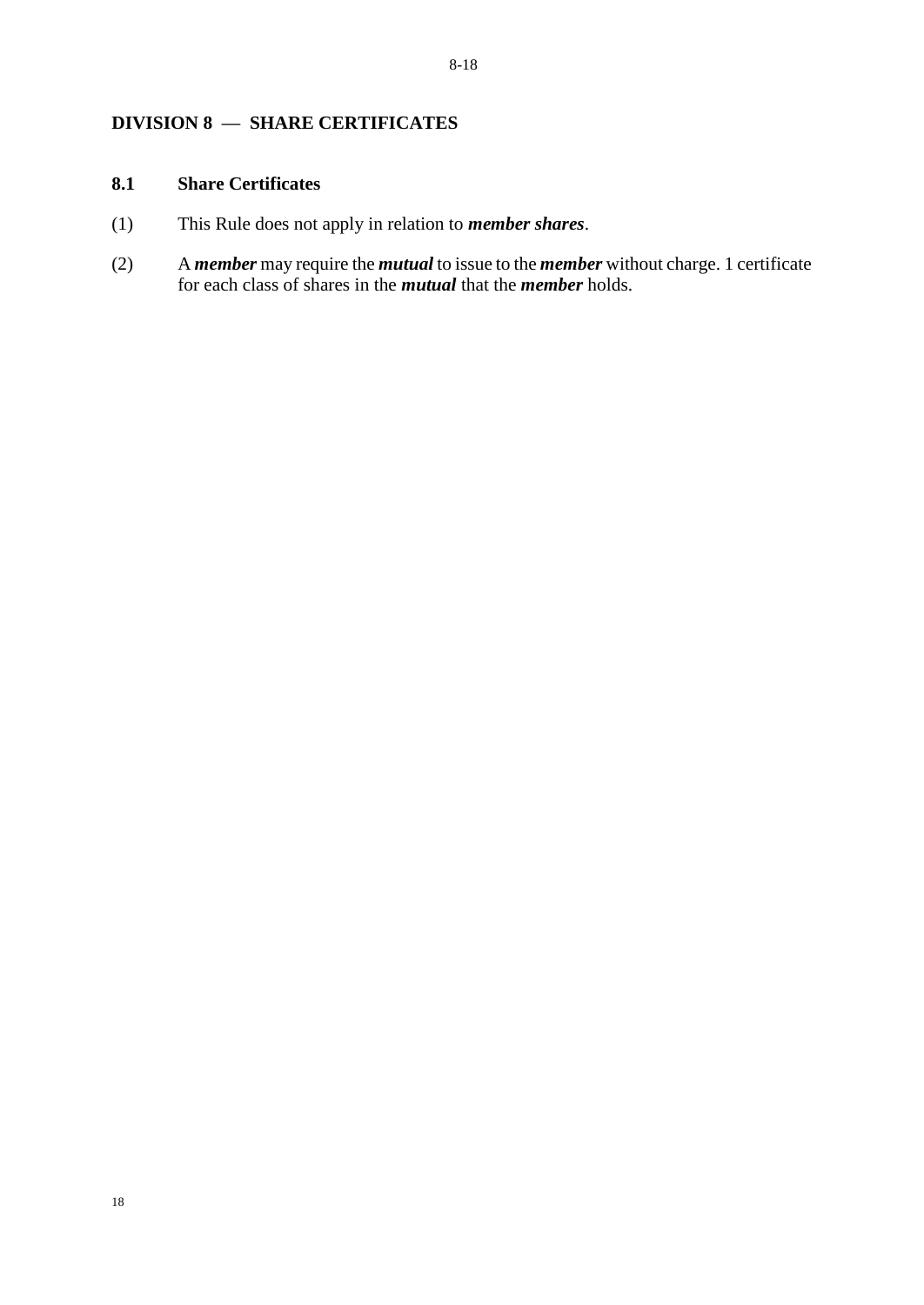#### **DIVISION 9 — TRANSFER OF SHARES**

#### **9.1 Form of Share Transfer**

A *member* wishing to transfer the *member's* shares must use a share transfer that complies with the following requirements:

- (a) the share transfer relates to 1 class of shares only;
- (b) the share transfer is in writing; and
- (c) the share transfer is:
	- (i) in a form that the *board* approves; or
	- (ii) in any other usual or common form
- **Note:** Subrule 9.3(1) prevents the *mutual* registering share transfers in some situations, even though the share transfer complies with the requirements set out in this Rule.

#### **9.2 Ownership of Share Transfer**

(1) On receiving a share transfer (or a document that appears to be a share transfer), the *mutual* becomes the owner of the share transfer and has a right to exclusive possession of the share transfer.

#### **9.3 Registration of Share Transfer**

- (1) The *mutual* must not register a share transfer if:
	- (a) the terms of issue for the shares prohibit the transfer of the shares to the transferee;
	- (b) the share transfer is not in the form approved under Rule 9.1: or
	- (c) if the transfer of shares is dutiable the share transfer is not duly stamped.
- (2) The *mutual* may refuse to register a share transfer unless:
	- (a) the shares are fully paid;
	- (b) the *mutual* does not have a lien on the shares;
	- (c) the transferor has executed the share transfer;
	- (d) the transferee has executed the share transfer;
	- (e) a certificate for the shares accompanies the share transfer;
	- (f) the *board* has all information that it reasonably requires to establish the right of the transferor to transfer the shares; and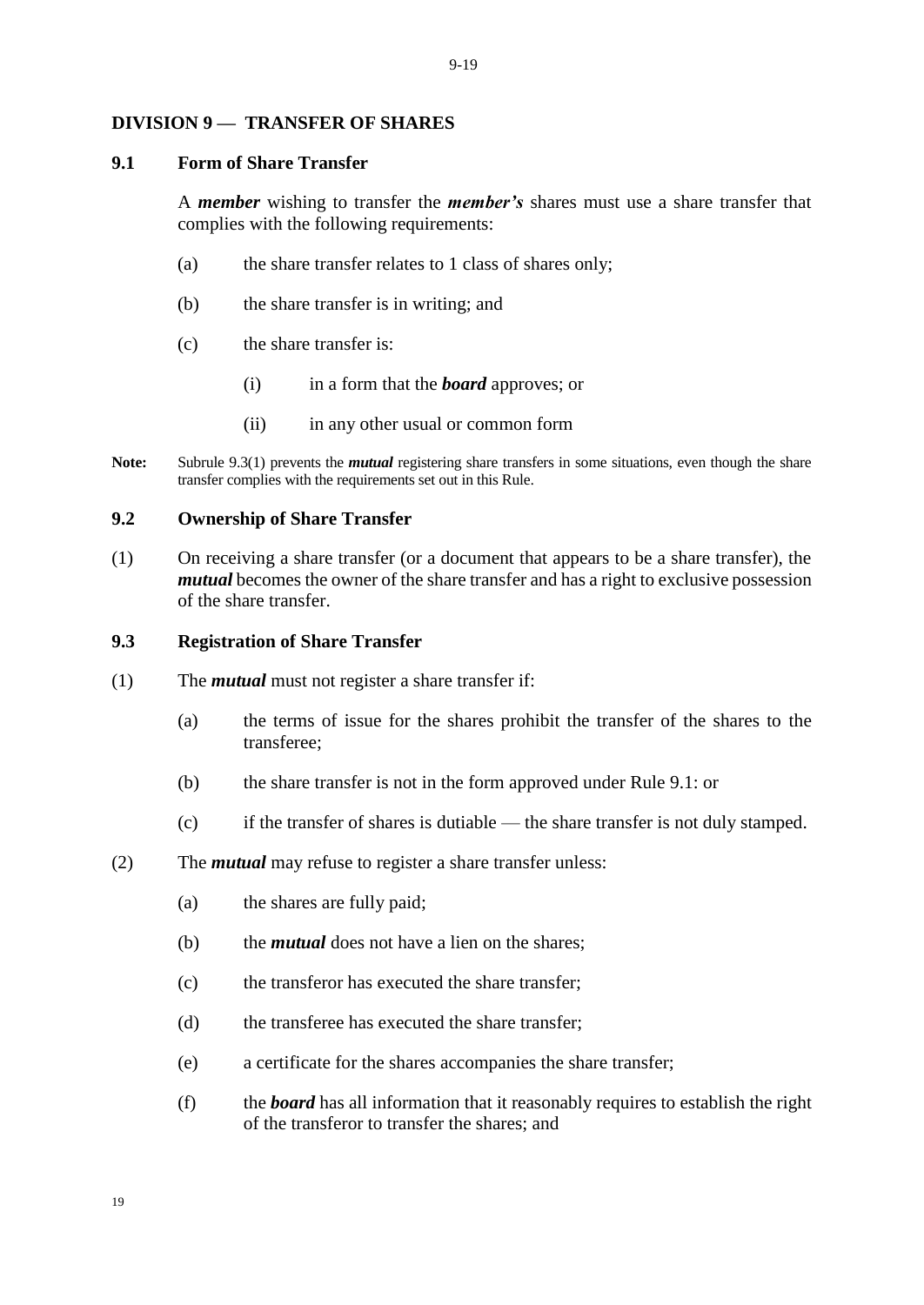- (g) the *board* has all information that it reasonably requires to establish that the transferee agrees to be a *member* of the *mutual*.
- (3) The transferor of shares remains the holder of those shares until the *mutual* enters the transferee's name as holder of those shares in the Register of Members.

#### **9.4 Powers of Attorney**

- (1) The *mutual* may assume that a power of attorney authorising the attorney to transfer some or all of the *member's* shares that a *member* appears to have granted:
	- (a) is a valid and effective grant of the power it appears to grant; and
	- (b) continues in full force and effect.
- (2) The *mutual* may rely on the power of attorney until it receives a notice informing it that:
	- (a) the power of attorney has been revoked; or
	- (b) the *member* has died.

#### **9.5 Suspension of Registration**

(1) The *board* may suspend the registration of share transfers at the times and for the periods it determines. The periods of suspension must not exceed 30 days in any 1 calendar year.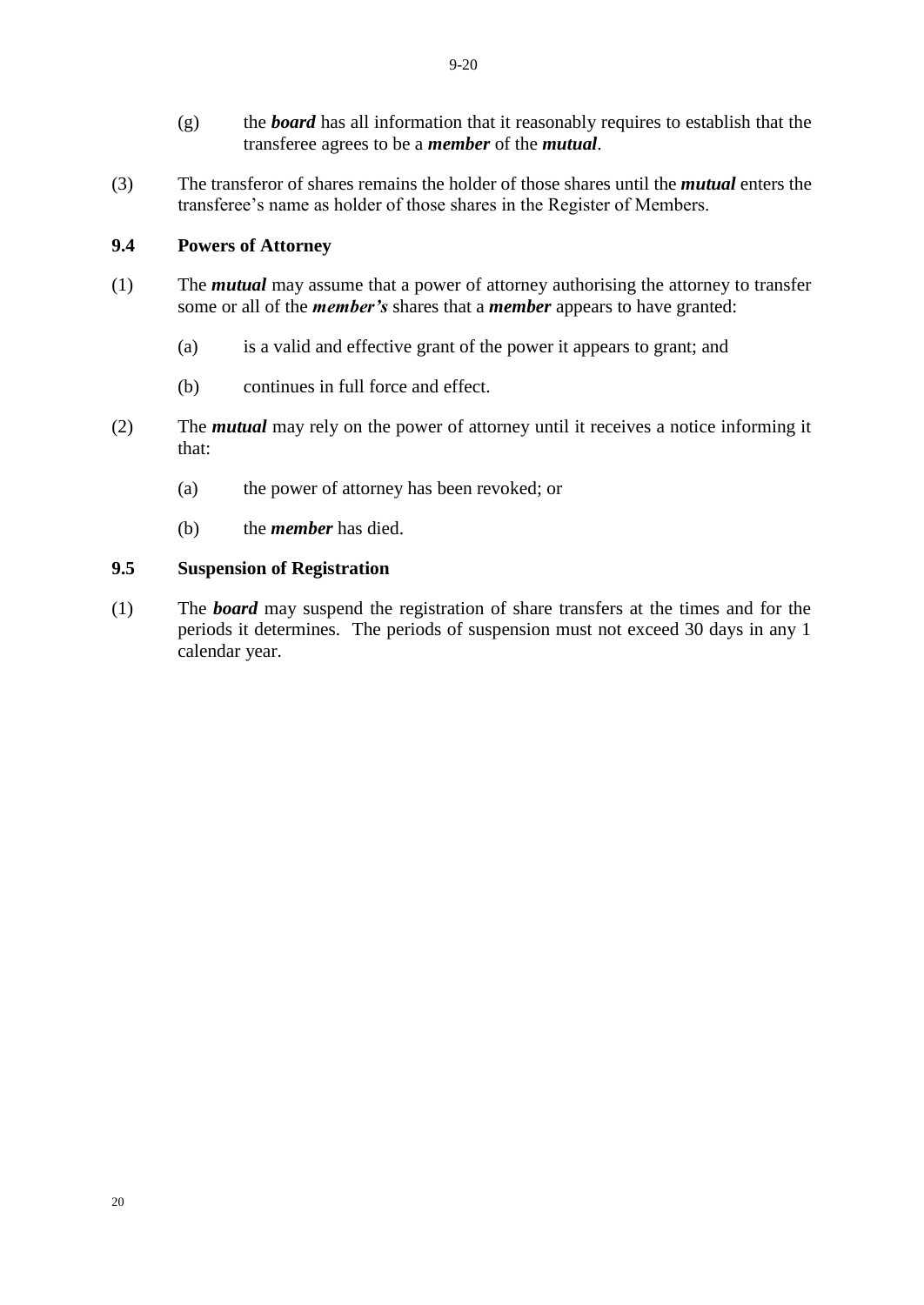#### **DIVISION 10 — TRANSMISSION OF SHARES**

#### **10.1 Transmission of Shares on Death**

- (1) On the death of a *member*, the *mutual* may recognise either the personal representative of the deceased *member,* or another person who appears to the *board*  to be entitled to the deceased *member's,* estate as being entitled to the deceased *member's* interest in the *member share*.
- (2) If the personal representative gives the *board* the information it reasonably requires to establish an entitlement to be registered as holder of the *member's share*, the personal representative may elect to:
	- (a) be registered as the holder of the *member share*; or
	- (b) apply to terminate the membership.

#### **10.2 Transmission of Shares on Bankruptcy**

(1) If the trustee of a bankrupt *member's* estate gives the *board* the information it reasonably requires to establish the trustee's entitlement to be registered as holder of the *member's share*, the trustee may require the *mutual* to register the trustee as holder of the *member's share*.

#### **10.3 Transmission of Shares on Mental Incapacity**

- (1) If a person entitled *to member shares* because of a *member's* mental incapacity gives the board the information it reasonably requires to establish the person's entitlement to be registered as a holder of the *member's share*:
	- (a) the person may require the *mutual* to register the person as holder of the *member's share*; and
	- (b) whether or not registered as the holder of the member shares, the person has the same rights, obligations and restrictions as the *member*.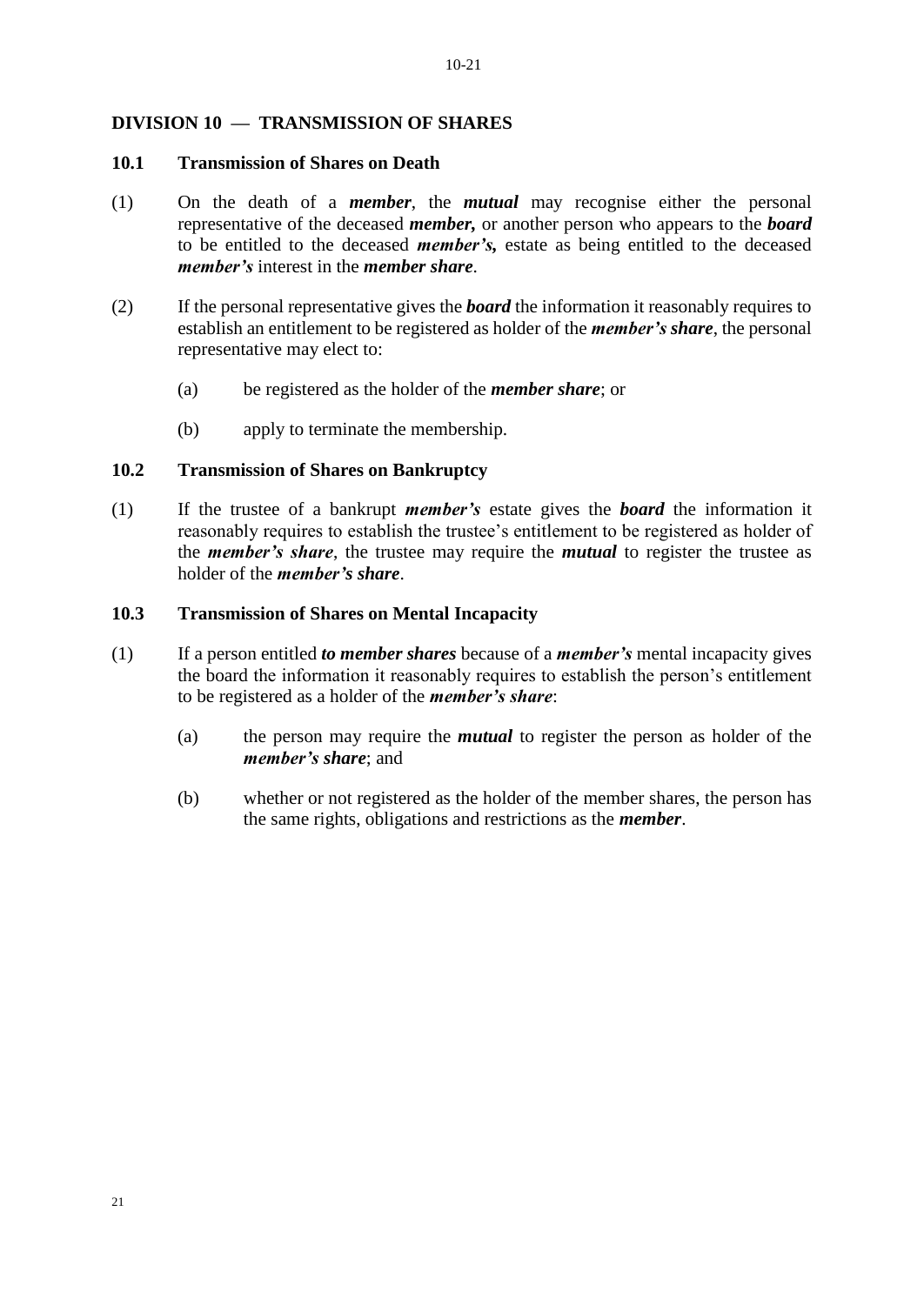# **DIVISION 11 — HOLDING MEMBERS' MEETINGS**

# **11.1 Calling Meetings of Members**

(1) The *board* may call a *members'* meeting.

#### **11.2 Adjourning Meetings of Members**

- (1) The chair of a *members'* meeting at which a quorum is present:
	- (a) may adjourn the meeting with the consent of the meeting by ordinary resolution; and
	- (b) must adjourn the meeting if directed by ordinary resolution.
- (2) The *mutual* must give notice of an adjourned *members'* meeting if the adjournment is for 1 month or more, to each *member* to whom notice of the meeting was given.
- (3) The only business that an adjourned *members'* meeting may deal with is business unfinished at the *members'* meeting that was adjourned.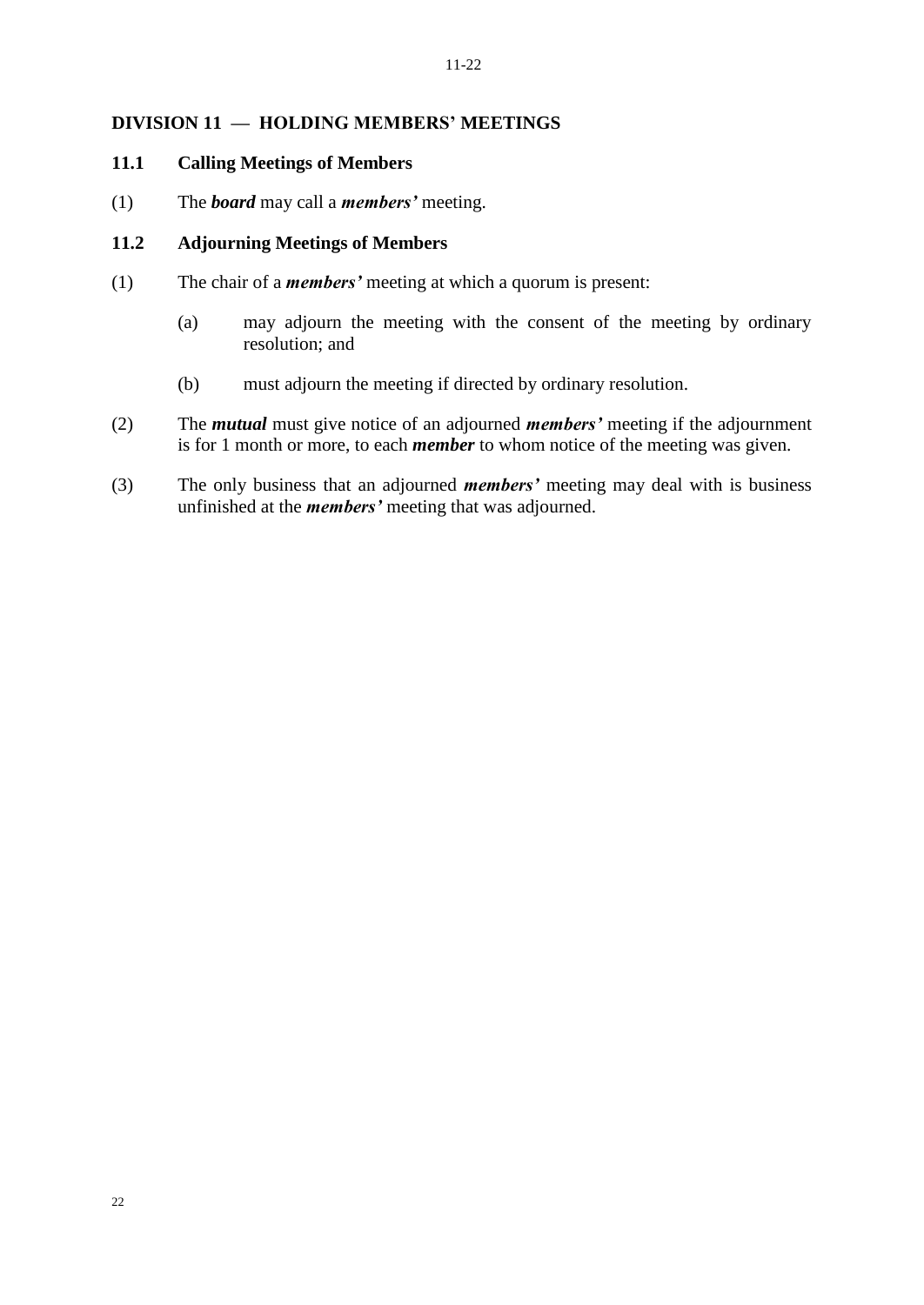#### **11.3 Proceedings at Members' Meetings**

- (1) The quorum for a *members'* meeting is:
	- (a) 10 *members* present in person; or
	- (b) if less than 50 *members* are eligible to attend and vote at a *member's* meeting — 50% of the *members* eligible to attend and vote at the *member's* meeting,
- **Note:** Paragraph (b) may apply in relation to meetings of classes of *members*, where the only *members* eligible to attend the meeting are *members* of the relevant class.
- (2) If a quorum is not present within 30 minutes after the time for the *members'* meeting set out in the notice of meeting, the meeting is adjourned to the date, time and place the *board* specifies. If the *board* does not specify 1 or more of those things, the meeting is adjourned to:
	- (a) if the date is not specified the same day in the next week;
	- (b) if the time is not specified the same time; and
	- (c) if the place is not specified the same place.

If no quorum is present at the resumed meeting within 30 minutes after the time for the meeting, the meeting is dissolved.

- (3) If after the commencement of a meeting at which a quorum is present, the attention of the meeting is drawn to the absence of a quorum, and a quorum is not present within ten minutes:
	- (a) after the time appointed for consideration of an item of ordinary business the meeting is adjourned to the same time and place seven days after the meeting or to the date, time and place the *board* specifies.

If no quorum is present at the resumed meeting within 30 minutes after the time for the meeting, the meeting is dissolved;

- (b) after the time appointed for consideration of an item of special business, the item lapses.
- (4) The chair of *members'* meetings is:
	- (a) the chair of meetings of the *board*; or
	- (b) if the chair of meetings of the *board* is not present or declines to act for the meeting (or part of it) — the deputy chair of meetings of the *board*.
- (5) If the chair or deputy chair of meetings of the *board* is not available within 30 minutes of the appointed start of the meeting, or declines to act, the *members* must elect an individual present to chair the meeting.
- (6) The Standing Orders in Appendix 3 apply to the conduct of debate at *members'* meetings.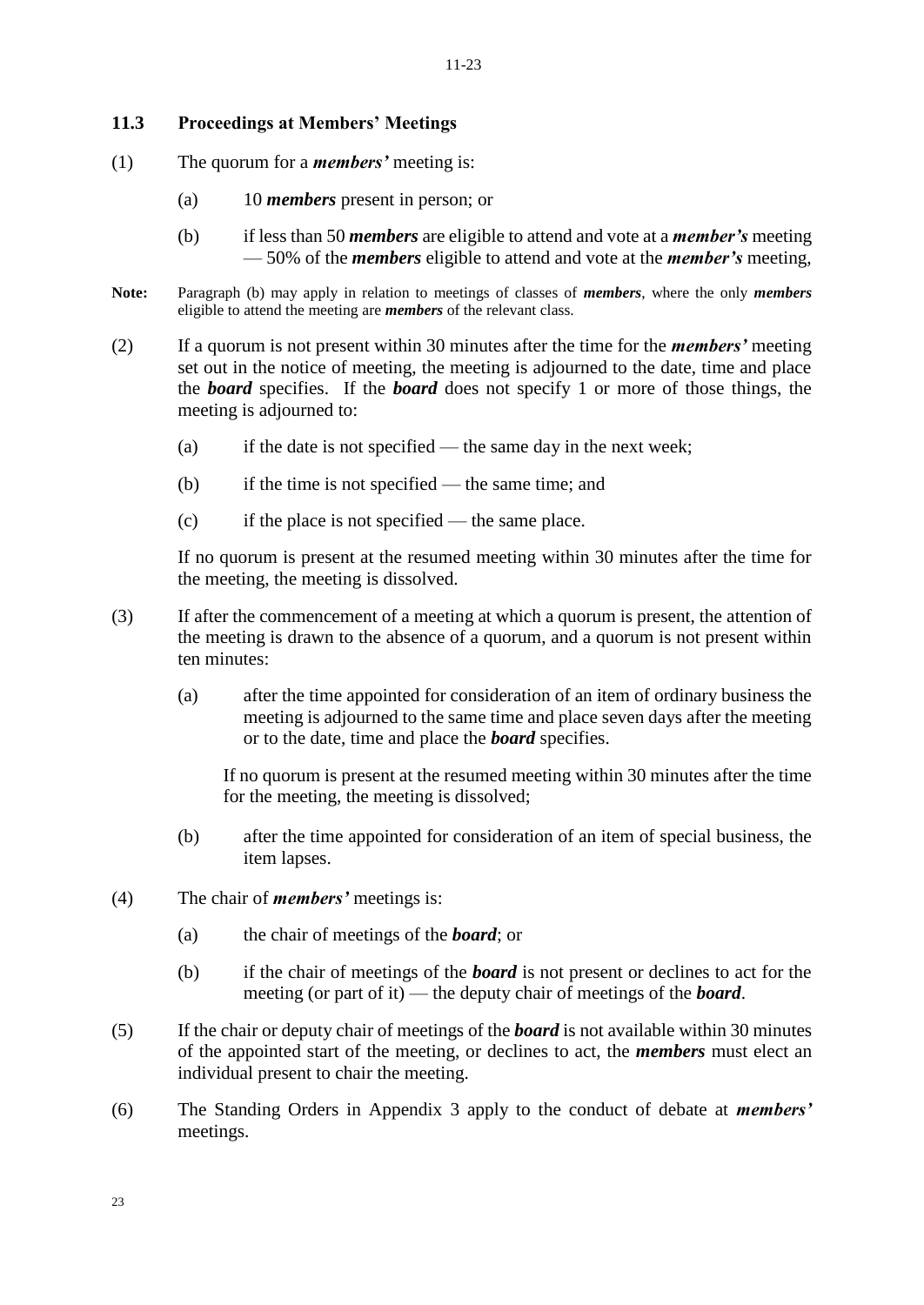# **DIVISION 12 — VOTING AT MEMBERS' MEETINGS**

#### **12.1 Voting**

- (1) A resolution put to the vote at a *members'* meeting must be decided on a show of hands unless a poll is demanded.
- (2) Before a declaration of a vote on a resolution, the chair must inform the meeting:
	- (a) how many proxy documents the *mutual* has received that validly appoint a person present at the meeting as proxy;
	- (b) how many of these proxy documents direct the proxies how to vote on the resolution; and
	- (c) how the proxies are directed to vote on the resolution.
- (3) The *members'* meeting passes an ordinary resolution only if more than half the total number of votes cast on the resolution are in favour of it.
- (4) The chair does not have a casting vote in addition to his or her deliberative vote.

#### **12.2 Voting on a Show of Hands**

On a show of hands, the chair's declaration is conclusive evidence of the result, so long as the declaration reflects the show of hands. Neither the chair nor the minutes need to state the number or proportion of the votes recorded in favour or against the resolution. The minutes only need to record that the resolution was passed or not passed.

#### **12.3 Voting on a Poll**

- (1) A poll cannot be demanded on any resolution concerning the election of a person to chair the *members'* meeting.
- (2) A poll on the question of an adjournment must be taken immediately. The chair may direct when and the manner in which any other poll must be taken.
- (3) The *members'* meeting may conduct other business even though a poll is demanded on a resolution.

#### **12.4 Body Corporate Representatives**

- (1) A *member* that appoints a body corporate representative must give the *mutual*:
	- (a) if the *member* appointed the representative by board resolution a certified copy of the board resolution appointing the representative; and
	- (b) otherwise a copy of the instrument appointing the representative,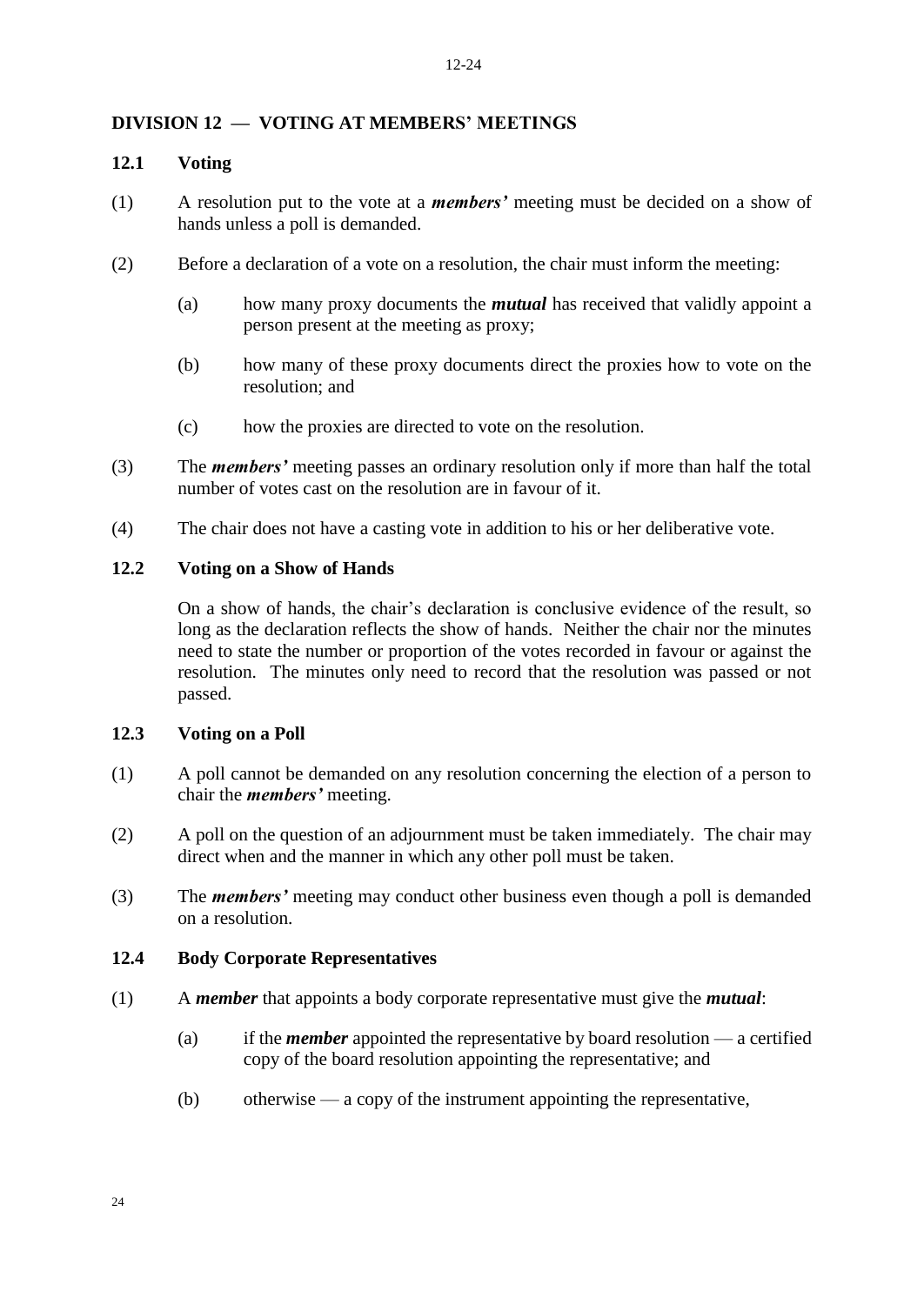as soon as practicable after appointing the representative, and in any event before any *member's* meeting at which the representative may exercise the *member's* rights.

(2) In addition to the rights and powers a *member's* representative may exercise under the *Corporations Act 2001* (Cth), the representative may exercise the *member's* right to vote in a ballot to appoint *directors* by election.

#### **12.5 Proxies**

- (1) The *board* may determine the form of proxy document from time-to-time.
- (2) An appointment of a proxy is not invalid merely because it does not contain all the information required for a valid proxy appointment, so long as it contains:
	- (a) the *member's* name and address; and
	- (b) the proxy's name or the name of the office that the proxy holds.
- (3) A proxy does not have a right to vote on a show of hands.
- (4) If a *member* appoints the chair as the *member's* proxy and directs the chair to vote either in favour of or against the resolution, the chair must demand a poll on the resolution.
- (5) Unless the *mutual* receives written notice of the matter before the meeting, at which a proxy is to vote, starts or resumes, the proxy's vote at that meeting will be valid if, before the proxy votes:
	- (a) the appointing *member* dies;
	- (b) the *member* is mentally incapacitated;
	- (c) the *member* revokes the proxy's appointment;
	- (d) the *member* revokes the authority under which the proxy was appointed by a third party; or
	- (e) the *member* transfers the share in respect of which the *member* or a third party appointed the proxy.

# **12.6 Objections**

An objection to the qualification of a voter:

- (a) may only be made at the *members'* meeting or adjourned *members'* meeting at which the vote objected to is cast; and
- (b) must be ruled upon by the chair whose decision is final.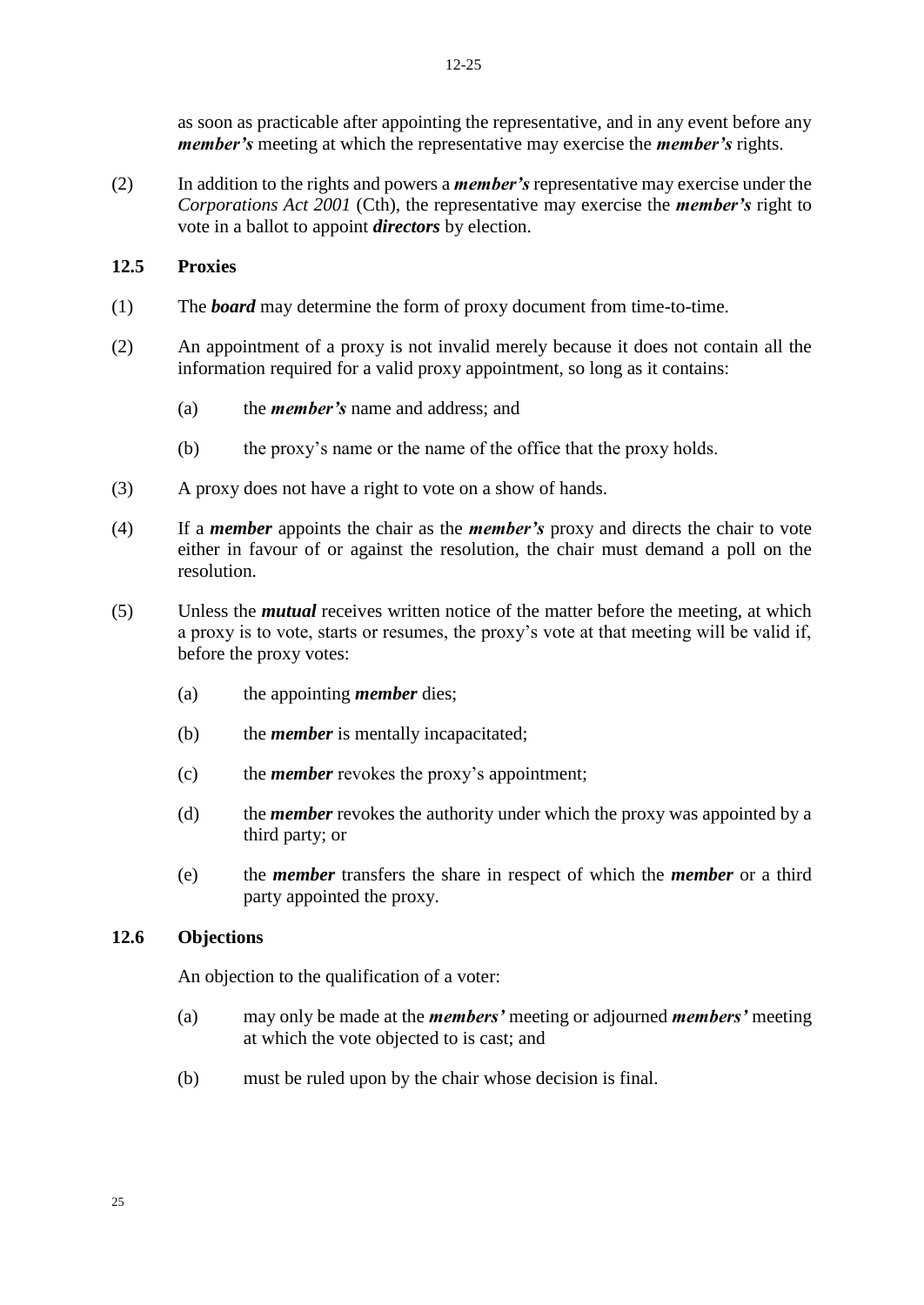#### **DIVISION 13 — DIRECTORS — APPOINTMENT & VACATION OF OFFICE**

#### **13.1 Number of Directors**

(1) The *mutual* must have no less than 3 and no more than 9 *directors*.

#### **13.2 Eligibility to be a Director**

- (1) An individual is eligible to be a *director* if the person:
	- (a) is a *member*;
	- (b) has not had a personal representative or trustee appointed to administer the person's estate or property because of their mental incapacity; and
	- (c) has not been disqualified by law from being or acting as a director.

#### **13.3 Appointment by Members — Election**

- (1) The *members* may appoint a person who is less than 72 to be a *director* by election held under the provisions of Appendix 4.
- (2) The *members* may appoint a person who is 72 or more to be a *director* by election held under the provisions of Appendix 4 followed by a special resolution appointing the person as a *director*.

#### **13.4 Appointment by Board**

- (1) The *board* may appoint 1 person as a *director*.
- (2) The term of office of a *director* appointed under Subrule 13.4(1) will be 1 year unless the *board* terminates the appointment.

#### **13.5 Appointment by Board – Casual Vacancies**

- (1) The *board* may appoint a person to be a *director*:
	- (a) if a *director's* office becomes vacant other than because the *director's* term of office has ended; or
	- (b) if, for any other reason, the number of *directors* is less than the maximum under Rule 13.1.

The *board* may only appoint a person who is eligible to be a *director* under Rule 13.2.

- (2) The term of office for a *director* appointed to fill a vacancy in Subrule 13.5 ends:
	- (a) if the *general meeting* approves the appointment before the end of the next Annual General Meeting (AGM) after the *director's* appointment — at the end of the term of office of the *director* whose office has become vacant; and
	- (b) otherwise at the end of the next AGM after the *director's* appointment.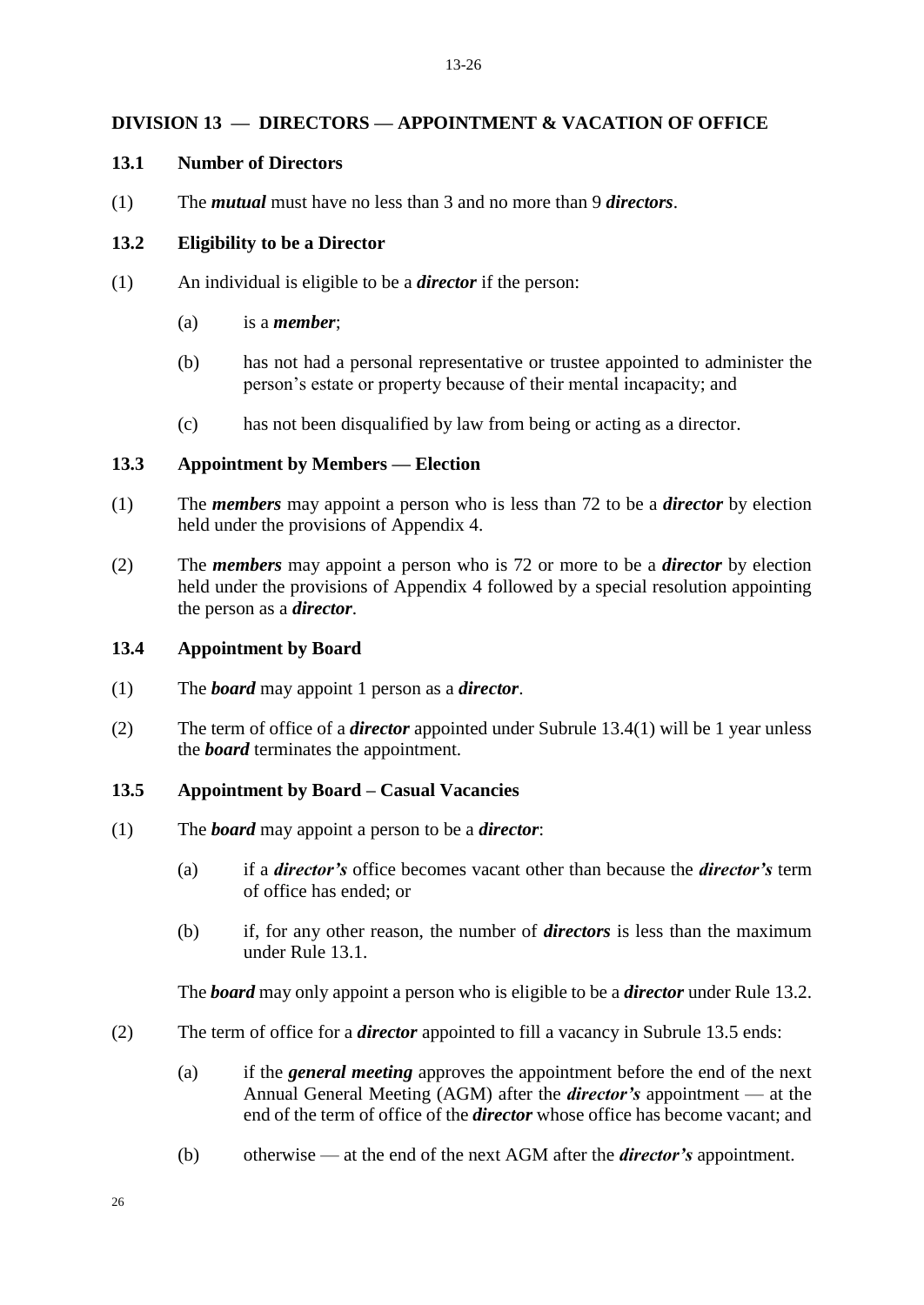(3) The term of office for a *director* appointed to fill a vacancy in Rule 13.5 ends at the end of the next AGM after the *director's* appointment.

# **13.6 Term of Office**

- (1) Subject to the *Corporations Act 2001*(Cth) and the rotation provisions in this Rule, a *director's* term of office:
	- (a) starts at the end of the AGM at which the *director's* election is announced; and
	- (b) ends at the end of the third AGM after the AGM at which the *director's* election is announced.
- (2) If the number of *directors* that *members* appoint, other than *directors* who are 71 or more, is more than a third of the maximum number of *directors* on the *board* in Rule 13.1:
	- (a) the term of office for the third of the *board* that receives the most votes at the election, ends at the end of the third AGM after the AGM at which the *directors'* election is announced; and
	- (b) the term of office for the remainder ends at the end of earlier AGMs where less than a third of the *board* is due to retire at those earlier AGMs.

*Directors* with less votes retire at earlier AGMs than those with more votes.

- (3) For purposes of Subrule (2):
	- (a) treat *directors* who are 71 or more at the date of the AGM at which the *directors'* election is announced, as receiving the least votes of the *directors* elected at the election;
	- (b) if the number of *directors* on the *board* is not divisible by 3 round fractions up to the nearest whole number in determining how many *directors* there are in a third or in two thirds of the *board*; and
	- (c) if 2 or more *directors* have the same number of votes the order of retirement amongst them is determined by lot.

# **13.7 Automatic Vacation of Office**

The office of a *director* automatically becomes vacant if the *director*:

- (a) dies;
- (b) ceases to be eligible to be a *director* under Rule 13.2; or
- (c) is absent from 3 consecutive ordinary meetings of the *board* without leave.

# **13.8 Automatic Vacation of Office**

(1) A *director* may resign by giving the *mutual* notice of the *director's* resignation.

27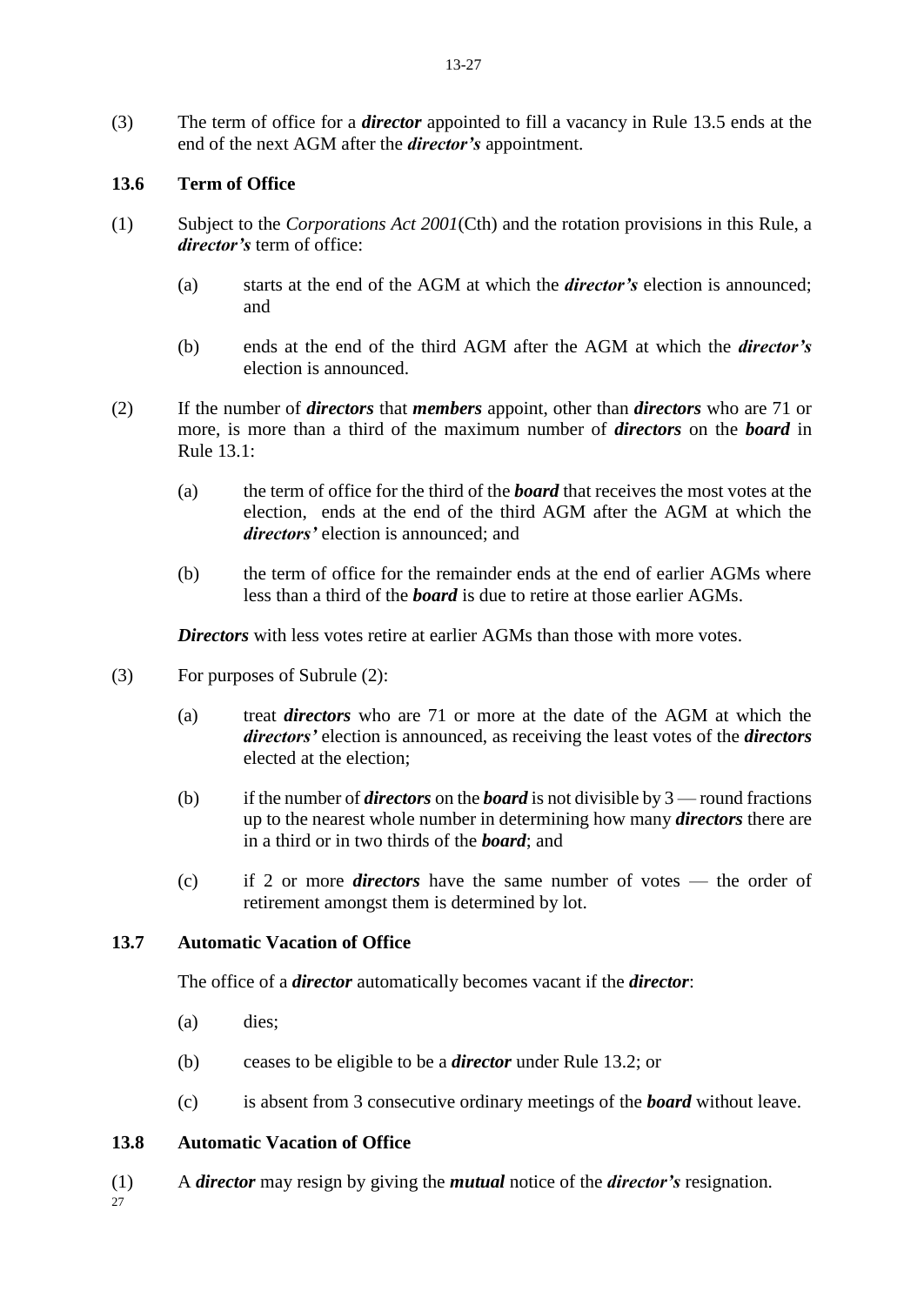- (2) The *director's* office becomes vacant:
	- (a) if the notice of resignation specifies a date of resignation on the date of resignation; or
	- (b) otherwise on the date the *mutual* receives the notice of resignation.

# **13.9 Automatic Vacation of Office**

(1) In this Rule, unless the context requires otherwise:

*alternate* means a person that a *director* appoints as his or her alternate *director* under Subrule 13.9(2), but only in the person's capacity as the alternate *director*.

*appointor* means the *director* who appoints an *alternate* under Subrule (2)

- (2) A person is eligible to be an *alternate* for a *director* if the person:
	- (a) is eligible to be a *director* under Rule 13.2;
	- (b) is not a *director*; and
	- (c) is not an alternate for another *director*.
- (3) A *director* (but not an *alternate*) may give the *mutual* a notice appointing a person eligible under Subrule 13.9(2) to be his or her *alternate*. The notice must set out:
	- (a) the name of the person to be appointed as *alternate*;
	- (b) the term of the *alternate's* appointment (or that the appointment is for an indefinite term); and
	- (c) whether or not the *alternate* can sign circulating resolutions instead of the *appointor*.

The notice of appointment only takes effect if the *board* approves the *alternate's*  appointment.

- (4) The *alternate* is not the *appointor's* agent, but a *director* of the *mutual*. The *alternate*  has all the duties, powers and rights of the *appointor* as a *director*. Except to the extent that this Rule provides otherwise, all references to *directors* in this Constitution include references to the *alternate*.
- (5) An alternate *director* is entitled to notice of *Directors* meetings.
- Note: See Rule 15.1 in relation to notice of *board* meetings.
- (6) The *alternate* may only be present at meetings of *directors* at which the *appointor* is absent. The *alternate*:
	- (a) may be present and may vote on a matter even though the *appointor* has a *material personal interest* in the matter; and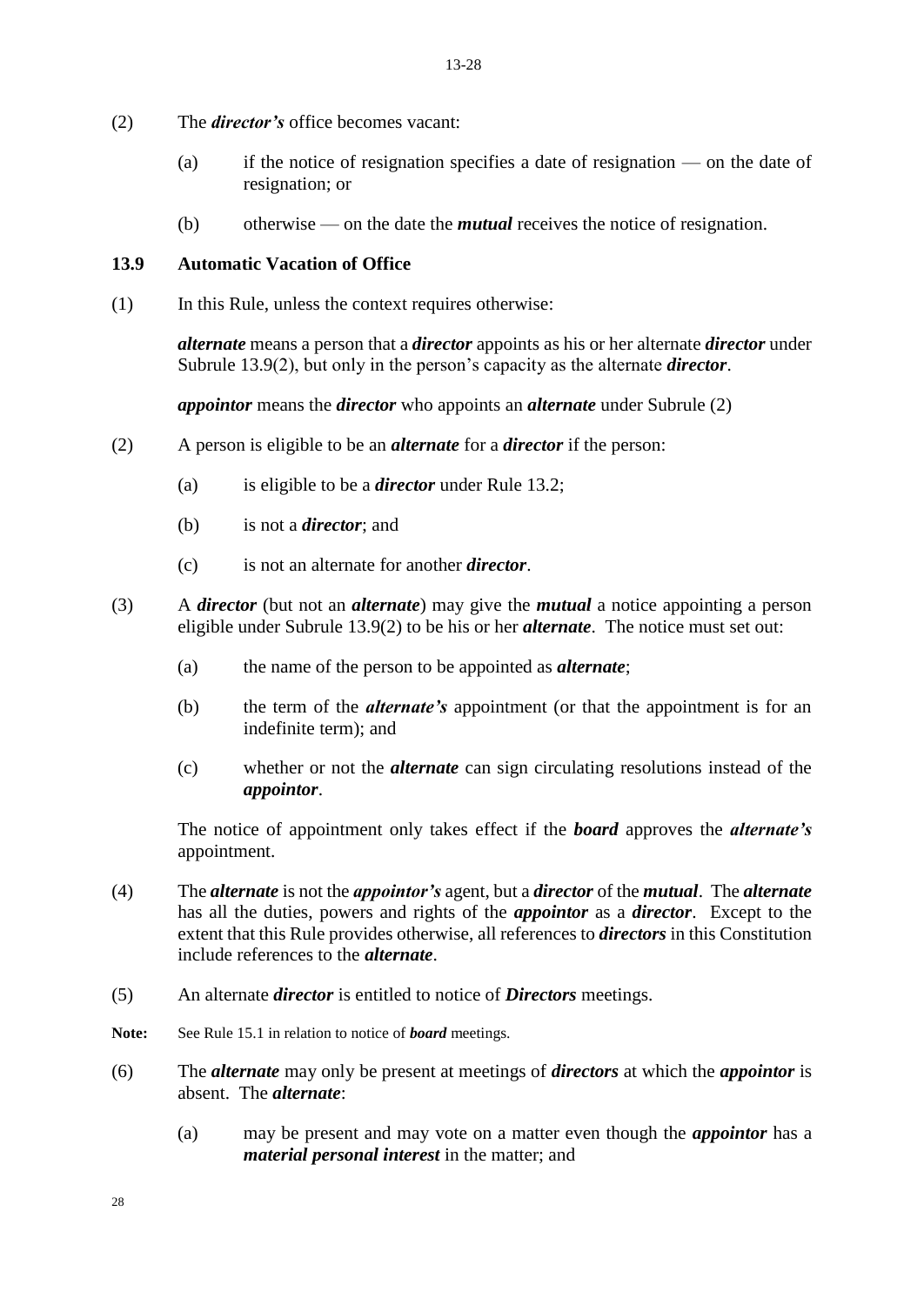- (b) does not breach his or her duties to the *mutual* by reason of any matter considered or voted on at a meeting at which the *alternate* was absent because the *appointor* was present.
- **Note:** See Rule 15.2 in relation to quorum at a *board* meeting. See Rule 15.4 in relation to voting on resolutions at *board* meetings. See Rule 15.2 in relation to *directors* not being present or voting on matters in relation to which they have a *material personal interest*.
- (7) The reference to '*directors*' in Rule 15.5 refers to:
	- (a) if the *appointor* notifies the *mutual* that the *alternate* can sign circulating resolutions instead of the *appointor* — the *alternate* and other *directors* but not the *appointor*;
	- (b) otherwise the *appointor* and other *directors* but not the *alternate*.
- (8) The *mutual* must not provide remuneration to the *alternate* (in his or her capacity as *alternate*) except out of remuneration that it has allocated to the *appointor*. The *alternate* has no right to remuneration against the *mutual*. This does not affect any right to remuneration that the *alternate* may have against the *appointor*.
- **Note:** See Rule 17.1 in relation to remuneration of *directors*.
- (9) The *alternate's* office automatically becomes vacant if:
	- (a) the *appointor* revokes the *alternate's* appointment; or
	- (b) the *appointor's* office as a *director* becomes vacant (except where the *appointor's* term as a *director* ends at the end of an AGM under Rule 13.6 and the *members* re-elect the *appointor* as a *director* at that AGM).

The *alternate's* office may also become vacant in the circumstances set out in Rule 13.6 and Rule 13.7.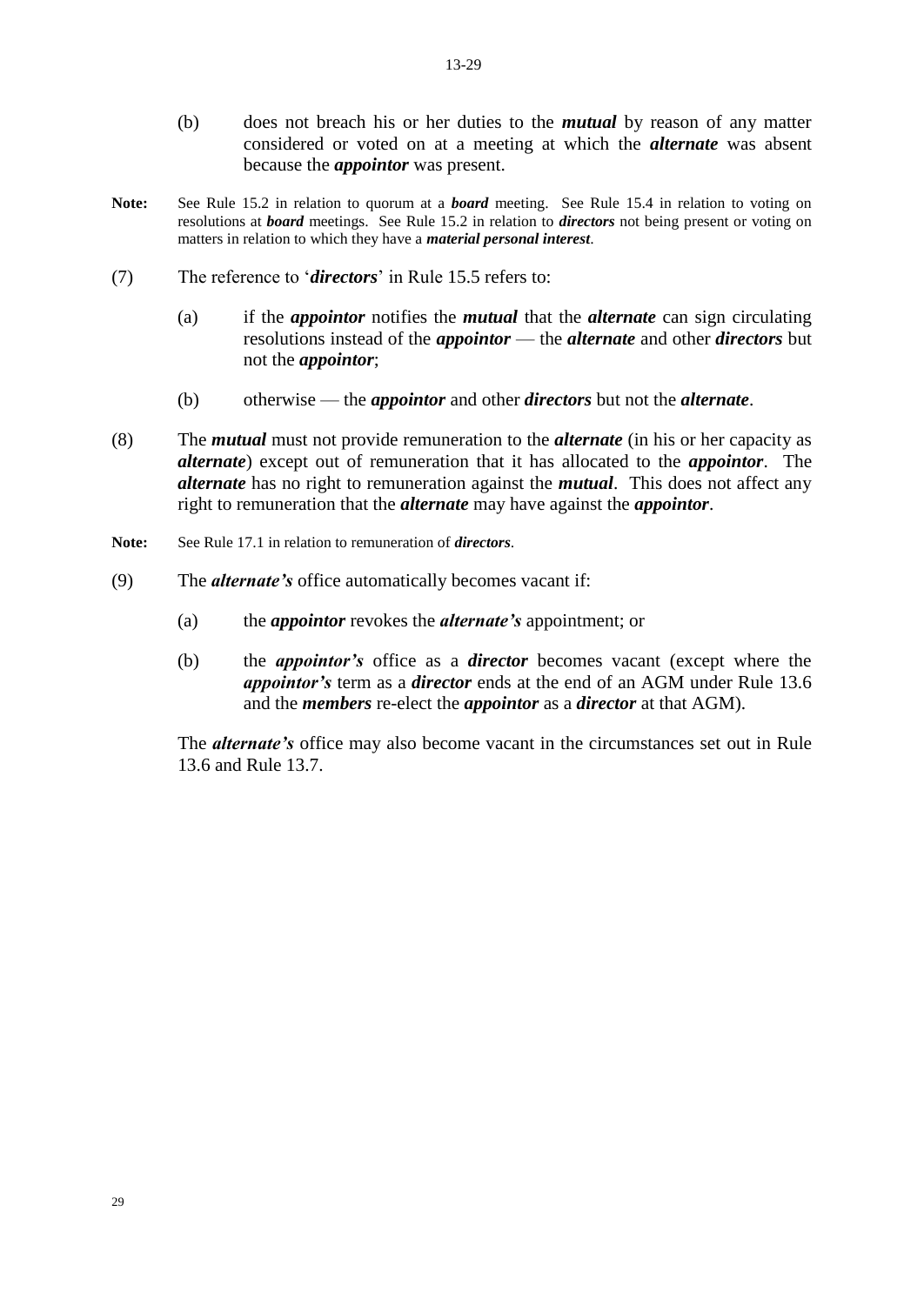# **DIVISION 14 — DIRECTORS' POWERS**

#### **14.1 Powers and Duties of the Board**

- (1) The *board*:
	- (a) manages the *mutual's* business; and
	- (b) may exercise all the powers of the *mutual* except any powers that the *Corporations Act 2001* or this Constitution expressly allocates to the *general meeting*.

# **14.2 Negotiable Instruments**

(1) The *board* may authorise a person or persons to sign, draw, accept, endorse or otherwise execute negotiable instruments for the *mutual*. The *board* may authorise the application of signatures to negotiable instruments by machine or other electronic methods.

#### **14.3 Delegation**

- (1) The *board* may delegate any of its powers to any committee or any other person or persons, subject to Rule 3.2. The *board* may permit the delegate to sub-delegate any powers delegated to them.
- (2) The *board* must establish policies for the guidance of delegates in the exercise of any powers so delegated.
- (3) Without limiting its powers, the *board* may appoint a person to be the *mutual's*  attorney for purposes, with powers (being the *board's* powers), for the period and on terms the *board* determines. In particular, the power of attorney may:
	- (a) include terms protecting persons dealing with the attorney, as the *board*  determines; and
	- (b) authorise the attorney to delegate any or all of the attorney's powers.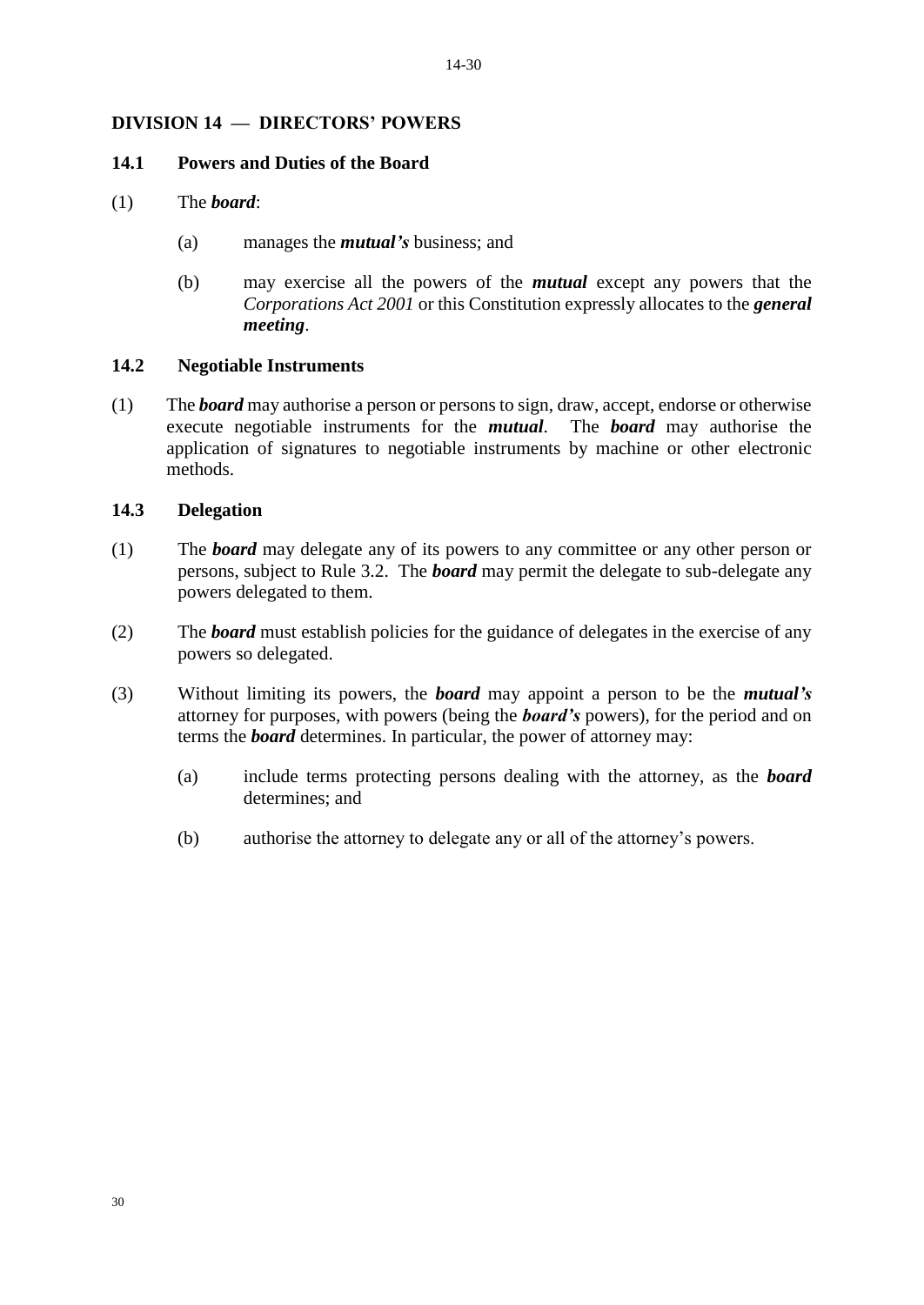# **DIVISION 15 — DIRECTORS' MEETINGS**

#### **15.1 Calling and Conduct of Board Meetings**

- (1) A *director* or the *secretary* (upon the authority of a *director*) may call a *board* meeting by giving reasonable notice to every other *director*.
- (2) The *board* may meet, adjourn and otherwise regulate its meetings as it thinks fit.

#### **15.2 Quorum of Board**

- (1) The quorum for a *board* meeting is a number not less than one half the total number of *directors* or such other number as the *board* determines and the quorum must be present at all times during the meeting.
- (2) If, at any time, the number of *directors* is less than the quorum:
	- (a) the *board* may meet only for the purpose of filling any casual vacancies or for calling a *general meeting* of *members*; and
	- (b) the *board* may conduct business by circulating resolution under Rule 15.5.

## **15.3 Chair of Board**

- (1) The *board* may appoint a *director* to chair its meetings. The *board* may determine the period for which the *director* is to be the chair. The *board* may remove the chair from the position of chair at any time.
- (2) The *board* must elect a *director* present to chair a meeting (or part of it) if:
	- (a) a *director* has not already been appointed to chair the meeting; or
	- (b) a previously appointed chair is not available, or declines to act, for the meeting (or part of it).

#### **15.4 Passing of Directors' Resolutions**

- (1) A resolution of the *board* must be passed by a majority of the votes cast by *directors*  entitled to vote on the resolution.
- (2) The chair has a casting vote in addition to his or her deliberative vote.

# **15.5 Circulating Resolutions**

- (1) The *board* may pass a resolution without a *board* meeting if all the directors receive the document containing the resolution, and a majority of the *directors* entitled to vote on the resolution sign a document containing a statement that they are in favour of the resolution set out in the document or acknowledge electronically their consent to the resolution.
- (2) All circulating resolutions require endorsement by the *board* at the following *board* meeting.

31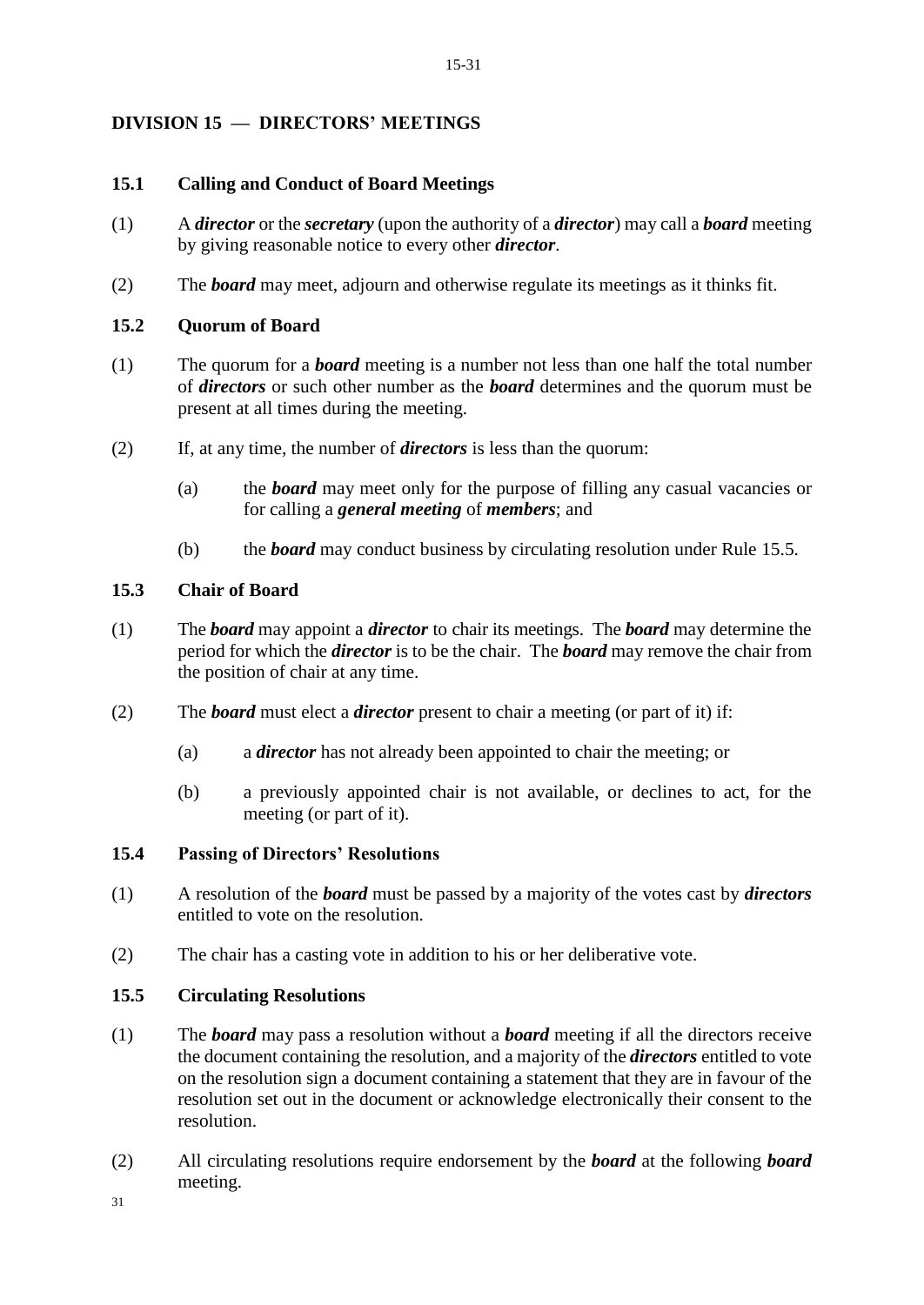- (3) Separate copies of a document may be used for signing by different *directors* if the wording of the resolution and statement is identical in each copy.
- (4) The resolution is passed when the last *director* needed to form a majority signs or indicates consent.

#### **15.6 Committees of Directors**

- (1) The *board* may establish one or more committees consisting of such number of *directors* as the *board* thinks fit.
- (2) The *members* of a committee may appoint one of their number as chair of their meetings.
- (3) Subject to any restrictions that the *board* imposes, a committee may meet, adjourn and otherwise regulate its meetings as it thinks fit.
- (4) Questions arising at a meeting of a committee are to be determined by a majority of votes of those present and voting.
- (5) The chair does not have a casting vote in addition to his or her deliberative vote.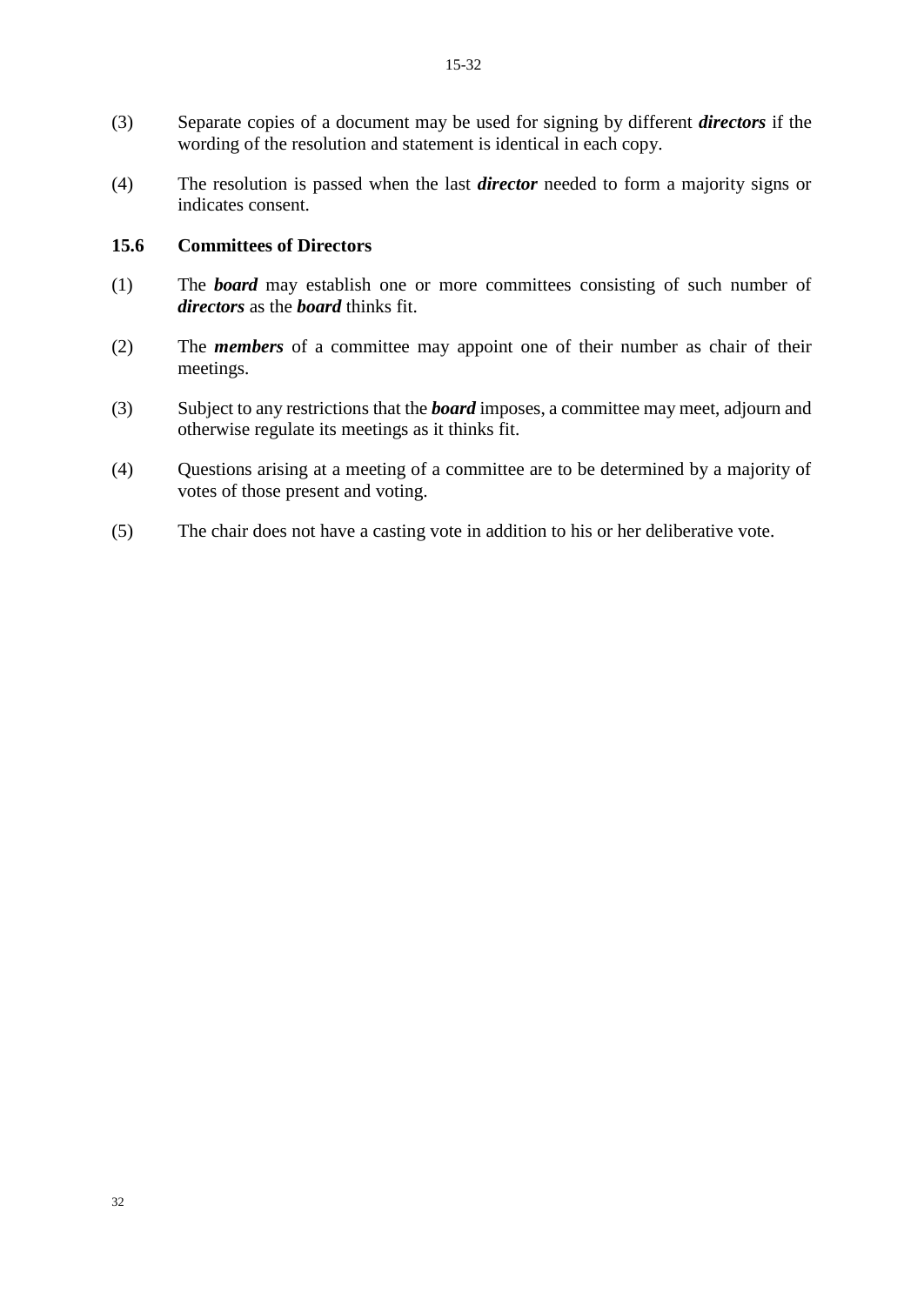# **DIVISION 16 — CONFLICTS OF INTEREST**

#### **16.1 Director Not in Breach if Acts in Matters Relating to Director's Interests**

- (1) This Rule applies if:
	- (a) a *director* has an interest or duty in relation to a matter that is not a *material personal interest*; or
	- (b) if a *director* with a *material personal interest* in relation to the *mutual's*  affairs:
		- (i) complies with the requirements of the *Corporations Act 2001* (Cth) in relation to disclosure of the nature and extent of the interest and its relation to the *mutual's* affairs before acting in a matter that relates to the interest; and
		- (ii) may be present and vote on the matter under the *Corporations Act 2001* (Cth).
- (2) The *director* is not in breach of his or her duties to the *mutual* merely because he or she acts in matters that relate to the *director's* interest.
- (3) The *director* may vote on matters that relate to the *director's* interest.
- (4) In relation to any transactions that relate to the *director's* interest:
	- (a) the transactions may proceed;
	- (b) the *mutual* cannot avoid the transactions merely because of the *director's*  interest; and
	- (c) the *director* may retain benefits under the transactions despite the *director's*  interest.

# **16.2 Director Not in Breach if Does Not Act in Matters Relating to Director's Interests**

- (1) This Rule applies if a *director* with a *material personal interest* in relation to a matter:
	- (a) complies with the requirements of the *Corporations Act 2001* (Cth) in relation to disclosure of the nature and extent of the interest and its relation to the *mutual's* affairs; but
	- (b) must not be present and vote on the matter under the *Corporations Act 2001*(Cth).
- (2) The *director* is not in breach of duty to the *mutual* merely because he or she does not act in relation to the matter.
- (3) The *board* may vote on matters that relate to the *director's* interest in the *director's*  absence.
- (4) In relation to any transactions that relate to the *director's* interest:

33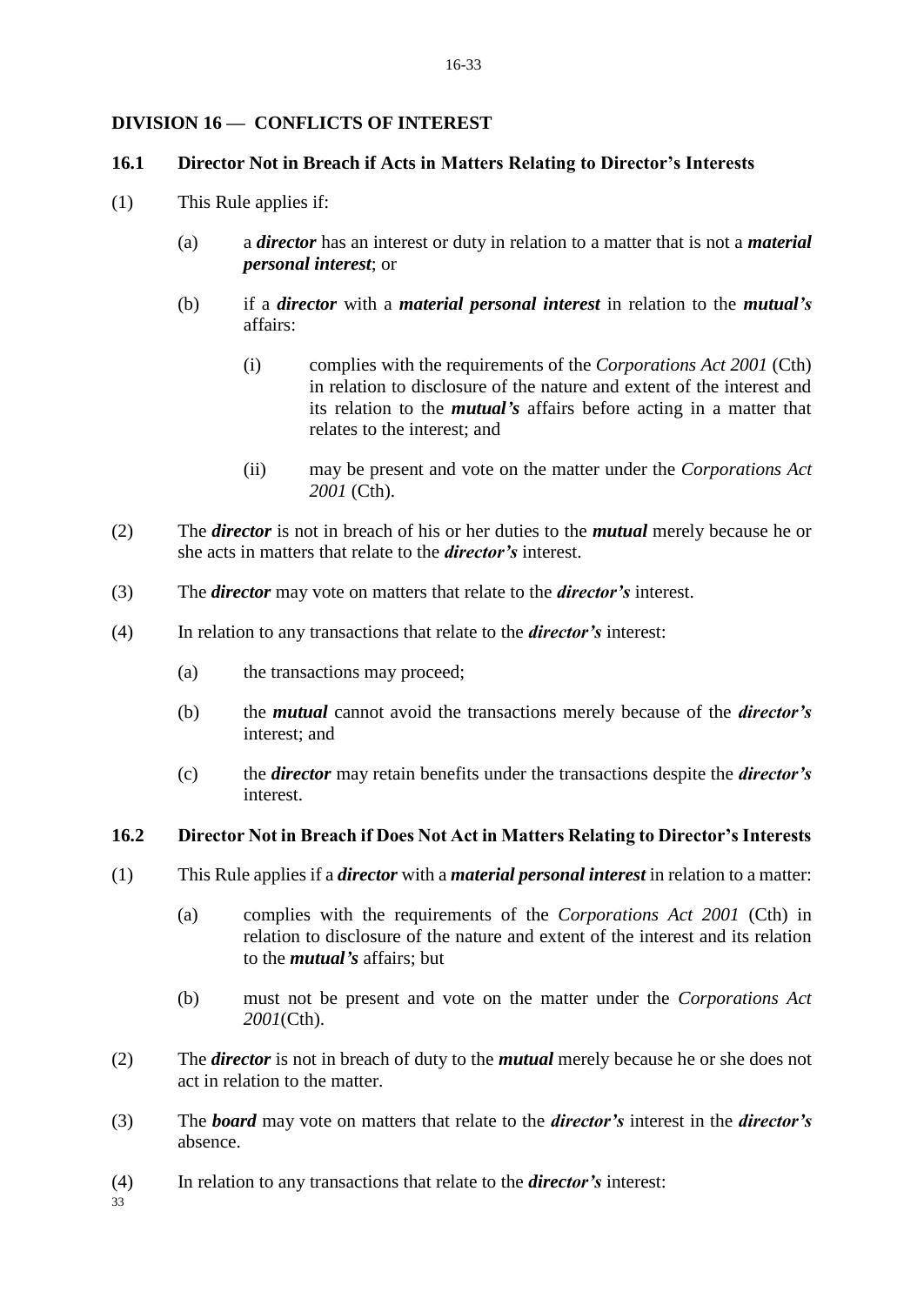- (a) the transactions may proceed;
- (b) the *mutual* cannot avoid the transactions merely because of the *director's* interest; and
- (c) the *director* may retain benefits under the transactions despite the *director's* interest.

# **16.3 Execution of Instruments**

- (1) A *director* may participate in the execution of an instrument for the *mutual*, regardless of any interest or duty that the *director* may have:
	- (a) whether or not the *director* has complied with the requirements of the *Corporations Act 2001* in relation to disclosure of the nature and extent of the interest and its relation to the *mutual's* affairs; and
	- (b) whether or not the *director* may be present and vote in relation to the execution of the instrument under the *Corporations Act 2001*.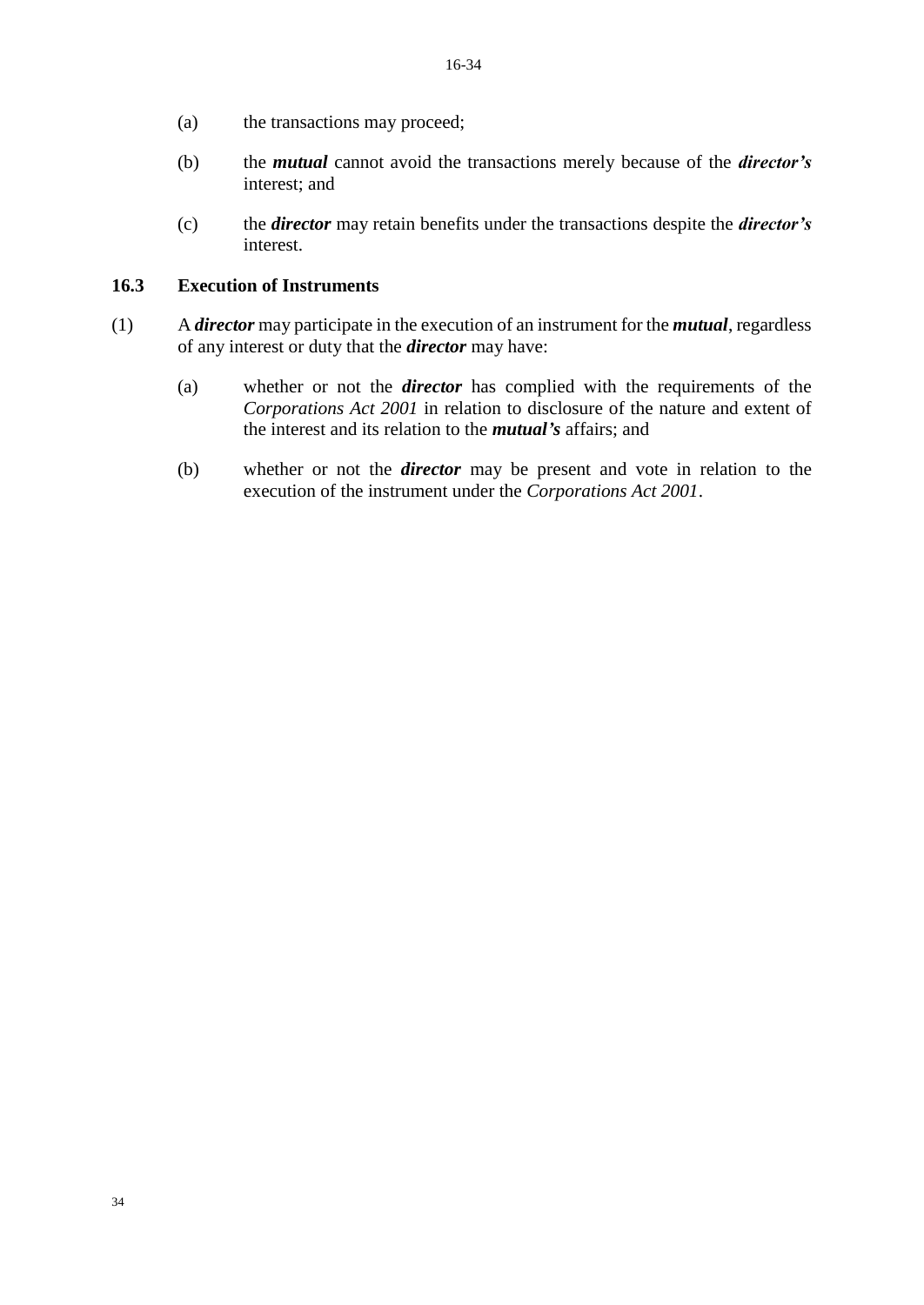#### **DIVISION 17 — REMUNERATION, INDEMNITY AND INSURANCE**

#### **17.1 Remuneration of Directors**

- (1) In any financial year for the *mutual*, the *directors'* remuneration may not exceed the aggregate amount that the *general meeting* determines for that year.
- (2) The *board* may determine the allocation of the aggregate amount of remuneration among the *directors*. If the *board* does not determine the allocation, the aggregate amount of remuneration must be allocated equally among the *directors*.
- (3) The *directors'* remuneration accrues daily from the day that the *general meeting*  approves the remuneration to the day that the *general meeting* next determines the *directors'* remuneration.

#### **17.2 Travelling Expenses and Insurance**

- (1) In addition to any remuneration to which a director may be entitled, the mutual may also pay:
	- (a) the *director's* travelling and other expenses that they properly incur:
		- (i) in attending *board* meetings or any meetings of committees of *directors*; and
		- (ii) in attending any *members'* meetings; and
		- (iii) otherwise in connection with the *mutual's* business; and
	- (b) subject to the *Corporations Act 2001*(Cth), insurance premiums for a contract that insures the *director* against liabilities that the *director* incurs as an officer of the *mutual*.

#### **17.3 Indemnities for Officers and Former Officers**

- (1) In this Rule *indemnified person* means an officer or agent, or former officer or agent, of the *mutual.*
- (2) To the extent that the *Corporations Act 2001* (Cth) permits:
	- (a) the *mutual* must indemnify an *indemnified person* against any liability that the *indemnified person* incurs in conducting the *mutual's* business or exercising the *mutual's* powers as an officer or agent of the *mutual*; and
	- (b) the *mutual* may indemnify, agree to indemnify or enter into (and pay premiums on) a contract of insurance in relation to an *indemnified person* or any other person.
- (3) The indemnity in Subrule 17.3(2)(a) applies in relation to an *indemnified person* for all incidents occurring during the period that person is an officer or agent of the *mutual*, even though a claim is made against the *indemnified person* after they have ceased to be an officer or agent of the *mutual*.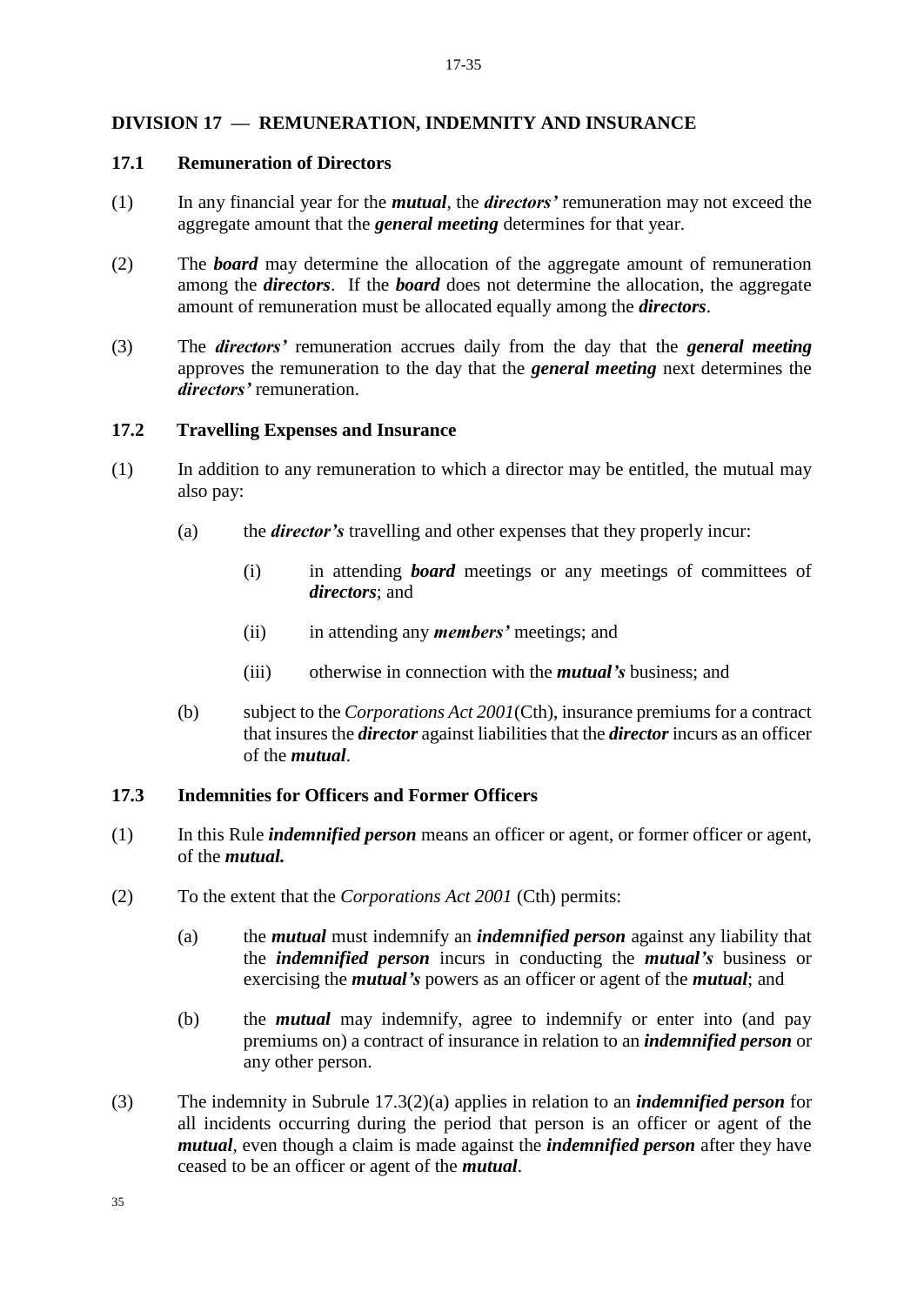#### **DIVISION 18 — ADMINISTRATION**

#### **18.1 Seal**

- (1) The *board* is to provide for the safe custody of the seal.
- (2) The seal is to be used only by the authority of the *directors*.

The *board* may authorise:

- (a) 2 *directors*; or
- (b) a *director* and a *secretary*,

to witness the affixing of the seal on a document of a class specified in the resolution.

#### **18.2 Secretary**

- (1) The *board* must appoint 1 person to be the *secretary*.
- (2) Subject to Rule 18.3, the *board* may determine a *secretary's* terms of appointment, powers, duties and remuneration. At any time, the *board* may vary or revoke a determination, or an appointment, whatever the terms of the appointment.

#### **18.3 Resignation of Secretary**

- (1) A *secretary* may resign by giving the *mutual* notice of the *secretary's* resignation.
- (2) The *secretary's* office becomes vacant:
	- (a) if the notice of resignation specifies a date of resignation on the date of resignation; or
	- (b) otherwise on the date the *mutual* receives the notice of resignation.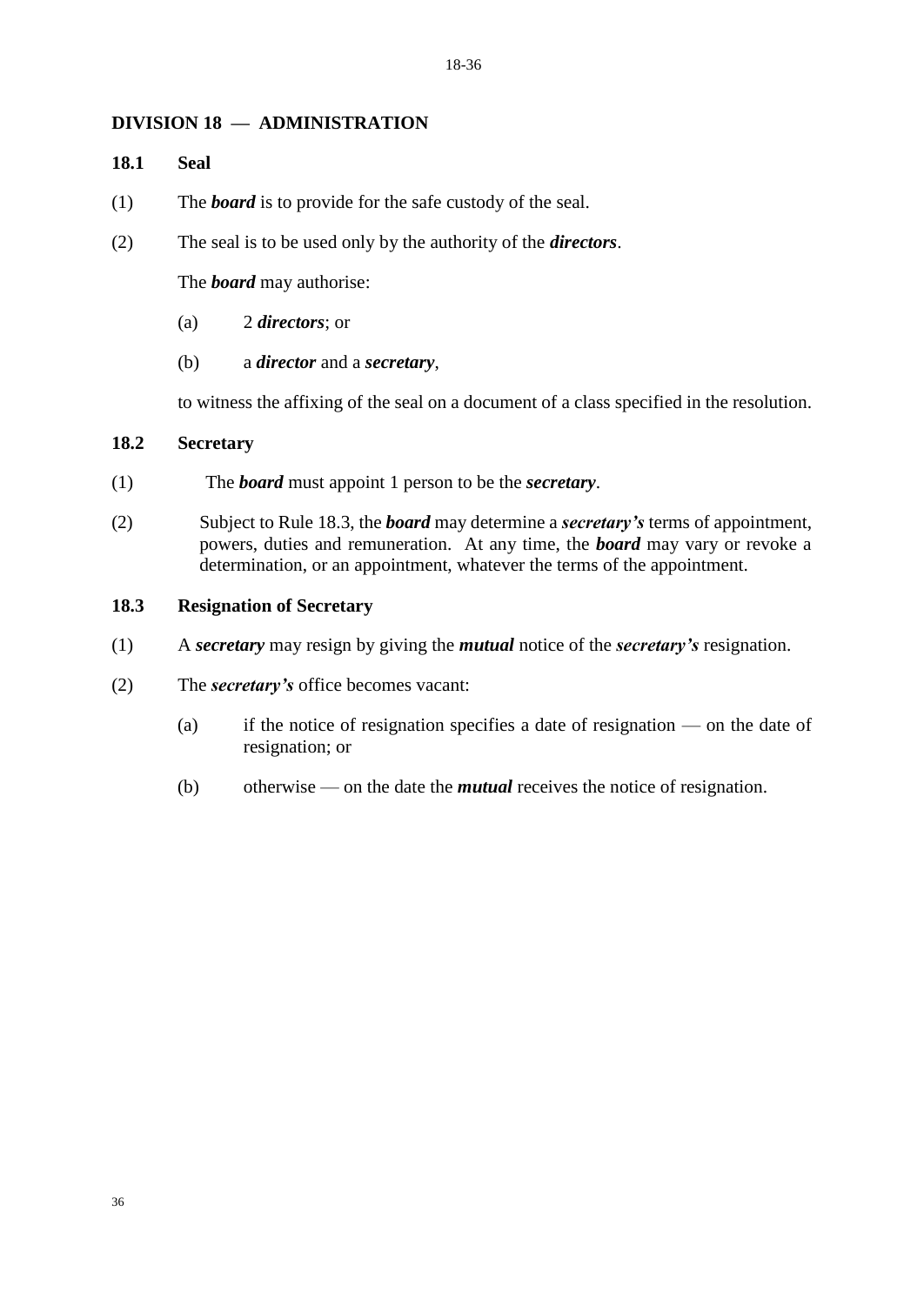# **APPENDIX 1 — PURPOSE AND OBJECTS**

The purpose of the *mutual* is to deliver benefits to members whilst having an overall positive impact on society and the environment including the following primary objects:

- (a) to encourage savings amongst *members* and *customers*;
- (b) to promote co-operative enterprise;
- (c) to provide programs and services to *members* and *customers* to assist them to meet their financial, economic and social needs;
- (d) to promote, encourage and bring about human and social development among individual *members* and *customers* and within the larger community within which *members* and *customers* work and reside;
- (e) to further the interests of *members* and the communities within which they work and live through co-operation with:
	- (i) other mutuals and co-operatives; and
	- (ii) associations of mutuals and co-operatives,

locally and internationally; and

(f) to invest surplus capital for services and projects designed to improve the long-term sustainability and social wellbeing of the communities the Mutual serves.

.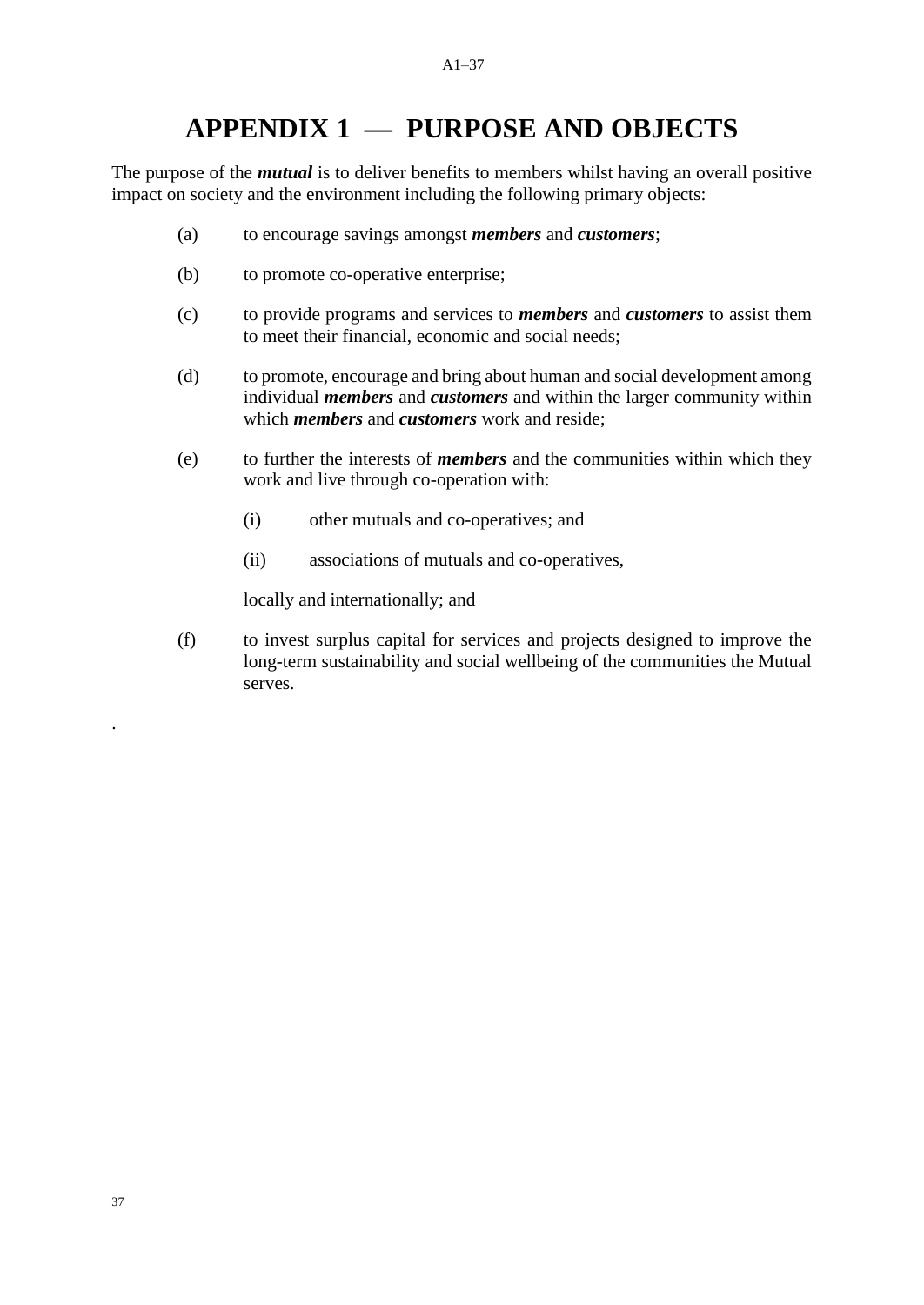#### A3–38

# **APPENDIX 2 — SHARES**

#### **DIVISION 1 — MEMBER SHARES**

#### **A2-1 Subscription Price**

The *subscription price* for a *member share* is \$10.00.

#### **A2-2 Rights, Obligations and Restrictions Attaching to Member Shares**

- (1) The following rights attach to each *member share*:
	- (a) the right to vote on the terms set out in clause  $A2-3$ ;
	- (b) the right to participate in dividends on the terms set out in clause A2-4;
	- (c) the right to participate in the distribution of profits or assets on a winding-up on the terms set out in clause A2-5; and
	- (d) the right to redeem the *member shares* on the terms set out in clause A2-6.
- (2) The restriction on transfer of *member shares* in clause A2-7 attaches to each *member share*.

The *mutual* may issue more *member shares* at any time. The issue of more *member shares* does not vary the rights attached to *member shares* that the *mutual* has already issued.

#### **A2-3 Voting Rights**

- (1) Holders of *member shares* may participate and vote:
	- (a) at a *members'* meeting; and
	- (b) at a meeting of the class of holders of *member shares*: and
	- (c) in a ballot to appoint *directors* by election.
- (2) Subject to clause A2-3 (4) at a *members'* meeting or a meeting of the class of holders of *member shares:*
	- (a) on a show of hands each holder of *member shares*, other than a minor, has 1 vote; and
	- (b) on a poll each holder of *member* shares other than a minor has 1 vote.
- (3) A member who is a minor has no vote.
- (4) Except as provided in Rule 12.4(2) (Body Corporate Representatives) and Rule 12.5 (Proxies) a member may exercise only one vote at a *members*' meeting or a meeting of the class holders of *member shares* or on an election of *directors* regardless of the fact that the *member* may hold more than one membership.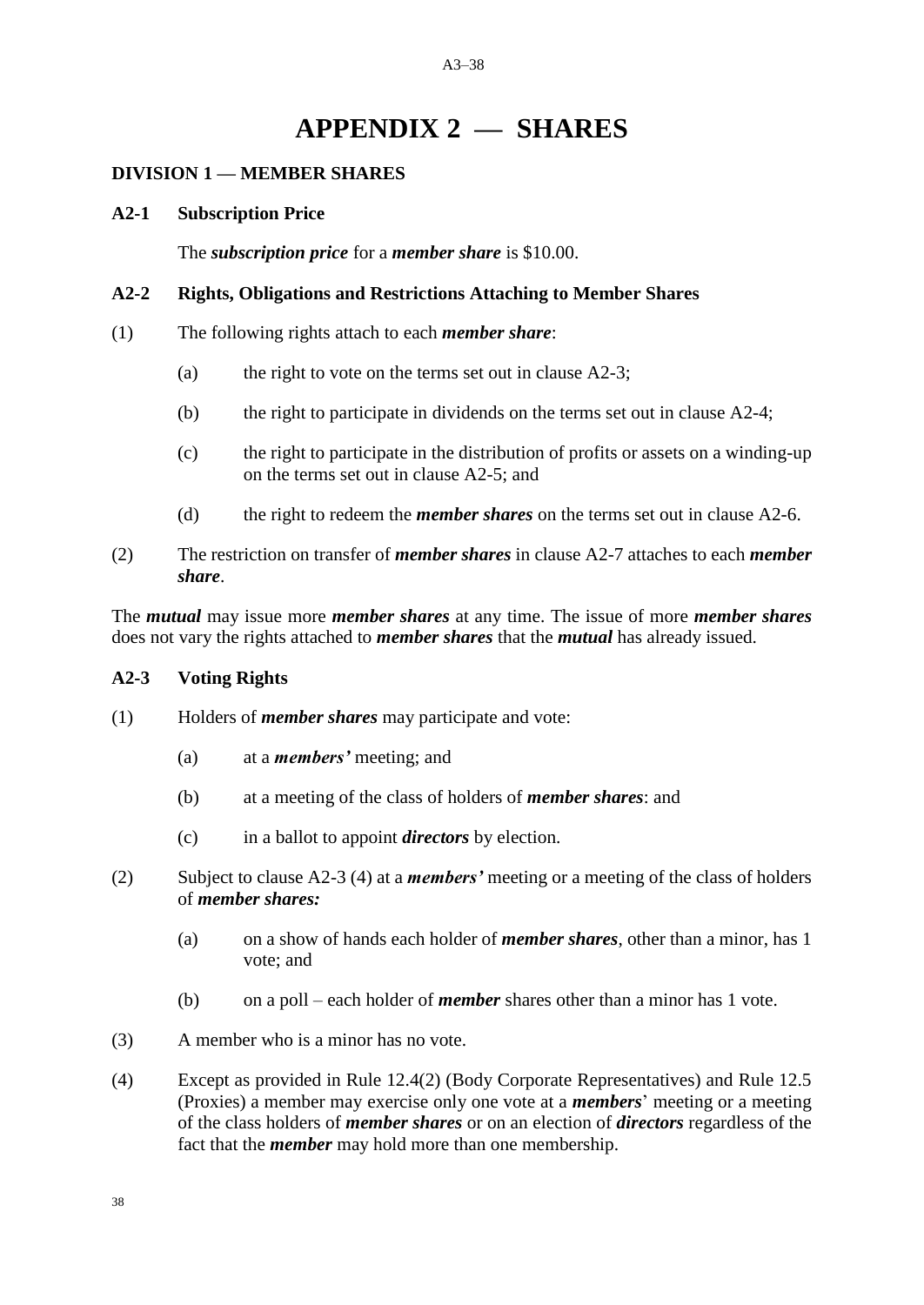#### **A2-4 Dividend Entitlements**

- (1) A holder of a share has a right to participate in any dividend that the *mutual* pays only if the *general meeting* approves the payment of the dividend on the share.
- (2) A *general meeting* may only approve a dividend at a rate that does not exceed 50% of the *mutual's* after tax profit for the financial year to which the dividend relates.
- (3) The entitlements of holders of *member shares* to dividends are subject to any preferred entitlements to dividends that holders of any other class of shares may have.
- (4) Each *member share* carries a right to participate in dividends equally with every other *member share*.

## **A2-5 Distribution on Winding-Up**

- (1) On a winding-up of the *mutual* the holder of a *member share* is entitled:
	- (a) to payment of the *subscription price* for the *member share* when the *member*  subscribed for the *member share*; and
	- (b) if any assets remain after the payments in paragraph  $(a)$  to any surplus assets of the *mutual*.
- (2) Each *member share* carries a right to participate in surplus assets equally with every other *member share*.
- (3) The *mutual* may offset against the amount payable under this clause:
	- (a) any amount unpaid on the *member share*; and
	- (b) any other amount payable by the *member* to the *mutual*.
- (4) The entitlements of holders of *member shares* to payment on winding-up are subject to any preferred entitlements to payment on winding-up that holders of any other class of shares may have.

# **A2-6 Redemption of Member Shares**

- (1) The *mutual* may redeem a *member share* only if the following conditions are satisfied:
	- (a) either:
		- (i) the *member* has given the *mutual* notice requesting termination of the *member's* membership of the *mutual* under Rule 4.2; or
		- (ii) the *board* has resolved to terminate the *member's* membership of the *mutual* under Rule 4.3.
	- (b) the *mutual* can redeem the *member share* out of:
		- (i) the profits of the *mutual*; or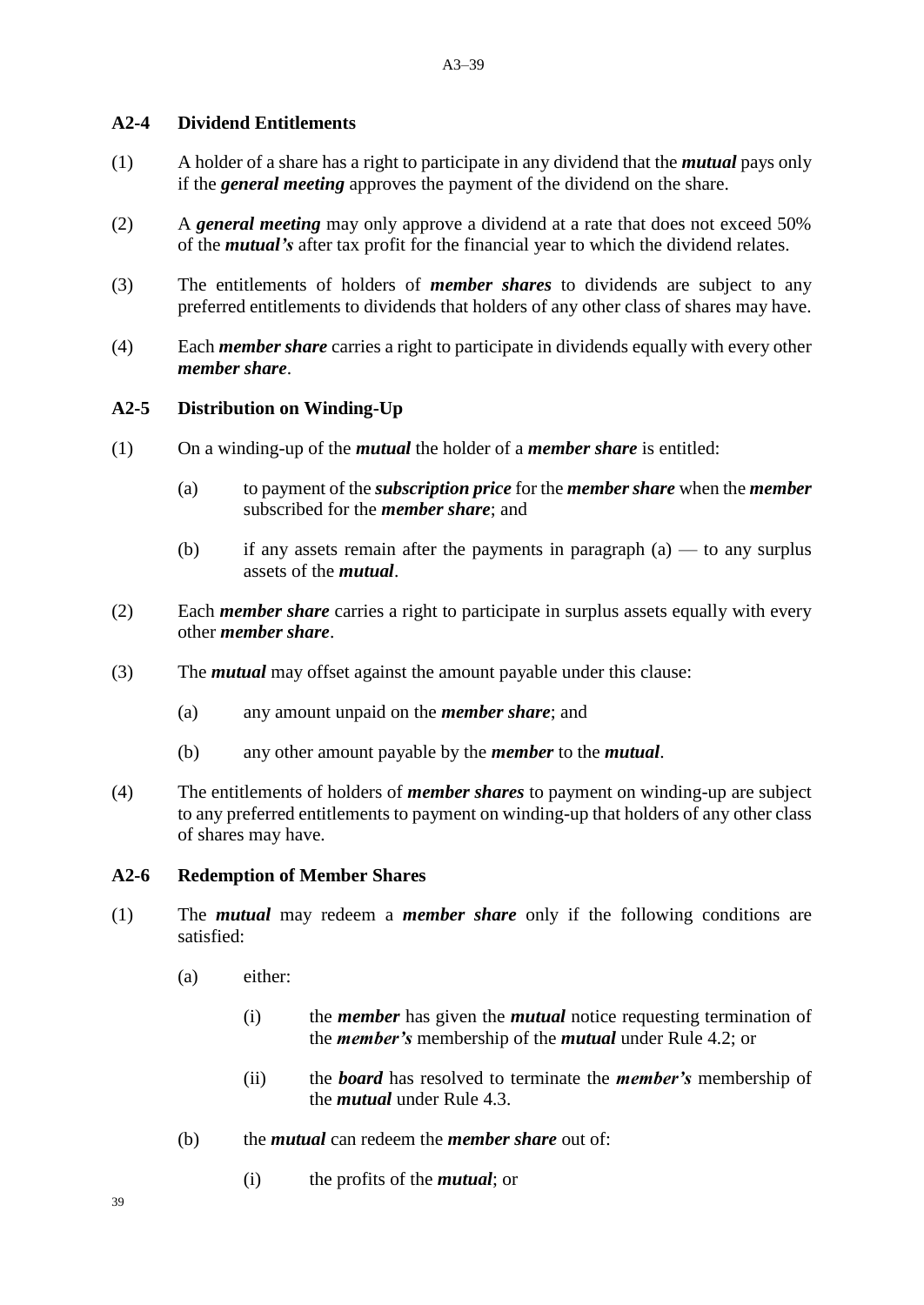- (ii) the proceeds of a new issue of shares made for the purpose of the redemption.
- (2) On redemption, the *mutual* must pay the *member* an amount equal to the *subscription price* for the *member share* when the *member* subscribed for the *member share* less any amount unpaid on the *member share*.
- (3) On redemption, the *member shares* are cancelled.
- (4) This Rule does not affect the terms on which *member shares* may be cancelled under a reduction of capital or a share buy-back under *Corporations Act 2001*(Cth) Part 2J.1.

#### **A2-7 Transfer of Member Shares**

- (1) Subject to Subclause A2-7(2), a *member* may not transfer their *member share*.
- (2) A trustee for an unincorporated association may transfer the *member share* that they hold as trustee for the unincorporated association to another person who is to act as trustee for the unincorporated association.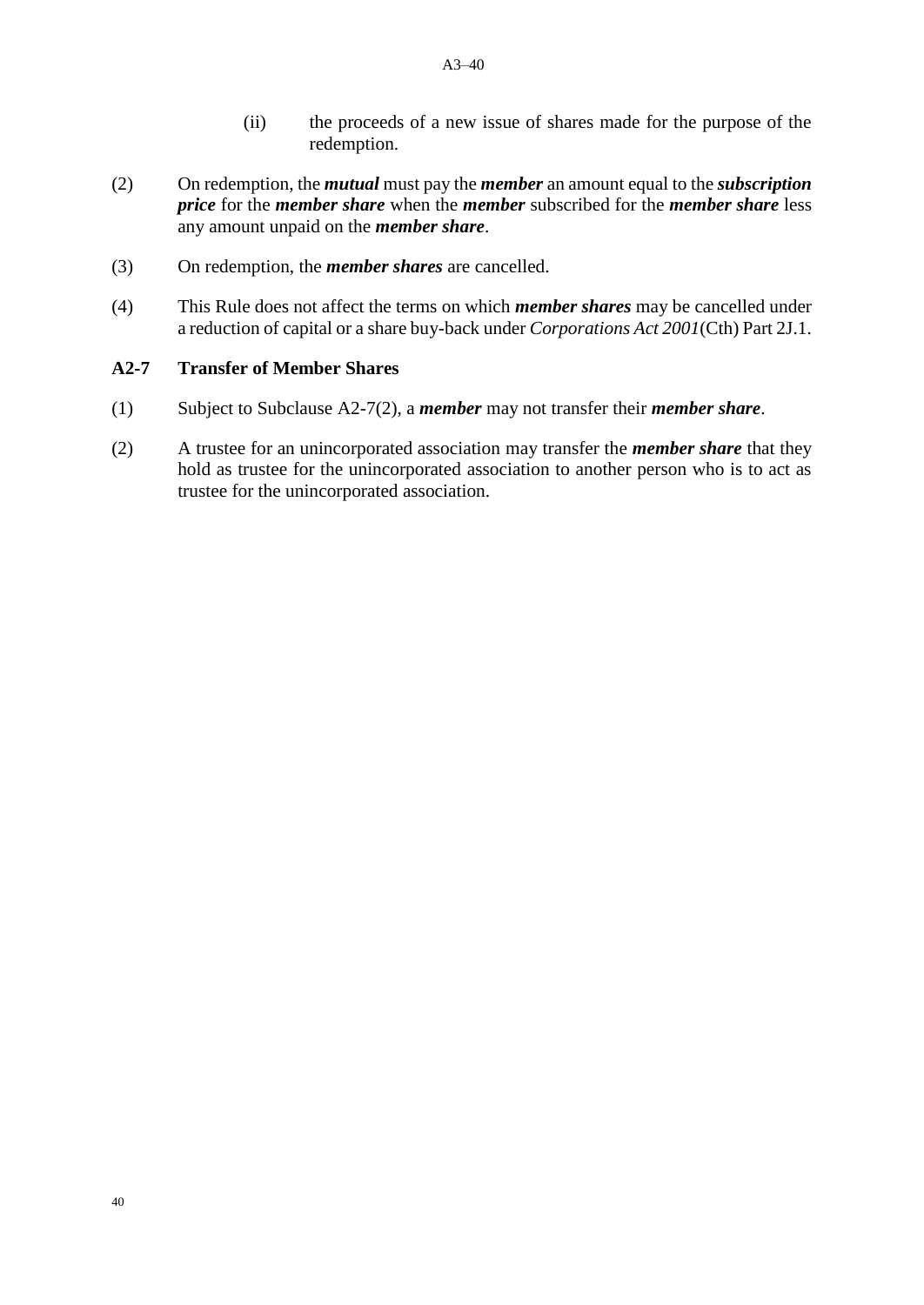# **APPENDIX 3 — STANDING ORDERS**

#### **A3-1 Time Limits for Speakers**

- (1) The mover of a motion may speak for no more than 5 minutes.
- (2) Subsequent speakers may speak for no more than 5 minutes.
- (3) The mover of the motion may reply for no more than 5 minutes.
- (4) The meeting is free to extend the time a speaker may speak.

#### **A3-2 Amendment**

- (1) On an amendment being proposed to an original motion, no second amendment may be considered until the first amendment has been dealt with.
- (2) An amendment, when carried, displaces the original motion and becomes the motion to which any further amendment may be moved.
- (3) If the amendment is not carried, then further amendments to the original motion may be considered.

#### **A3-3 Speakers**

- (1) The mover of an original motion has a right of reply.
- (2) The mover of an amendment does not have a right of reply.
- (3) Otherwise, a *member* may speak only once on the same question except to raise a point of order or, with the consent of the chair of the meeting, to give an explanation.

#### **A3-4 Motions to be in Writing**

(1) Every motion and every amendment to a motion must be submitted in writing as and when the chair of the meeting requests.

#### **A3-5 Closure of Debate**

- (1) Debate on a motion or an amendment may be brought to a close by a resolution 'that the question be now put'.
- (2) The motion 'that the question be now put' must be put to the meeting without debate.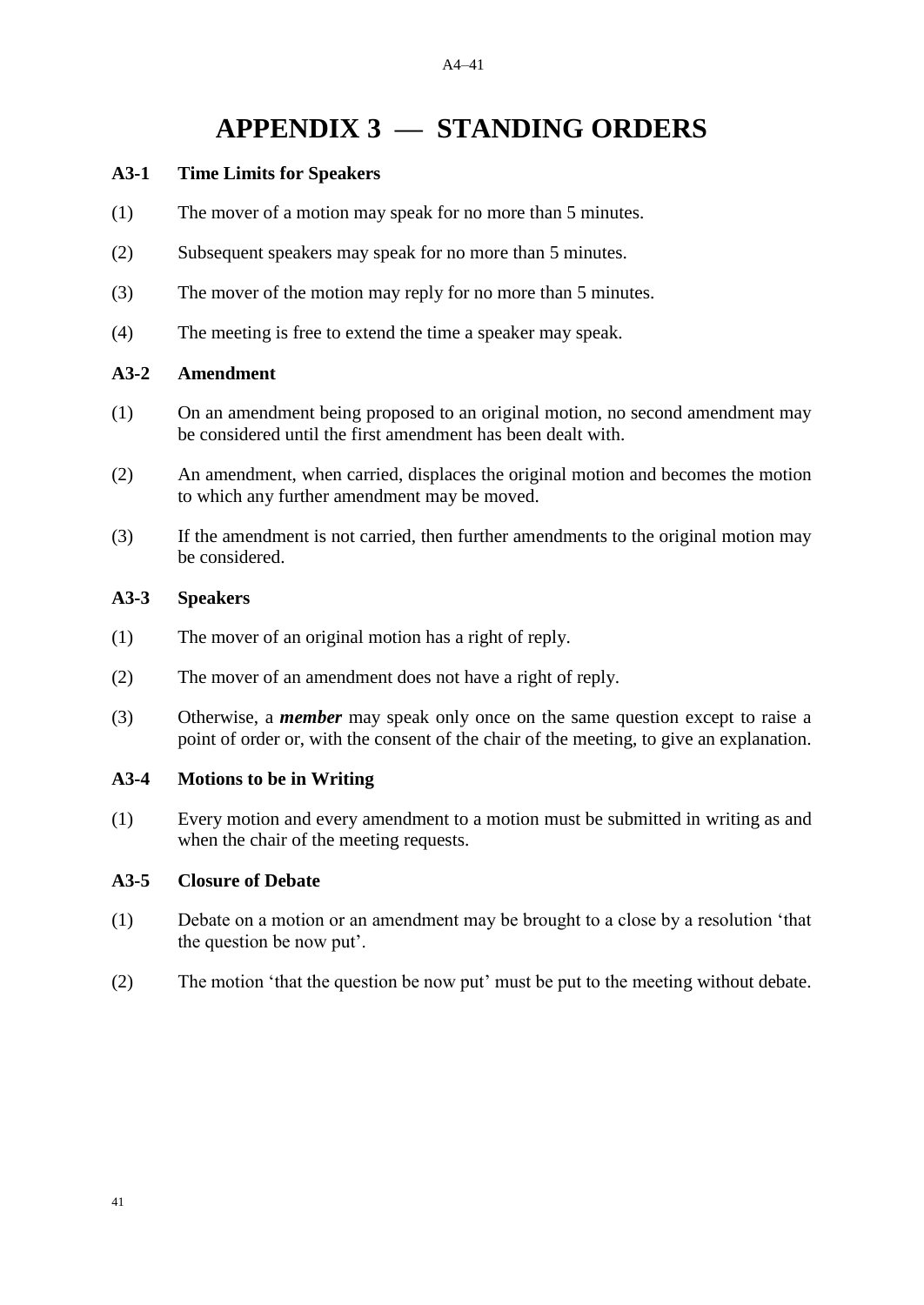#### A5–42

# **APPENDIX 4 — ELECTION OF DIRECTORS**

# **BALLOT AT AGM**

#### **A4-1 Election**

- (1) An election of *directors* is held by secret ballot to which the provisions of this Division apply.
- (2) The following table sets out the timetable for election of *directors* by *members*:

| <b>Steps in Election Procedure</b>                                                      | <b>Time</b>        |
|-----------------------------------------------------------------------------------------|--------------------|
| Call for nominations (see clause $A4-2(1)$ )                                            | 56 days before AGM |
| Nominations close (see clause $A4-2(2)$ )                                               | 35 days before AGM |
| Conduct of ballot and announcement of <i>directors</i> (see clause<br>A4-9 to $A4-11$ ) | AGM                |

#### **A4-2 Nominations**

- (1) The *board* must give *members* a notice calling for *members* to nominate candidates not less than 56 days before the AGM. The *board* may give this notice, in addition to any of the methods allowed in Subrule 1.5, by advertisement:
	- (a) at the *mutual's* offices; or
	- (b) in newspapers.
- (2) Nominations close 35 days before the AGM.
- (3) To nominate a candidate, 2 *members* must give the *mutual* a notice of nomination before nominations close. The notice of nomination must:
	- (a) declare that the candidate is eligible to be a *director* under Rule 13.2;
	- (b) state the candidate's age; and
	- (c) be signed by the nominating *members* and the candidate.
- (4) A retiring *director* may stand for re-election without nomination but must be eligible under Rule 13.2.

#### **A4-3 Declaration by Candidate**

A candidate must furnish to the returning officer together with the nomination a declaration in such form as the *board* may require

(a) as to the eligibility of the candidate for election under Rule 13.2; and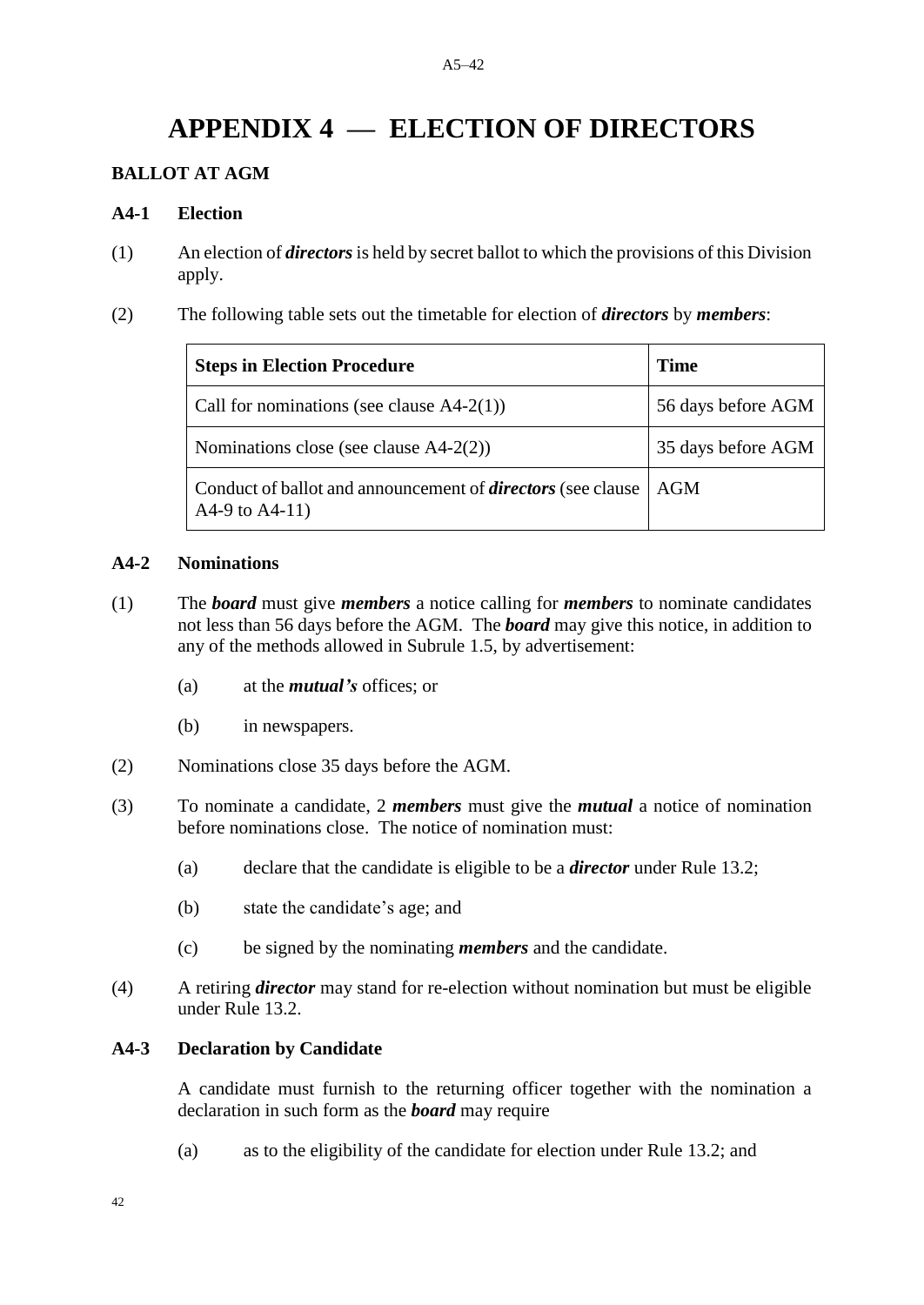- (b) as to whether the candidate:
	- (i) has any interest in a contract or a proposed contract, with the *mutual*; or
	- (ii) holds an office or has an interest in property, whereby, whether directly or indirectly, duties or interests may be created that could conflict with the *director's* duties or interests as a *director* of the *mutual*.

#### **A4-4 Rejection of Nomination**

- (1) The returning officer must scrutinise nominations immediately upon receipt and reject a nomination where it appears to the returning officer that the candidate is not eligible under Rule 13.2.
- (2) The returning officer must reject a nomination where the candidate fails to furnish a declaration complying with clause A4-3.
- (3) Upon rejecting a nomination, the returning officer is to notify immediately the candidate, the candidate's proposer and the *board*.

#### **A4-5 Proceeding with Election**

- (1) If the number of candidates is equal to or less than the number of positions to be filled:
	- (a) the *general meeting* may appoint each candidate as a *director* by passing a separate resolution at the AGM;
	- (b) the election process otherwise set out in this Appendix is discontinued; and
	- (c) the *mutual* must give each *member* to whom notice of the AGM is to be given a notice that:
		- (i) states that the election process has been discontinued;
		- (ii) sets out the name of each candidate;
		- (iii) states that the *general meeting* will vote on the appointment of each candidate as a *director* by a separate ordinary resolution at the AGM;
		- (iv) identifies any candidates who will be 72 or more by the date of the AGM; and
		- (v) states that the *general meeting* will also have to pass a separate special resolution to appoint each candidate who will be 72 or more by the date of the AGM as a *director*.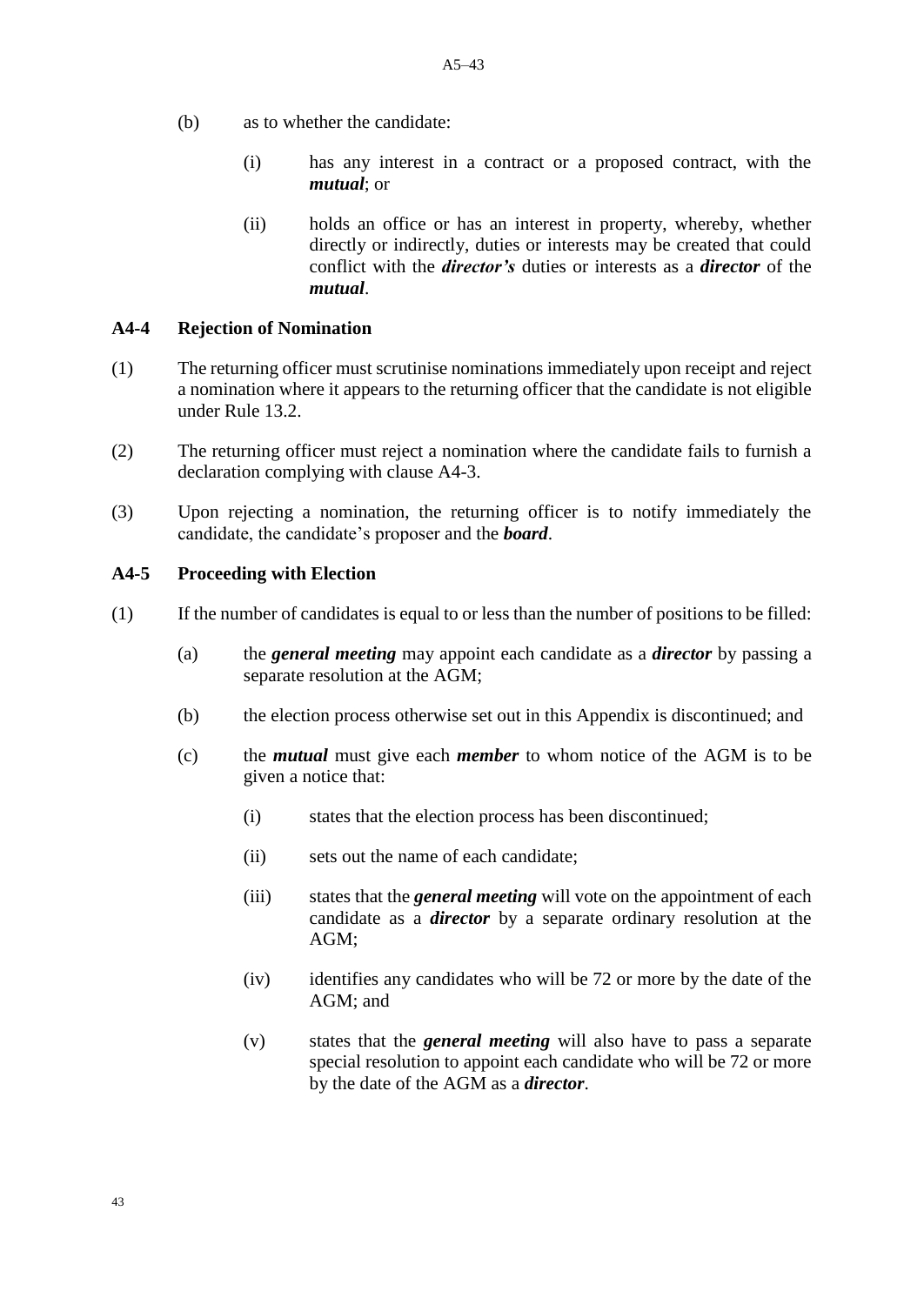#### **A4-6 Appointment of Returning Officers**

- (1) The *board* must appoint a returning officer, who may appoint assistant returning officers, none of whom can be a *director* of the *mutual* or a candidate.
- (2) The *secretary* must prepare and give the returning officer a roll of *members*.

#### **A4-7 Appointment of Scrutineer**

- (1) A candidate may appoint a scrutineer and the *board* may appoint a maximum of three scrutineers, none of whom is a candidate.
- (2) The duties and responsibilities of scrutineers are:
	- (a) to observe the sorting, counting and recording of ballot papers;
	- (b) to ensure that the votes of unrejected ballot papers are correctly credited to the appropriate candidates; and
	- (c) to raise any query with the returning officer regarding any of the ballot papers.

#### **A4-8 Ballot Papers**

- (1) After nominations have closed, the returning officer must prepare ballot papers for the election. The ballot papers must:
	- (a) identify any candidates who will be 72 or more at the date of the AGM; and
	- (b) state that the *general meeting* will also have to pass a separate special resolution to appoint each candidate who will be 72 or more by the date of the AGM as a *director*.
- (2) The order in which the candidates appear on the ballot paper is to be determined by the returning officer by lot.
- (3) The returning officer must ensure some authenticating mark appears on each ballot paper before issuing them to the *members*.
- (4) On issuing each ballot paper, the returning officer must mark the *member's* name off the roll of *members*.

#### **A4-9 Conduct of Ballot**

- (1) The returning officer must conduct the ballot at the AGM.
- (2) The returning officer must provide secured ballot boxes. The ballot boxes must remain secured until the closure of the ballot.

#### **A4-10 Closure of the Ballot**

The ballot closes at the time the returning officer specifies.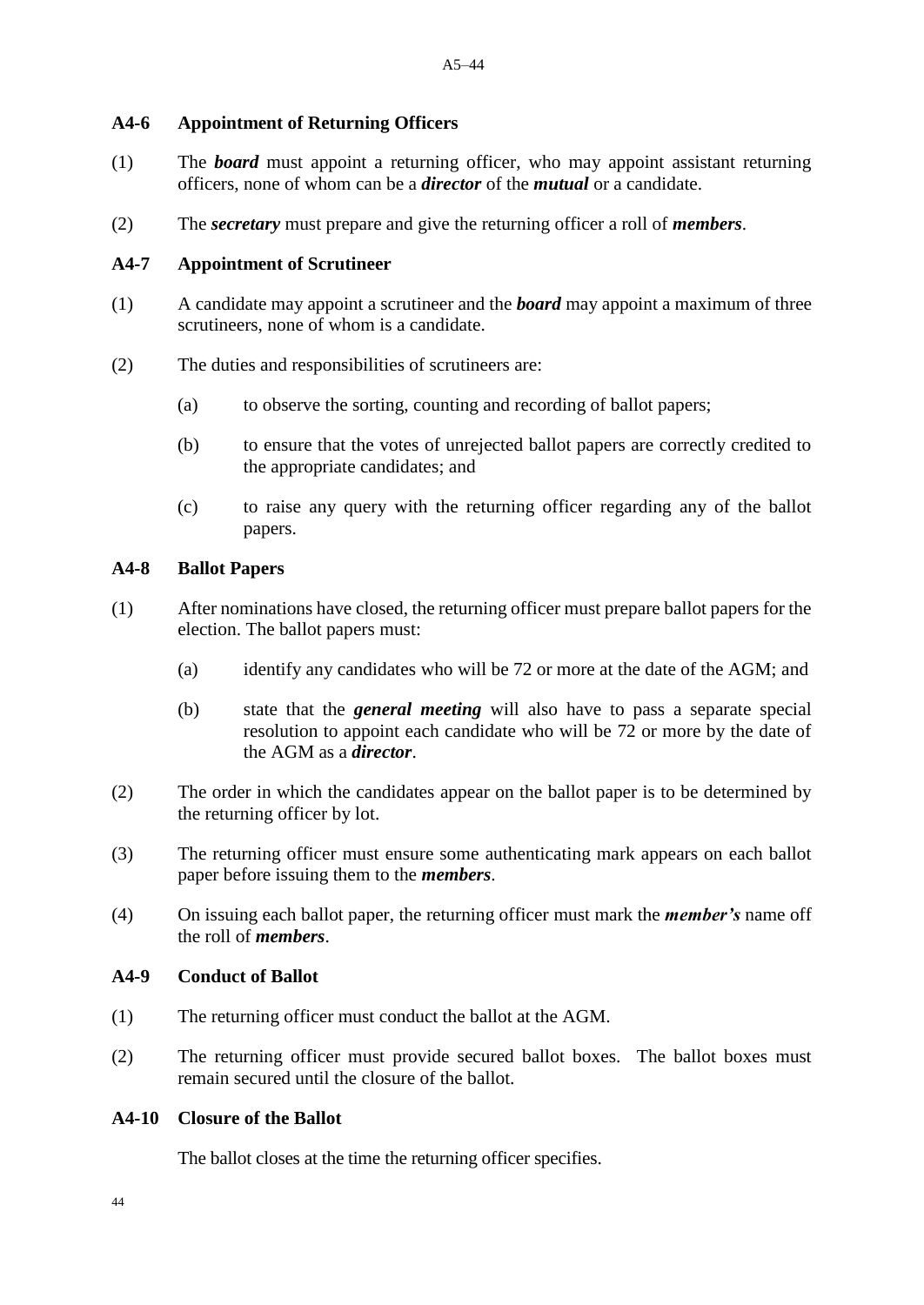#### **A4-11 Procedures After Close of the Ballot**

- (1) As soon as practicable after the ballot closes, the returning officer must ensure that the ballots are dealt with as follows:
	- (a) supervise the scrutinising of the ballot papers and reject informal ballot papers;
	- (b) count the votes;
	- (c) sign a declaration of the ballot as to the:
		- (i) names of the candidates appointed as *directors*;
		- (ii) votes cast for each candidate; and
		- (iii) number of votes rejected as informal; and
	- (d) deliver the declaration to the *secretary*.
- (2) A ballot paper is informal if:
	- (a) it is not authenticated by the returning officer;
	- (b) it has no vote indicated on it; or
	- (c) it does not indicate the *member's* preference for a candidate.
- (3) The *secretary* must announce the results of the ballot at the AGM.
- (4) If a *member* gives the *mutual* a written request, the *mutual* must make available to any *member* a copy of the returning officer's declaration of the ballot.
- (5) The returning officer must destroy the ballot papers three months after the declaration of the ballot.
- (6) The returning officer must within 7 days of the AGM furnish to the *chairperson* any declaration provided by a candidate pursuant to clause A4-3 who is elected to the *board* and the returning officer shall destroy all declarations provided by unsuccessful candidates pursuant to clause A4-3.

#### **A4-12 Voting System**

- (1) The candidates with the highest number of votes in accordance with the number of vacancies are appointed as *directors*.
- (2) If 2 or more candidates have the same number of votes, the candidate appointed as a *director* is determined by lot.